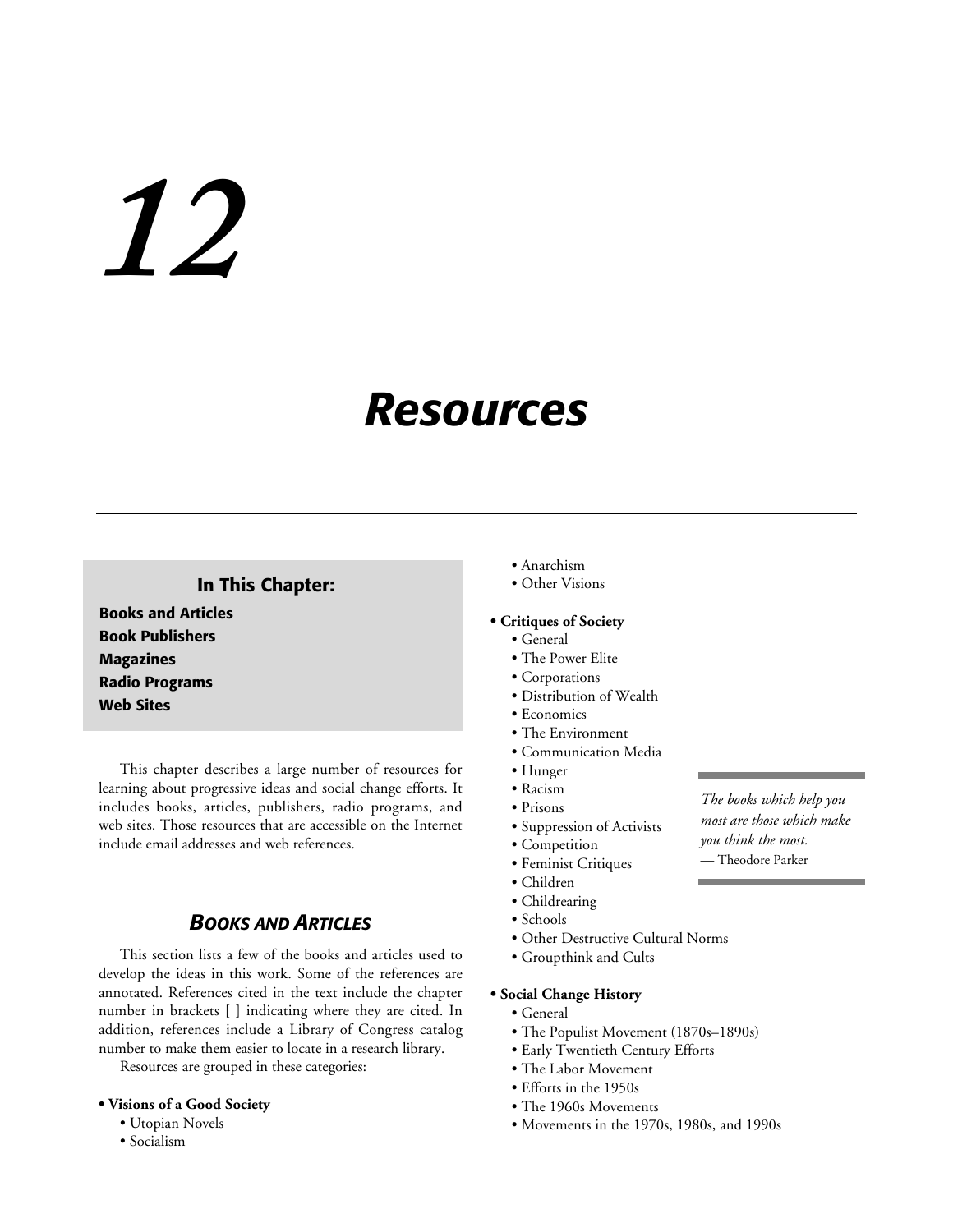#### **• Methods of Changing Society**

- General
- Theory and Analysis
- Simple Living
- Overcoming Destructive Cultural Norms
- Overcoming Dysfunctional Emotional Conditioning
- Education
- Persuasion and Lobbying
- Building Social Change Movements
- Community Organizing
- Organizing Manuals and Handbooks
- Nonviolent Struggle
- Building Social Change Organizations
- Cooperative Decision-Making
	- Theory and Analysis
	- Consensus Decision-Making
	- Problem Solving
	- Conflict Resolution
- Building Activist Finances
- Other

**• Other Cited Works**

# **Visions of a Good Society**

#### *• UTOPIAN NOVELS*

Bellamy, Edward. *Looking Backward, 2000–1887*. 1888; edited with an introduction by Cecelia Tichi. New York: Penguin Books, 1982, PS1086 .L6 1982.

In 1887, a young man falls into a trance. He awakens 113 years later in a world of peace and plenty. In this utopian society, everyone attends school until age 21, performs unskilled labor for three years, then works in a skilled career job until retirement at age 45. Housework is treated like all other work. Workers in arduous and dangerous trades work fewer hours than those performing easier tasks — the rate determined by how many people choose each profession. All people are expected to work to their ability.

Everyone in society, whether working or not, receives equal payment at the beginning of each year to spend as he/she chooses. This total economic equality among people completely eliminates poverty and greatly reduces crime. It also encourages cooperation and goodwill, ending the impetus for dishonesty, political wrangling, and war.

Workers are induced to high production by incentives of social rankings and through military-like discipline in the "industrial army" — which I find a bit objectionable. Otherwise, this socialist vision seems workable and persuasive. The system for publishing books and periodicals and for producing art is particularly innovative.

Bryant, Dorothy. *The Kin of Ata are Waiting for You*. New York: Moon Books/Random House, 1971, PS3552 .R878 .K5.

A violent and alienated man is transformed by his unexpected visit to an island inhabited by simple people who live peacefully, guided strictly by their dreams. The book begins with a violent murder, but then creates a genuinely uplifting spirit that touches one's soul and makes the softening and socializing of a violent man seem clearly possible.

Callenbach, Ernest. *Ecotopia: The Notebooks and Reports of William Weston*. Berkeley, CA: Banyan Tree Books, 1975, PS3553 .A424 E2.

At a time in the future (1980), Washington, Oregon, and Northern California secede from the United States and create a positive, ecologically sustainable society. Twenty years later, a journalist visits Ecotopia and reports on all aspects of this attractive society.

This novel abounds with interesting and innovative ideas.

\_\_\_\_\_. *Ecotopia Emerging*. Berkeley, CA: Banyan Tree Books, 1981, PS3553 .A424 E3.

A prequel to *Ecotopia* that describes how the revolution came about. Though improbable, it offers more stimulating ideas about social change and visions of a good society.

Gilman, Charlotte Perkins. *Herland*. 1915; reprint: New York: Pantheon Books, 1979, PZ3 .G4204He 1979.

In this utopian novel, three male adventurers stumble across an all-female society hidden high in a large valley in the mountains. Though suffering from antiquated, racist ideas and Victorian notions about sexuality and perfectionism, Gilman's feminist and communitarian vision makes perceptive observations about sexism, classism, childrearing, education, criminality, and religion. It also offers positive alternatives.

*As recent students of utopia have articulated, vigorous utopian thinking sketches models of a peaceable kingdom, points us toward society's repressed possibilities, enables us to see more clearly actual tendencies, both positive and negative, strengthens our grounds for rejecting existing social forms, reactivates lost dreams and longings, and encourages political action.*

— Ronald Aronson*1*

Heinlein, Robert A. *The Moon is a Harsh Mistress*. New York: Ace Books, 1966, PS3515 .E288 M66. [Chap. 2]

This science fiction novel shows that it is relatively easy to overthrow a dictatorship when most vital functions of society (a penal colony underneath the surface of the moon) are run by a supercomputer that is so large it has awakened into consciousness — and this conscious computer sympathizes with the revolutionary cause.

Though completely improbable, this novel does summarize conventional ideas about organizing a violent revolution through secret cells. It also offers some interesting alternatives to nuclear families.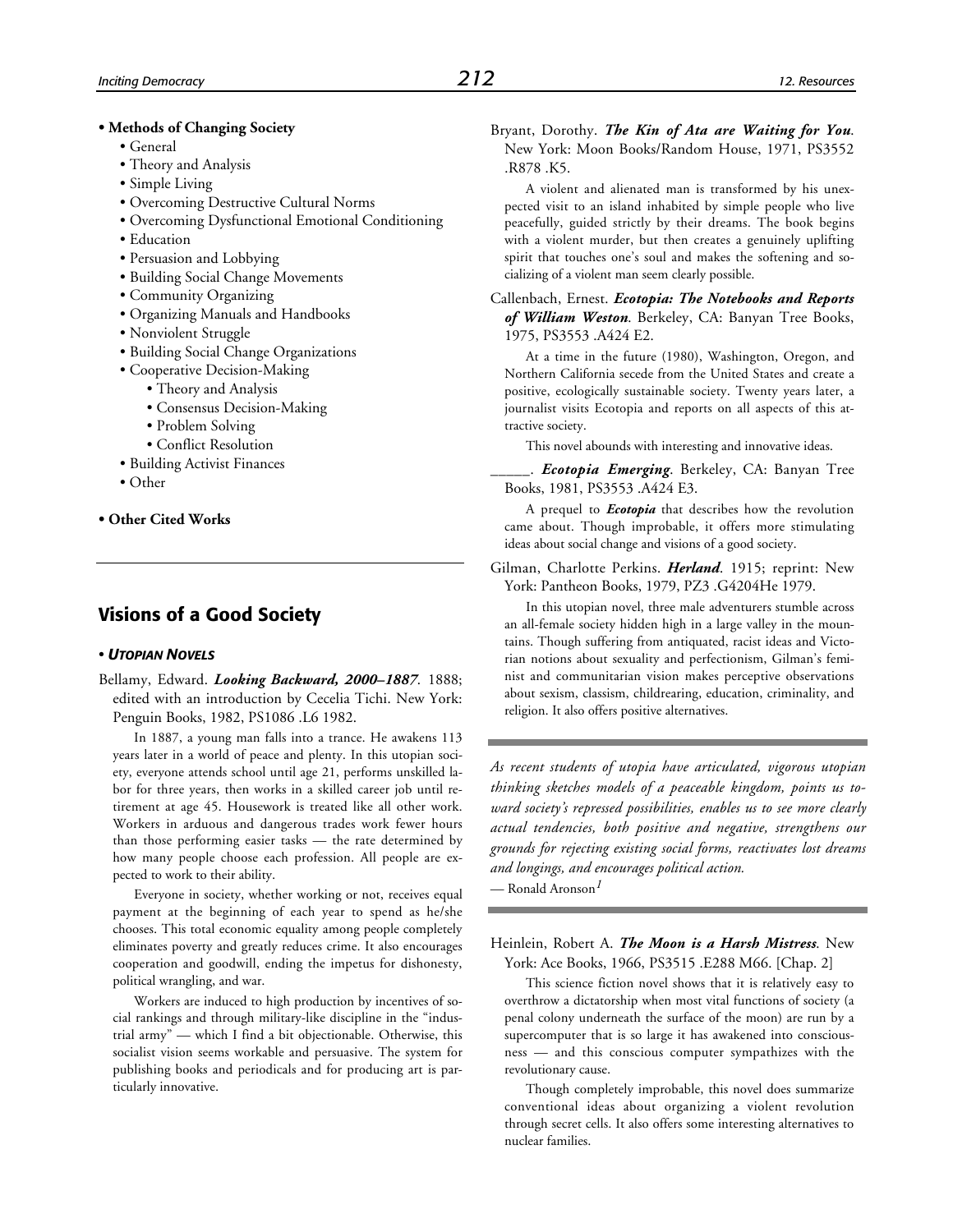This novel champions Eastern religion and hallucinogenic drugs too much for my tastes, but it has several interesting ideas about education and recovery from traumatic emotional experiences.

LeGuin, Ursula K. *The Dispossessed*. New York: Harper & Row/Avon, 1974, PZ4 .L518Di.

A planet much like the Earth (called Urras) has exiled members of a nonviolent, anarchist change movement to its very desolate moon (Annares). After two hundred years of almost complete separation, a physicist from Annares travels to Urras and observes the differences between the two societies.

Urras is extremely stratified with the rich dominating the poor, men dominating women, and a few countries dominating

*There is nothing like dream to create the future. Utopia today, flesh and blood tomorrow.* — Victor Hugo

the rest. In sharp contrast, Annares has almost no status distinctions (and hence no racism, sexism, classism, or nationalism). Everyone performs both manual and intellectual labor. Money is not used instead each person takes what she needs and offers what she can. Still, in this attractive society, bureauc-

racy, rigidity, and personal fiefdoms develop and must be resisted.

This wonderfully engrossing novel makes a communitariananarchist society seem very possible and desirable.

Morris, William. *News from Nowhere.* 1890; reprinted in *Three Works by William Morris*. New York: International Publishers, 1968.

The morning after a Socialist League meeting in 1890, a man awakens one hundred twenty years later. He discovers that a general strike led to a successful revolution in 1952 and that society is now egalitarian and environmentally oriented.

Gender roles in this utopian vision are somewhat traditional, but otherwise it is amazingly forward looking as it explores architecture, love, work, economics, ecology, and revolution.

Piercy, Marge. *Woman on the Edge of Time*. New York: Knopf, 1988 [1976], PS3566 .I4 W6 1988.

Held against her will in a mental hospital, a woman is visited telepathically by a woman from the year 2137 who describes her world. This novel contrasts the horrors of 1960s mental wards with the gentle egalitarianism of a future world. Though depressing overall and somewhat dated in its perspective, it presents many innovative ideas including gender-blind terminology: "person" and "per" instead of "he" and "his."

Starhawk. *The Fifth Sacred Thing*. New York: Bantam, 1993, PS3569 .T33565 F54 1993.

This vision relies too much on goddess magic for my tastes, but it does provide a nice description of nonviolent resistance to armed attack.

#### *• SOCIALISM*

Aronson, Ronald. *After Marxism.* New York: Guilford Press, 1995, HX44.5 .A78 1994. [Preface, Chapters 4, 5, and 12]

Long-term Marxist philosopher and theorist Ronald Aronson persuasively argues that the Marxist Project as described by Marx has not yet and never will occur. He argues for a new, radical change project that differs from the Marxist project in several ways:

First, it will be without historical certainty…

Second, a movement aiming at significant change will be a politics of identity as well as a politics of social structures and power. . . .

Third, the theories and explanations that a new movement will draw on will have an open character, rather than being passed off as a single and certain revolutionary science. . . .

Fourth, a new radical movement will abandon the notion that it is theoretically and practically focused on a single decisive area of human oppression [class] and a single social agent who can pull the lever to transform it [the proletariat]. . . .

Finally, if there is to be a movement, it will have to become one as a coalition of groups and forces each seeking their own changes. It will be based on a plurality of needs and demands, will have to focus on changing a plurality of structures and practices and attitudes, and its various component groups will have to learn how to interact collectively and with mutual respect. Its general appeal — its unity — if it is to exist, will have to be built group by group, block by block.

In short, if there is to be a new radical project, it will scarcely resemble what we children of Marx have come to expect. (pp. 179–180)

He also argues that morality should be at the center of this new, radical project.

#### Feuer, Lewis S., ed. *Marx and Engels: Basic Writings on Politics and Philosophy*. Garden City, NY: Anchor, Doubleday, 1959, HX276 .M27736. [Chap. 4]

The eighteen papers in this collection outline the basic philosophy of Karl Marx and Friedrich Engels, their criticism of capitalism, and their vision of a socialist transformation. This anthology includes *The Communist Manifesto* and excerpts from *Capital: A Critique of Political Economy*.

Harrington, Michael. *Socialism: Past and Future*. New York: Arcade/Little, Brown and Company, 1989, HX44 .H35 1989.

Harrington reviews the history of socialism and argues for democratic socialism.

#### *• ANARCHISM*

#### Ehrlich, Howard J., ed. *Reinventing Anarchy, Again*. San Francisco: AK Press, 1996, HX833 .R43 1995. Revised edition of *Reinventing Anarchy*, 1978.

Anarchism, often maligned as promoting chaos, destruction, and bloodshed, actually promotes cooperation and personal responsibility. The thirty-four essays in this collection describe contemporary anarchist theory and practice, particularly anar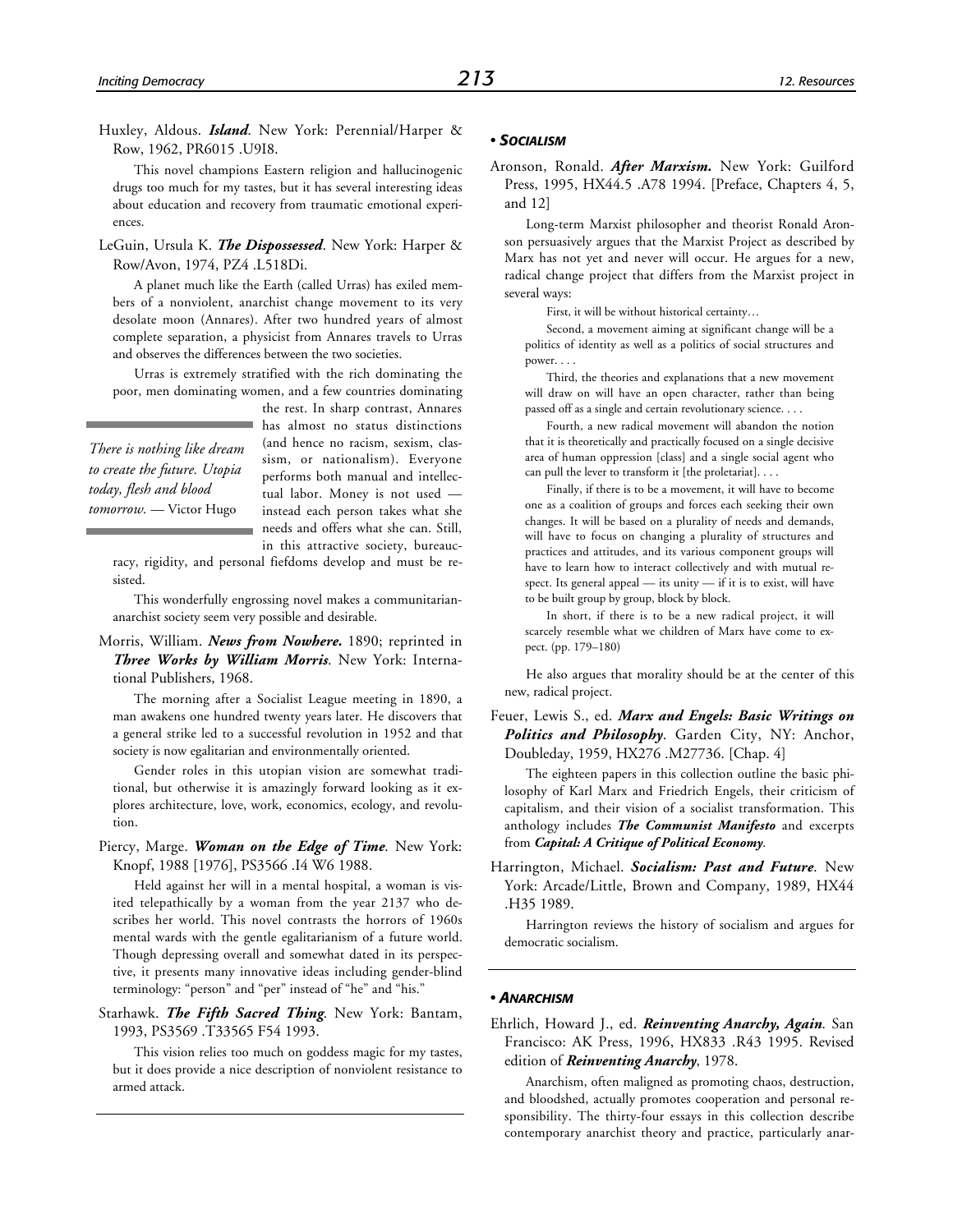chafeminism, worker self-management, liberatory culture, selfliberation, and the process of building an anarchist society.

Goldman, Emma. *Living my Life*. New York: Dover Publications, 1970, HX843 .G6A3 1970 [New York: Knopf, 1931].

In this autobiography, anarchist Goldman (1869–1940) describes how she fought for the poor and oppressed, and then how the United States deported her to the Soviet Union in 1919. There, she discovered the dark side of the Bolshevik Revolution and began speaking out against leftist oppression as well as capitalist oppression.

Krimerman, Leonard I., and Lewis Perry, eds. *Patterns of Anarchy: A Collection of Writings on the Anarchist Tradition*. Garden City, NY: Doubleday/Anchor, 1966, HX828 .K7.

The fifty-seven essays in this collection look at anarchism from a variety of perspectives. The collection includes articles by Peter Kropotkin, Michael Bakunin, Leo Tolstoy, Dorothy Day, Alexander Berkman, Emma Goldman, Max Stirner, George Woodcock, Bertrand Russell, Paul Goodman, Colin Ward, and many others.

Kropotkin, Peter. *Kropotkin's Revolutionary Pamphlets: A Collection of Writings by Peter Kropotkin*. Introduction, biographical sketch, and notes by Roger N. Baldwin, ed. New York: Dover Publications, 1970 [1927], HX915 .K89.

\_\_\_\_\_. *The Essential Kropotkin*. Emile Capouya and Keitha Tompkins, eds. New York: Liveright, 1975, HX828 .K73 1975.

At the time when capitalist ideas of unfettered competition were coming to dominate society, Kropotkin focused on developing a workable anarchist society — one based on mutual aid, reciprocity, and cooperation. This collection of his writings presents his practical ideas for reshaping all aspects of society.

Ward, Colin. *Anarchy in Action*. Fourth Printing. London: Freedom Press, 1982 [1973], HX833 .W37.

Ward explores the ways that people organize themselves when they are not restricted by government or other coercive structures.

#### *• OTHER VISIONS*

Satin, Mark. *New Options for America: The Second American Experiment Has Begun.* Fresno: The Press at California State University, Fresno, 1991.

In these essays from his *New Options* magazine, Satin describes a variety of innovative ideas developed and promoted by various nonprofit organizations. Though some of the ideas seem naïve or misguided, many are fascinating.

Shuman, Michael H. *Going Local: Creating Self-Reliant Communities in a Global Age*. New York: The Free Press, Simon & Schuster, 1998, HC110 .E5S49 1998. [App. A]

Shuman proposes a new economics based primarily on the support of local communities. Specifically, he makes a convincing case for for-profit businesses whose shareholders are required to be local residents of a community. He argues these corporations would be more likely to be socially responsible than global corporations, perhaps even more than nonprofits, cooperatives, or public enterprises.

He provides an excellent critique of multinational corporations and global trade and offers a variety of sensible policy initiatives that would strengthen communities and make them more responsive to the people who live in them. These include:

• Investing in locally owned businesses like credit unions, municipally owned utilities, community land-trusts, community development corporations, cooperatives, small worker-owned companies, and especially local shareholder-owned companies.

• Developing local industries that can conserve or produce essential items such as food, energy, and natural resources that are typically imported instead of encouraging and enticing industries oriented towards export.

• Changing tax and trade laws that disempower communities or that subsidize irresponsibility.

# **Critiques of Society**

**Note**: There are thousands of excellent books offering progressive critiques of society. Listed here are a few that provide an overview, some that are particularly relevant to the thesis of this book, and a few with particularly interesting perspectives. Consult the catalogs of the progressive publishers listed at the end of this chapter for more comprehensive lists of recent books. Especially noteworthy, are the many works by Noam Chomsky and Michael Parenti.

#### *• GENERAL*

Benewick, Robert, and Philip Green, eds. *The Routledge Dictionary of Twentieth-Century Political Thinkers*. 2nd ed. London and New York: Routledge, 1997, JA83 .R725 1997.

This dictionary provides a useful guide to political ideas in the twentieth century. Each of the 174 entries includes a short biography of the individual profiled, his or her main ideas, commentary on the ideas, and a short bibliography.

Miller, David, ed. *The Blackwell Encyclopedia of Political Thought*. Oxford, UK: Blackwell Publishers, 1987, JA61 .B57 1987. [Chap. 4]

This valuable reference has 350 entries covering both political philosophies and the people who conceived and promoted them. Each entry includes commentary and a short bibliography.

Outhwaite, William, and Tom Bottomore, eds. *The Blackwell Dictionary of Twentieth-Century Social Thought*. Oxford, UK, and Cambridge, MA: Blackwell Publishers, 1993, H41 .B53 1993.

This valuable reference focuses on recent social philosophies.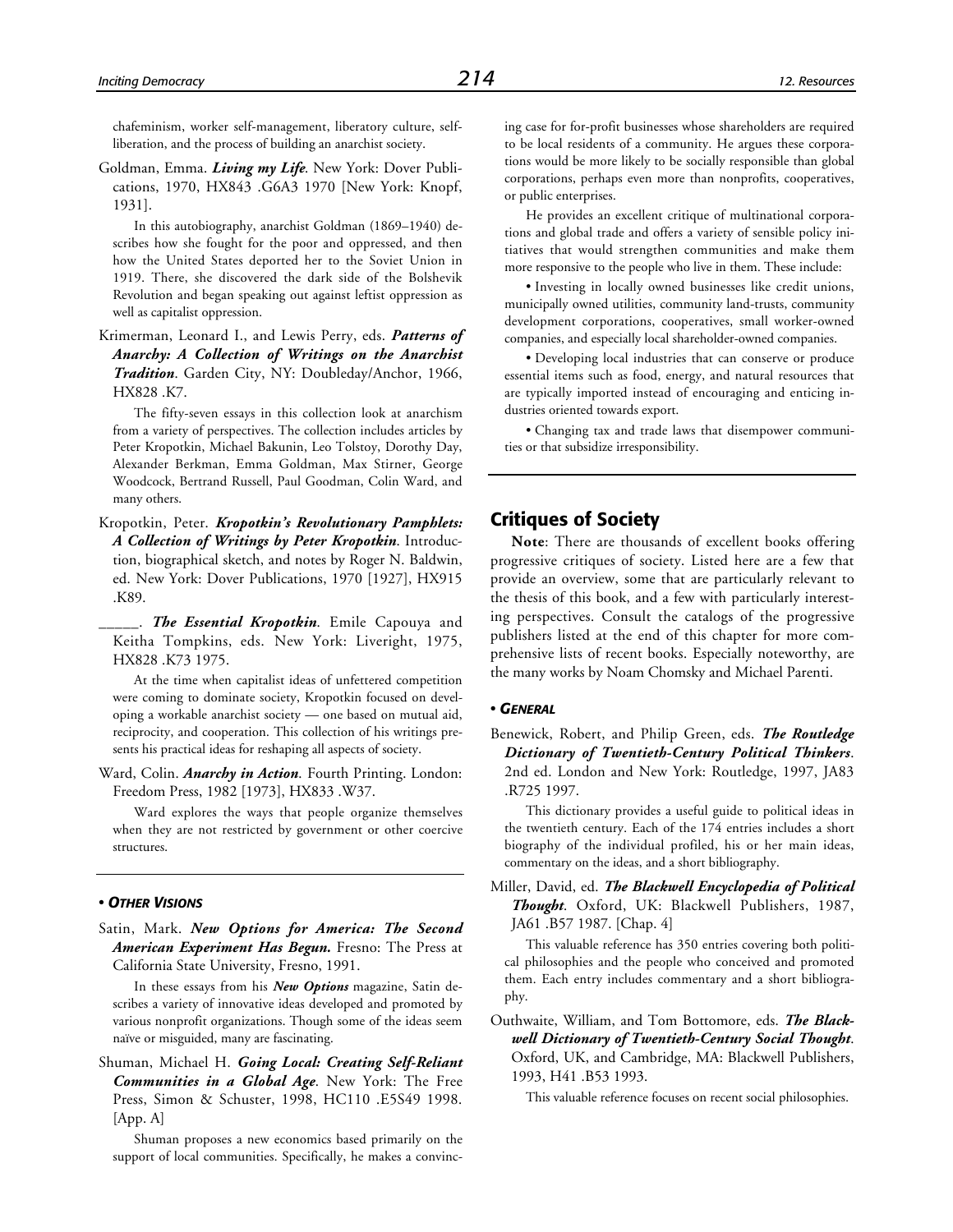Ruggiero, Greg, and Stuart Sahulka, eds. *The New American Crisis: Radical Analyses of the Problems Facing America Today*. New York: New Press, 1995, E885 .N48 1996.

These 23 essays and interviews address many of the essential issues of our time and offer alternative solutions.

#### *• THE POWER ELITE*

Barlett, Donald L., and James B. Steele. *America: What Went Wrong?*. Kansas City, MO: Andrews and McMeel, 1992, HC106.8 .B373 1992.

Based on their articles in the *Philadelphia Inquirer*, Barlett and Steele describe how elite interests in Washington and on Wall Street have changed the rules to benefit the privileged, the powerful, and the influential at the expense of everyone else.

Domhoff, G. William. *The Higher Circles: The Governing Class in America*. New York: Random House, 1970, HN58 .D575.

Domhoff explores various characteristics of the upper class. He also demonstrates a variety of research methods for analyzing this group, which is difficult to study using the usual methods.

\_\_\_\_\_. *The Powers that Be: Processes of Ruling Class Domination in America.* New York: Random House, Vintage, 1978, HN90 .E4D65 1979b. [Chap. 3]

Domhoff reveals how the owners and managers of large banks and corporations obtain special tax breaks, subsidies, and other economic favors from the government. He also examines the way they dominate government regulatory policy, foreign policy, economic development programs, and the candidate selection process.

\_\_\_\_\_. *Who Rules America Now?: How the "Power Elite" Dominates Business, Government, and Society*. New York: Simon & Schuster/Touchstone, 1986, HN90 .E4 D652 1986. [Chap. 3]

\_\_\_\_\_. *Who Rules America: Power and Politics in the Year 2000.* 3rd ed. Mountain View, CA: Mayfield Publishing, 1998, HN90 .E4 D654 1998. [Chap. 3]

Domhoff presents systematic, empirical evidence that elite interests dominate the American economy and government. In this most recent edition, he uses a variety of terms — "the power elite," "the power structure," "the corporate community," "the powers that be," "the higher circles," "the corporate rich," "the corporate-conservative coalition," and "the dominant class" — to describe the various elements and aspects of the elite.

Hightower, Jim. *There's Nothing in the Middle of the Road But Yellow Stripes and Dead Armadillos*. New York: HarperCollins, 1997, E885 .H56 1997.

In this funny and accessible book, populist Hightower details the class war being waged by the power elite and corporations against the rest of us.

Lapham, Lewis H. *Money and Class in America: Notes and Observations on our Civil Religion*. New York: Weidenfeld & Nicolson, 1988, HC110 .W4 L24 1988.

Mills, C. Wright. *The Power Elite.* New York: Oxford University Press, 1956, E169.1 .M64. [Chap. 3]

Mills describes the circle of rich people, politicians, corporation executives, celebrities, and admirals and generals who constitute the power elite.

Trounstein, Philip J., and Terry Christensen. *Movers and Shakers: The Study of Community Power.* New York: St. Martin's Press, 1982, JC330 .T86. [Chap. 3]

Trounstein and Christensen explain several theories about community power, then use the reputational method to identify the most powerful people in San Jose, California.

#### *• CORPORATIONS*

- Barnet, Richard J., and Ronald E. Mueller. *Global Reach: The Power of the Multinational Corporations*. New York: Touchstone/Simon and Schuster, 1974, HD69 .I7 .B32.
- Estes, Ralph W. *Tyranny of the Bottom Line: Why Corporations Make Good People Do Bad Things*. San Francisco: Berrett-Koehler Publishers, 1996, HD60 .E784 1996.

Estes describes how corporations — largely unconstrained by captive regulatory agencies — have achieved a powerful dominance over society. This has resulted in poisoning of the environment, unsafe working conditions, unhealthy and dangerous products, massive layoffs, skyrocketing CEO salaries, and lavish financial bailouts. He offers a specific reform plan for creating more effective and humane companies by means of an evaluation system to tally the effects of a corporation's actions on all its stakeholders, not just its stockholders.

- Kallen, Laurence. *Corporate Welfare: The Megabankruptcies of the 80s and 90s*. Secaucus, NJ: Carol Publishing. Group, 1991, KF1539 .K34 1990.
- Korten, David C. *When Corporations Rule the World*. West Hartford, CT: Kumarian Press; San Francisco: Berrett-Koehler Publishers, 1995, HD2326 .K647 1995.

Korten, a former U.S. Agency for International Development official, describes the power of global corporations and the devastating consequences of economic globalization.

Greider, William. *Who Will Tell the People?: The Betrayal of American Democracy*. New York: Simon & Schuster/Touchstone, 1992, JK1764 .G74 1992.

Greider describes the reality of power in Washington, especially the hidden relationships that link politicians with corporations and the rich. He also shows how these power dynamics subvert the needs of ordinary citizens.

Waldman, Michael, and the staff of Public Citizen's CongressWatch. *Who Robbed America?: A Citizen's Guide to the S&L Scandal*. New York: Random House, 1990, HG2151 .W35 1990.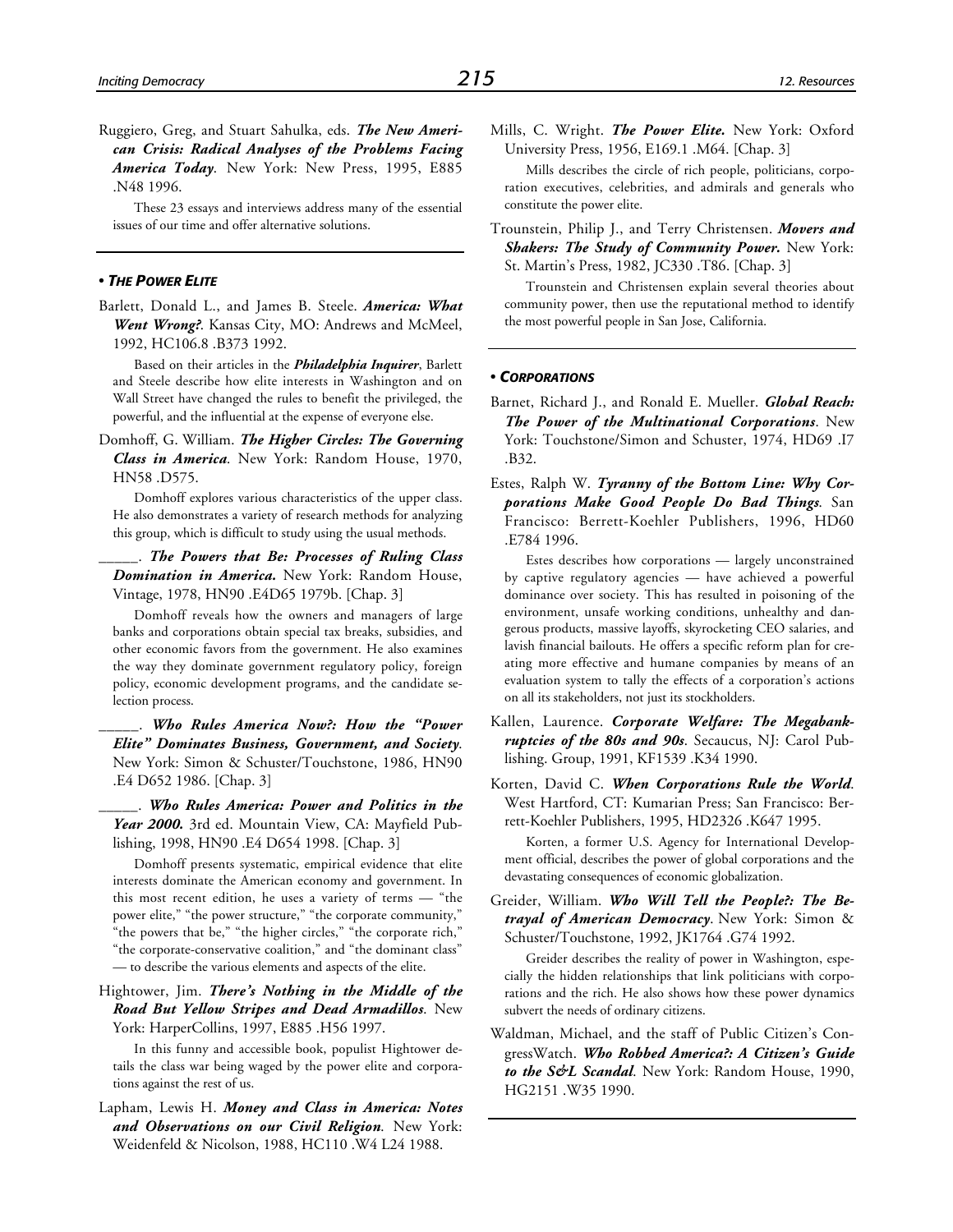#### *• DISTRIBUTION OF WEALTH*

Barlett, Donald L., and James B. Steele. *America: Who Really Pays the Taxes?* New York: Simon and Schuster, Touchstone, 1994, HJ2381 .B37 1994. [Ch. 3, App. A]

Barlett and Steele show how tax policy targets the poor and the middle-class and benefits corporations and the rich.

Collins, Chuck, Betsy Leondar-Wright, and Holly Sklar. *Shifting Fortunes: The Perils of the Growing American Wealth Gap*. Boston [37 Temple Place, 02111, (617) 423-2148 [<http://www.stw.org>\]:](http://www.stw.org>]:) United for a Fair Economy, 1999.

This small book provides an excellent overview of the gap in wealth between the rich and poor in the United States. It includes eighteen tables of recent data.

Phillips, Kevin. *Boiling Point: Democrats, Republicans and the Decline of Middle-Class Prosperity*. New York: HarperCollins, 1994, HT690 .U6P48 1994. [App. A]

Phillips, a Republican campaign strategist, describes the decline of the middle-class in the 1980s.

\_\_\_\_\_. *The Politics of Rich and Poor: Wealth and the American Electorate in the Reagan Aftermath.* New York: Random House, 1990, HC110 .W4 P48 1990. [Chap. 3]

Phillips shows how President Reagan's tax policies shifted money from the poor to the rich.

Pizzigati, Sam. *The Maximum Wage: A Common-Sense Prescription for Revitalizing America by Taxing the Very Rich.* New York: Apex Press, 1992, HC110 .I5P59 1992. [Chap. 3, App. A]

Pizzigati traces the history of U.S. tax policy and the many popular struggles to limit the incomes of the very wealthy. He argues for new federal income tax rates calibrated to the minimum wage that would tax away the excess income of the richest one percent and provide a hefty tax reduction for everyone else.

Zepezauer, Mark, and Arthur Naiman. *Take the Rich Off Welfare.* Tucson: Odonian Press, 1996, HJ7537 .Z46 1996.

In this short book, Zepezauer and Naiman enumerate the various subsidies, handouts, tax breaks, loopholes, and scams given to corporations and wealthy individuals that totaled at least \$448 billion in 1996.

#### *• ECONOMICS*

Albert, Michael, and Robin Hahnel. *Looking Forward: Participatory Economics for the Twenty First Century*. Boston: South End Press, 1991. [Chap. 2]

Albert and Hahnel propose a practical and humane economic system based on equitable consumption, participatory planning, and self-management organized efficiently and productively without hierarchical control.

Bowles, Samuel, and Richard Edwards. *Understanding Capitalism: Competition, Command, and Change in the U.S. Economy*, 2nd ed. New York: Harper Collins College Publishers, 1993, HB171.5 .B6937 1993.

Unlike most economics textbooks that promote neoclassical mythology, this one describes economic reality. It explores three kinds of economic relationships: (1) voluntary exchange and competition among relative equals in marketplaces — the ideal economy that most conventional economics texts cover, (2) unequal relationships in which one actor has the power to impose costs on another or to control the information that another receives — including monopolies, government regulation, manager/subordinate relationships, advertising-induced demand, and hostile takeovers, and (3) the changes that an economic system goes through over time. The book analyzes the efficiency of various economic systems and discusses how fair and democratic they are.

Folbre, Nancy, and the Center for Popular Economics. *The New Field Guide to the U.S. Economy: A Compact and Irreverent Guide to Economic Life in America*. New York: The New Press, 1995, HC106.5 .F565 1995.

Through stories, charts, graphs, short descriptions, and cartoons, this book presents a clear and accessible overview of the economy and how it affects a variety of people.

Henderson, Hazel. *Building a Win-Win World: Life Beyond Global Economic Warfare*. San Francisco: Berrett-Koehler Publishers, 1996, HD75.6 .H458 1996.

Economist Henderson argues that the global economy is based on shortsighted, narrow economic policies. She demonstrates that — because of its negative effects on employees, families, communities, and the ecosystem — it is unsustainable.

Kuttner, Robert. *Everything for Sale: the Virtues and Limits of Markets*. A Century Foundation Book. Chicago: University of Chicago Press, 1996, HC106.82 .K87 1999.

Kuttner shows how the implementation of free market ideology has retarded economic growth, increased income inequality, undermined democracy, and restricted access to health care and other important social provisions. He documents market failure in a variety of sectors including medicine, banking, securities, telecommunications, air travel, sports, and electric power. Kuttner explains that the call for "pure markets" — free of government regulation — is really a corporate plea to avoid responsibility for community and society well being.

Kuttner calls for a mixed economy with strong government regulation of the private sector. He would also have the government administer basic social programs like health care and pension benefits. He argues that government should provide incentives to corporations that treat their employees in a socially responsible manner. Moreover, Kuttner advocates for a more progressive tax system that could redistribute economic and political power. To keep markets in their place, he believes Americans must actively participate in civic affairs and maintain a strong democracy.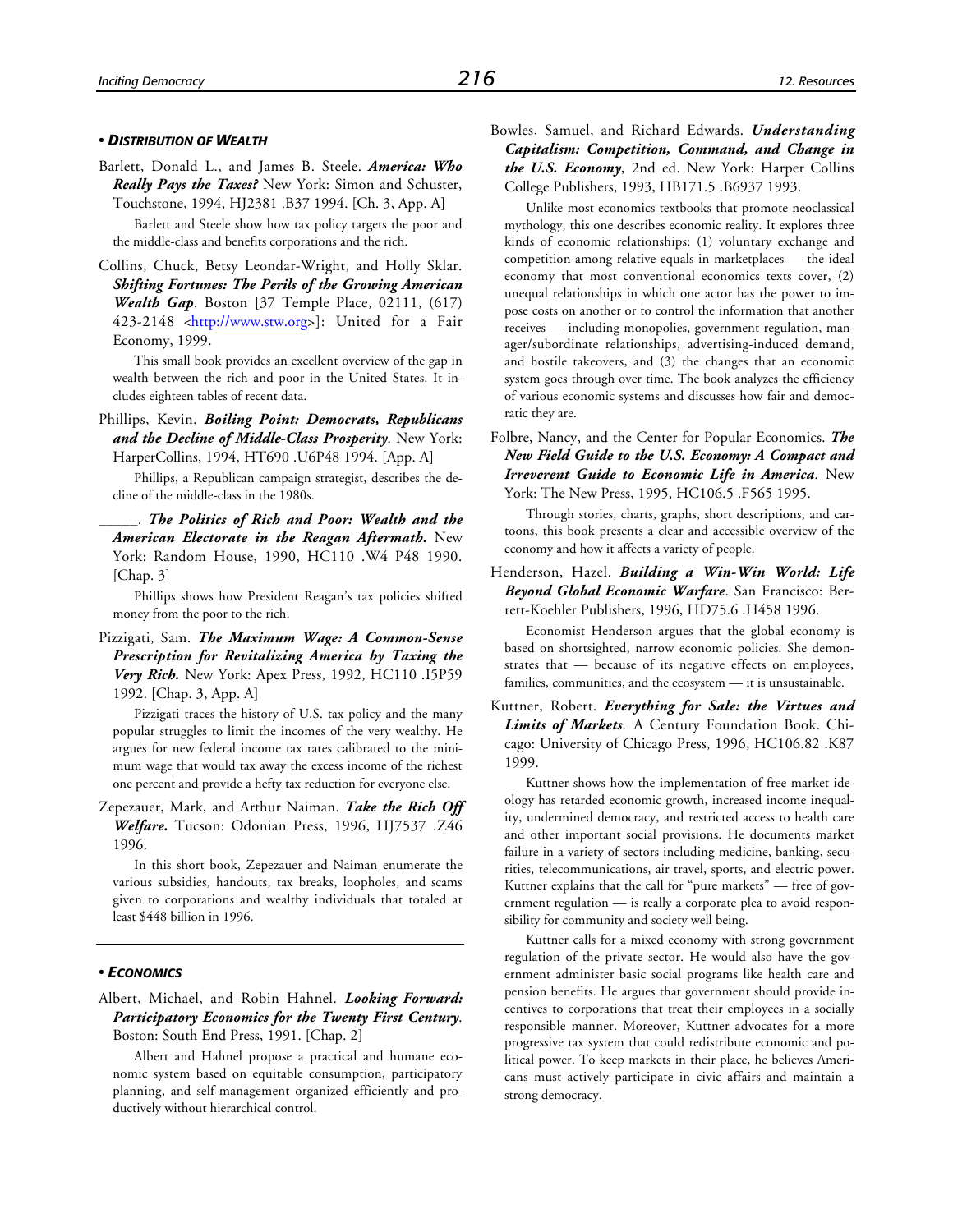Mander, Jerry, and Edward Goldsmith, eds. *The Case Against the Global Economy and for a Turn toward the Local*. San Francisco: Sierra Club Books, 1996, HD75.6 .C376 1996.

The 43 essays in this collection, by leading economic, environmental, agricultural, and cultural experts, charge that free trade and economic globalization are producing exactly the opposite results from what has been promised. They argue instead for an international system based on revitalized democracy, local self-sufficiency, and ecological health.

Morrison, Roy. *We Build the Road as We Travel*. Philadelphia: New Society Publishers, 1991, HD3218 .M66 M67 1991. [Chap. 2]

Morrison describes the forty-year history of the Mondragon cooperative network in Spain, which consists of 170 workerowned-and-operated cooperatives serving over 100,000 people and providing over 21,000 secure and well-paid jobs.

Schumacher, E. F. *Small is Beautiful: Economics as if People Mattered*. New York: Perennial Library/Harper & Row, 1973, HD82 .S37892 1975.

Schumacher argues for a human-oriented and human-sized economic system with products designed to be understood, built, and repaired by regular people.

Sklar, Holly. *Chaos or Community?: Seeking Solutions, Not Scapegoats for Bad Economics*. Boston: South End Press, 1995, HC110 .I5 S57 1995. [App. A]

Sklar explains how and why Americans, working harder than ever these days, still cannot achieve their dreams.

#### *• THE ENVIRONMENT*

Bookchin, Murray. *Remaking Society: Pathways to a Green Future*. Boston: South End Press, 1990, HN18 .B635 1989.

Bookchin argues that today's global ecological crisis stems from social hierarchy and domination. He calls for "an ecological society based on nonhierarchical relationships, decentralized democratic communities, and eco-technologies like solar power, organic agriculture, and humanly scaled industries."

Brown, Lester R., Christopher Flavin, and Hilary French. *State of the World*. Annual. New York: W. W. Norton and Worldwatch Institute, 2000, HC59 .S76 2000.

This annual survey offers a comprehensive analysis of negative environmental trends and a guide to emerging solutions.

Milbrath, Lester W. *Envisioning a Sustainable Society: Learning Our Way Out*. Albany, NY: State University of New York Press, 1989, GF41 .M53 1989. [Chap. 2]

Milbrath provides a detailed summary of the Green perspective. He argues that our current dominator culture is not sustainable and advocates a paradigm shift in thinking toward a learning society, one that (p. 95–112):

- Utilizes a wealth of information
- Finds good ways to disseminate and utilize information
- Emphasizes integrative (holistic) and probabilistic thinking

• Emphasizes values as much as facts (and examines its values)

- Is critical of new technology
- Combines theory with practice
- Is consciously anticipatory
- Believes that change is possible
- Examines outcomes to learn from them

• Develops institutions to foster systemic and futures thinking

- Institutionalizes a practice of analyzing future impacts
- Re-orients education toward social learning
- Supports research
- Maintains openness and encourages citizen participation

Szasz, Andrew. *EcoPopulism: Toxic Waste and the Movement for Environmental Justice*. Minneapolis: University of Minnesota Press, 1994, GE170 .S9 1994.

#### *• COMMUNICATION MEDIA*

Ansolabehere, Stephen, and Shanto Iyengar. *Going Negative: How Political Advertisements Shrink and Polarize the Electorate*. New York: Free Press, 1996, JF2112 .A4 A57 1996.

Based on a six-year study, these two political scientists establish a link between negative political advertising and low voter turnout.

Bagdikian, Ben H. *The Media Monopoly.* 5th ed. Boston: Beacon Press, 1997, P96 .E252 U625 1997. [Chap. 3]

Bagdikian provides a detailed analysis of the growing concentration of the major communications media. In the original 1984 edition of this book, Bagdikian found that fifty corporations dominated control of daily newspapers, magazines, radio, television, books, and movies. With greater consolidation, he now finds that "in 1996 the number of media corporations with dominant power in society is closer to ten." These ten, with some of their most prominent holdings, are: Disney (ABC, America On-Line), Westinghouse (CBS), General Electric (NBC), Murdoch's News Corporation Limited (Fox, *TV Guide*), Time Warner (*Time*, *People*, *Sports Illustrated*, Warner Brothers, HBO, CNN, TNT), Viacom, Sony, Tele-Communications, Inc. (TCI), Seagram, and Gannett. Bagdikian also points out that the Telecommunications Act of 1996 has allowed these corporations to own a share of each other and develop strategic partnerships with each other, thus eliminating most competition.

#### Fallows, James. *Breaking the News: How the Media Undermine American Democracy*. New York: Pantheon Books, 1996, PN4888 .O25 F35 1996.

Fallows, Washington editor of the *Atlantic Monthly*, charges the U.S. media with arrogance, irresponsibility, and negativism. Instead of providing useful facts and engaging the public in debate about vital issues, he argues the media provide celebrity-based entertainment and endless scare-stories about a world out of control.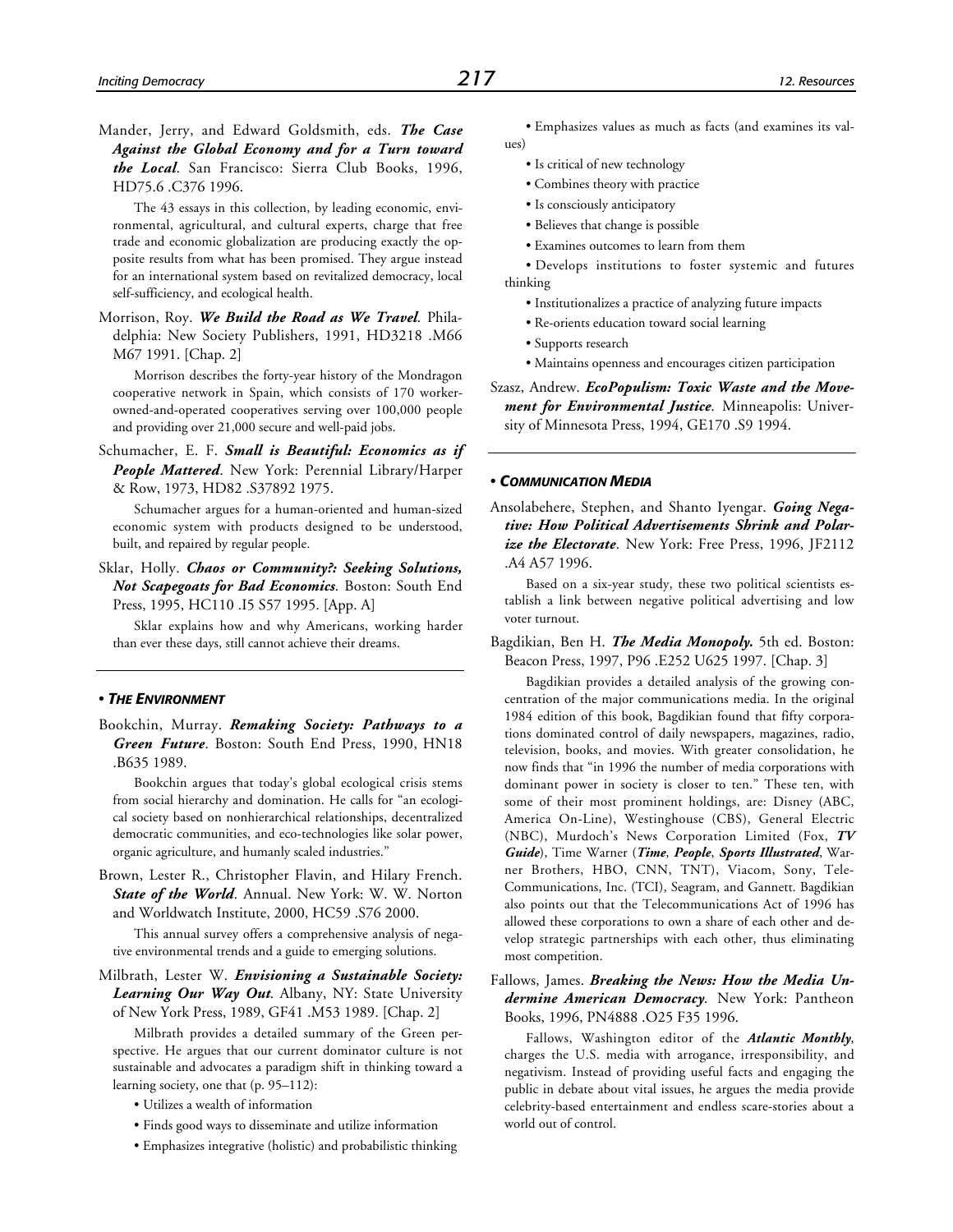Herman, Edward S., and Noam Chomsky. *Manufacturing Consent: The Political Economy of the Mass Media*. New York: Pantheon Books, 1988, P95.82 .U6H47 1988. [Chap. 3]

In this meticulously documented book, Herman and Chomsky show how the marketplace and the economics of publishing — as well as an underlying elite consensus — shape the news. They reveal how issues are framed and topics chosen to manufacture public consent for elite policies.

- Lee, Martin A., and Norman Soloman. *Unreliable Sources: A Guide to Detecting Bias in News Media*. New York: Carol Publishing Group/Lyle Stuart, 1990, PN4888 .O25 L44 1990. [Chap. 1]
- McChesney, Robert W. *Corporate Media and the Threat to Democracy*. New York: Seven Stories Press, 1997, P96 .I5 M337 1997.

In this short book, media scholar McChesney persuasively argues that corporate control of the mass media undercuts democracy.

McChesney, Robert W. *Rich Media, Poor Democracy: Communication Politics in Dubious Times*. Urbana, IL: University of Illinois Press, 1999, P95.82 .U6M38.

McChesney describes the contradiction "between a forprofit, highly concentrated, advertising-saturated, corporate media system and the communication requirements of a democratic society." He calls for vigorous antitrust litigation against media conglomerates, robust regulation of corporate broadcasters, and government subsidies for nonprofit journalism.

Parry, Robert. *Fooling America: How Washington Insiders Twist the Truth and Manufacture the Conventional Wisdom*. New York: Morrow, 1992, HN90 .P8 P37 1992.

Parry, a former reporter for the Associated Press and *Newsweek* details the opinion-shaping process in the United States.

#### *• HUNGER*

- Lappé, Frances Moore, Joseph Collins, and Peter Rosset with Luis Esparza. *World Hunger: 12 Myths*. 1986. 2nd ed. fully rev. and updated. London: Earthscan Publications Ltd., 1998, HD9000.5 .L35 1998. [Chap. 1]
- Lappé, Frances Moore, and Joseph Collins. *Food First: Beyond the Myth of Scarcity*. 1977. Rev. and updated. New York: Ballantine Books, 1979, HD9000.6 .L34 1979. [Chap. 1]

In these two books, researchers at the Institute for Food and Development Policy (Food First) show that hunger is caused by a lack of democracy (control over one's life), not a lack of food.

#### *• RACISM*

Hale, Grace Elizabeth. *Making Whiteness: The Culture of Segregation in the South*, 1890-1940. New York: Pantheon Books, 1998, F215 .H18 1998.

Hale examines the social construction of whiteness and the "culture of segregation."

Jacobson, Matthew Frye. *Whiteness of a Different Color: European Immigrants and the Alchemy of Race*. Cambridge, MA: Harvard University Press, 1998, E184 .E95 J33 1998.

In the 19th century, "whiteness" was reserved for Anglo-Saxons. Slowly, the concept of whiteness evolved to include the Irish, Northern Europeans, and Scandinavians, then other white gentiles, then Jews. Jacobson investigates the reasons for this change.

Kivel, Paul. *Uprooting Racism: How White People Can Work for Racial Justice*. Philadelphia: New Society Publishers, 1995, E184 .A1K477 1995.

Kivel offers concrete examples of the day-to-day privileges provided to white people (European Americans) and shows that even well intentioned white people unknowingly act in ways that promote injustice. He offers suggestions for how white people can work toward equity and equality for everyone.

West, Cornel. *Race Matters*. Boston: Beacon Press, 1993, E185.615 .W43 1993.

In this collection of essays, West points out the limits of the intellectual frameworks used by whites, blacks, liberals, and conservatives in discussing race in the United States. He vigorously criticizes racism, but also challenges black conservatives, black anti-Semitism, and our market-driven culture that devastates those at the bottom.

Woodward, C. Vann. *The Strange Career of Jim Crow*. 3rd rev. ed. New York: Oxford University Press, 1974, E185.61 .W86 1974.

Woodward examines the Jim Crow segregation laws in the post-Civil War South. He discovers that the imposition of strict segregation did not immediately follow the War. He also finds that the adoption of Jim Crow laws was not due simply to racism — political factors played a major role.

Wright, Bruce. *Black Robes, White Justice*. Secaucus, NJ: Lyle Stuart, 1987, KF373 .W67 A33 1987.

New York Supreme Court Justice Wright charges that most judges — predominantly male, white, and upper middle-class — have little understanding of racism or its influence on their thinking and conduct.

#### *• PRISONS*

#### Abu-Jamal, Mumia. *Live From Death Row*. Reading, MA: Addison-Wesley, 1995, HV8699 .U5 A65 1995.

Abu-Jamal, an award-winning radio reporter and prisoner awaiting the death penalty, excoriates the brutality of prisons and criticizes the racism and political bias in the American judicial system that, he argues, led to his own wrongful conviction.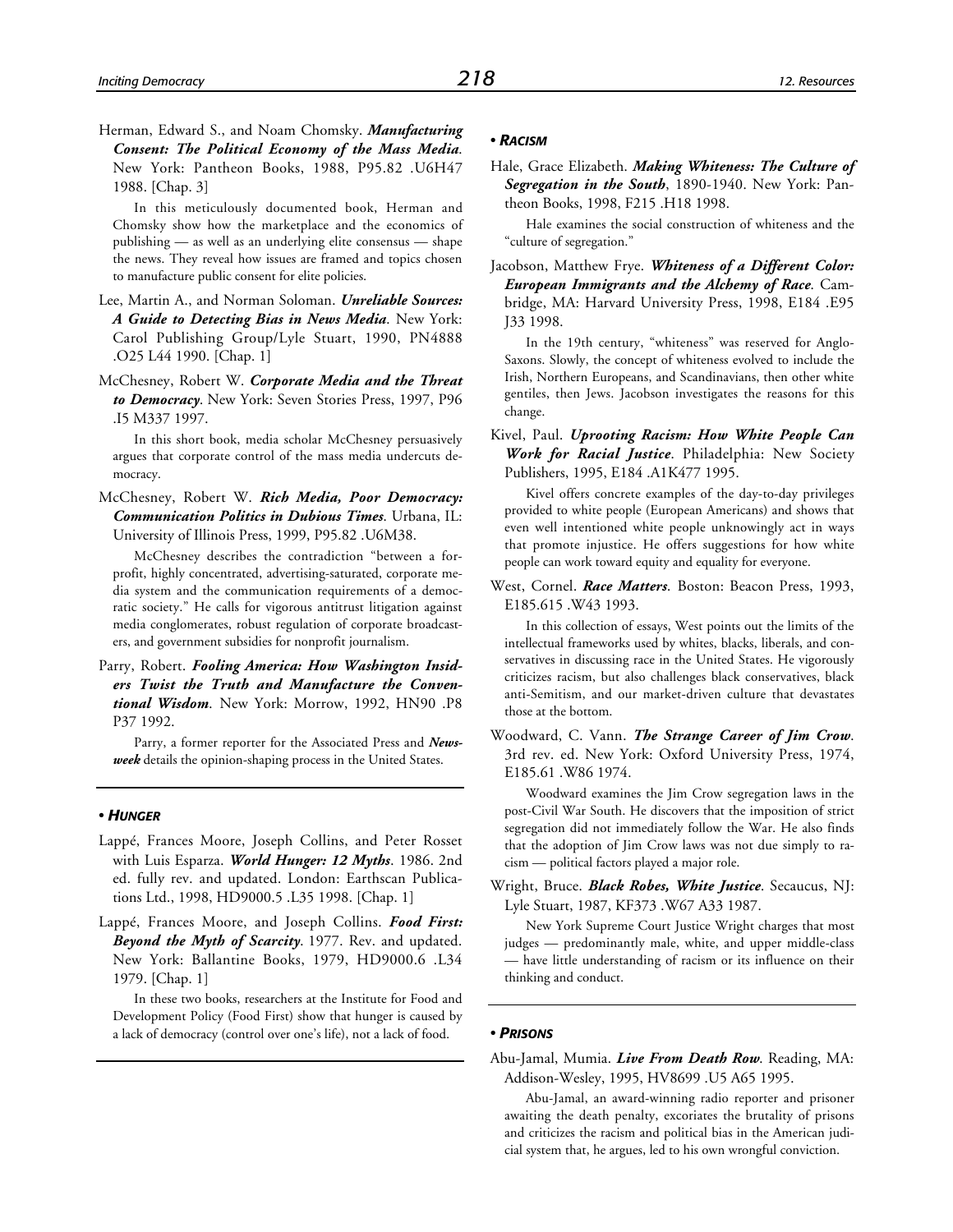#### *• SUPPRESSION OF ACTIVISTS*

Center for Research on Criminal Justice. *The Iron Fist and the Velvet Glove: An Analysis of the U.S. Police.* Berkeley, CA: Center for Research on Criminal Justice, 1975, HV8138 .C46 1975.

This book looks at the history of police forces and their use in maintaining political control, finding that the police have always been used to thwart progressive change efforts.

Cowan, Paul, Nick Egleson, and Nat Hentoff. *State Secrets: Police Surveillance in America*. New York: Holt, Rinehart & Winston, 1974, JC599 .U5C67.

*It is dangerous to be right when the government is wrong.* — Voltaire

Donner, Frank. *The Age of Surveillance: The Aims and Methods of America's Political Intelligence System*. New York: Knopf, Random House, 1980, JK468 .I6 .D65 1980.

Donner traces the emergence of the "intelligence" establishment from its modest origins to its present position as a mas-

sive, oppressive institution for enforcing social control.

Glick, Brian. *War at Home: Covert Action Against U.S. Activists and What We Can Do About It*. Boston: South End Press, 1989, HV8141 .G57 1988. [Chap. 3]

Glick summarizes the many ways in which the government's COINTELPRO program waged covert action against activists in the 1960s and how similar efforts were directed against activists working in the 1980s to end oppression in Central America.

Goldstein, Robert. *Political Repression in Modern America: 1870 to the Present*. Cambridge, MA: Schenkman Publishing, 1977, JC599 .U5G58. [Chap. 3]

In this comprehensive study of government attacks on dissenters in the past century, Goldstein shows that repression has been a consistent instrument of government policy, frequently altering the course of history.

Halperin, Morton H., Jerry J. Berman, Robert L. Borosage, and Christine M. Marwick. *The Lawless State: The Crimes of U.S. Intelligence Agencies*. New York: Penguin Books, 1976, JK468 .I6 .L38.

Drawing on the 1976 Senate Select Committee on Intelligence Activities report and many other official public sources, this book devastatingly and undeniably describes the vast scope of government surveillance and harassment of activists carried out by the CIA, FBI, National Security Agency (NSA), Internal Revenue Service (IRS), military intelligence agencies, and grand juries. It focuses particularly on the 1960s and early 1970s.

Helvarg, David. *The War Against the Greens: The Wise Use Movement, the New Right, and Anti-Environmental Violence*. San Francisco: Sierra Club Books, 1994, GE197 .H45 1994. [Chap. 3]

Helvarg describes current violence and terrorism directed at environmentalists.

Schultz, Bud, and Ruth Schultz. *It Did Happen Here: Recollections of Political Repression in America*. Berkeley: University of California Press, 1989, JC599 .U518 1989.

This book contains interviews with 34 U.S. activists who were attacked and repressed in the twentieth century. It includes an annotated bibliography of other books on repression.

#### *• COMPETITION*

Axelrod, Robert M. "The Evolution of Cooperation." *Science* 211 (March 27, 1981): 1390–1396. [Chap. 1]

Axelrod, Robert M. *The Evolution of Cooperation*. New York: Basic Books, 1984, HM131 .A89 1984. [Chap. 1]

Social scientists have often employed the Prisoner's Dilemma game to study behavior. In the Prisoner's Dilemma, two players must decide — without conferring — to cooperate with each other or to defect. If they both decide to cooperate, they achieve a certain amount of benefit (say having a value of 3). If one tries to cooperate, but the other defects, then the cooperator gains nothing, but the defector achieves even more benefit (say of value 5). If they both defect, then they both gain only minimally (say of value 1). This game is fascinating because it explores the tension between cooperation and selfishness. If one player can defect while enticing the other to try to cooperate, then that player can win big. However, if both cooperate, they both do better than if they both defect.

Using a computer simulation, Axelrod shows that in an environment in which the game is played repeatedly, one of the most productive and stable strategies is the one known as "Tit for Tat." Tit for Tat is the policy of cooperating in the first round and then doing whatever the other player did in the last round. Tit for Tat cooperates well with other cooperative strategies, thus achieving a fairly large payoff. However, when confronted with an uncooperative strategy, it is not exploited. It is a "nice" strategy (always trying to cooperate at first), one that is provoked by a defection from the other player, and yet is very forgiving (it only retaliates once). It encourages other players to cooperate and never attempts to exploit another player.

Taking an ecological approach, Axelrod created an environment with many players that used a variety of strategies (as posed by other game theorists) and pitted them against each other. Then he calculated what would happen if each of the strategies were submitted to the next round in proportion to its success in the previous round. This process was repeated for many rounds and Tit For Tat ended up displacing all the other strategies: it was the most robust and stable strategy. By cooperating with other cooperative strategies, it was able to increase its strength enough to outpace the non-cooperative strategies.

Axelrod also points out that, even in an environment dominated by "mean" strategies (ones that always defect), a cluster of Tit For Tat players can cooperate enough with each other that they can eventually build themselves up and outdistance the others. This suggests a possibly promising approach for progressive change activists.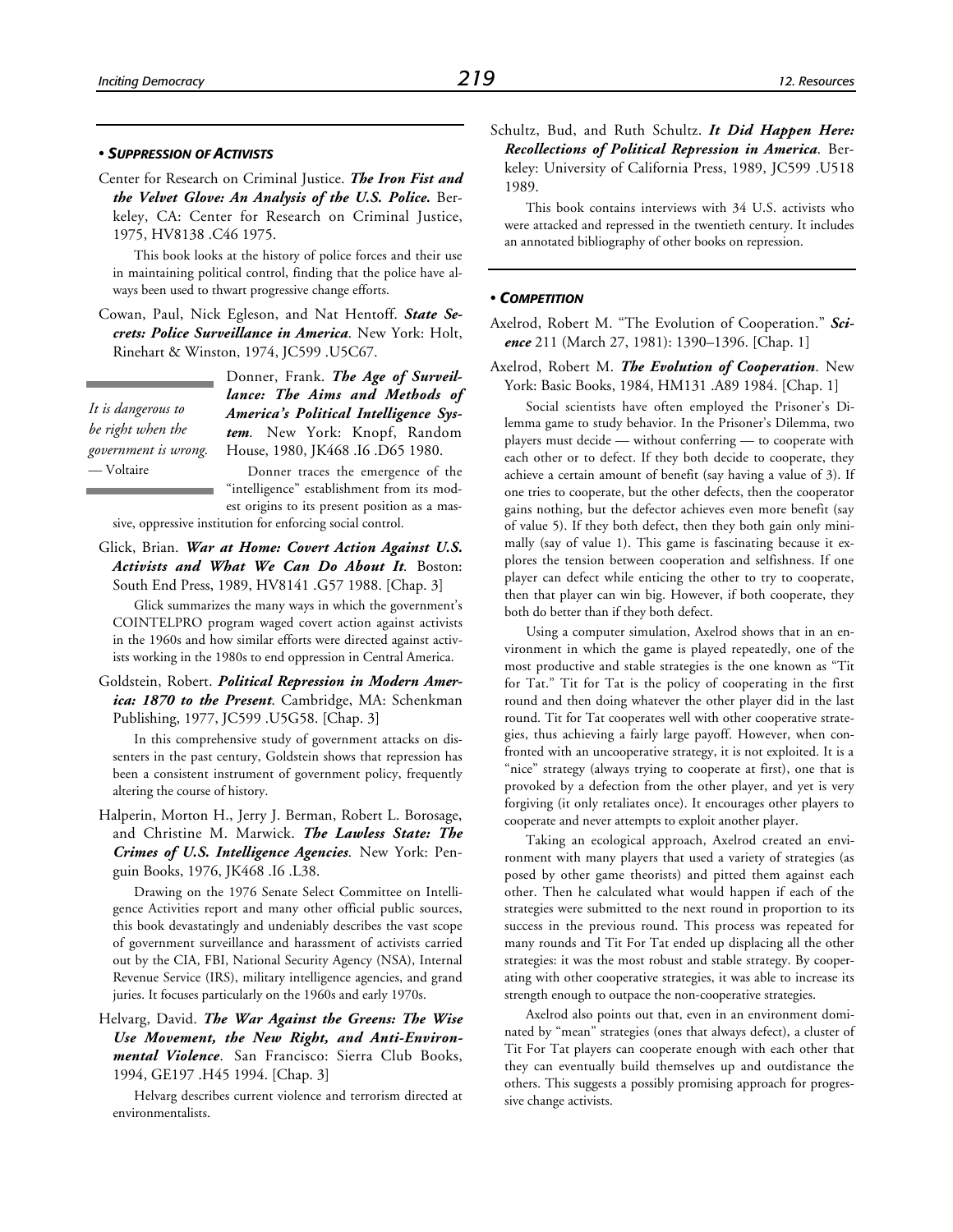Kohn, Alfie. *No Contest: The Case Against Competition*, rev. ed. Boston: Houghton Mifflin Company, 1992, HM291 .K634 1992.

Kohn convincingly condemns the kind of competition that requires the failure of another for one's own success. Backing his arguments with extensive citations from social science research, he demolishes four myths:

- Competition is an inherent part of "human nature."
- Competition motivates us to do our best.
- Contests provide the best way to have a good time.
- Competition builds character and self-confidence.

 Strip away all the assumptions about what competition is supposed to do, all the claims in its behalf that we accept and repeat reflexively. What you have left is the essence of the concept: mutually exclusive goal attainment (MEGA). One person succeeds only if another does not. From this uncluttered perspective, it seems clear right away that something is drastically wrong with such an arrangement. How can we do our best when we are spending our energies trying to make others lose — and fearing that they will make us lose? Can this sort of struggle really be the best way to have a good time? What happens to our self-esteem when it becomes dependent on how much better we do than the next person? Most striking of all is the impact of this arrangement on human relationship: a structural incentive to see other people lose cannot help but drive a wedge between us and invite hostility. . . .

All of these conclusions seem to flow from the very nature of competition. As it happens, they also are corroborated by the evidence — what we see around us and what scores of studies have been finding. . . .

I have become convinced that competition is an inherently undesirable arrangement, that the phrase *healthy competition* is actually a contradiction in terms. This is nothing short of heresy because only two positions on the question are normally recognized: enthusiastic support and qualified support. . . .

I believe that the case against competition is so compelling that parenthetical qualifications to the effect that competing can sometimes be constructive would be incongruous and unwarranted. (p. 9)

Taylor, Michael. *Anarchy and Cooperation*. New York: John Wiley and Sons, 1976, HX833 .T38 1976.

Taylor explores whether people would cooperate with each other without the intervention of government. He argues that Hobbes' *Leviathan* and Hume's *Treatise for Government* describe the human situation in a way that can be modeled by an iterated Prisoner's Dilemma game. He then shows that despite the precariousness of the mutual cooperation situation in this iterated game, it is still rational under some circumstances for the players to cooperate, even if they only pursue their own selfinterest.

#### *• FEMINIST CRITIQUES*

Brownmiller, Susan. *Against Our Will: Men, Women and Rape*. New York: Simon and Schuster, 1975, HV6558 .B76.

In this classic feminist analysis, Brownmiller systematically identifies and dispels the many myths about rape.

Ehrenreich, Barbara, and Deirdre English. *For Her Own Good: 150 Years of the Experts' Advice to Women*. Garden City, NY: Anchor Books/Doubleday, 1998, HQ1426 .E38.

Ehrenreich and English present a clear analysis of the ways in which "expert" professionals, especially doctors, have treated women.

Koedt, Anne, Ellen Levine, and Anita Rapone, eds. *Radical Feminism*. New York: Quadrangle Books, 1973, HQ1426 .K63.

This classic collection of essays presents the new ideas of the second wave of feminism developed in the 1960s and early 1970s.

#### *• CHILDREN*

Edelman, Marian Wright. *Families in Peril: An Agenda for Social Change*. Cambridge, MA: Harvard University Press, 1987, HV699 .E34 1987.

#### *• CHILDREARING*

Greven, Philip. *Spare the Child: The Religious Roots of Punishment and the Psychological Impact of Physical Abuse*. New York: Alfred A. Knopf, Random House, 1991, HQ770.4 .G74 1990.

This research study by historian Greven focuses on Christians' use of Biblical texts to justify corporal punishment. He analyzes the destructive effects this punishment has on our culture.

Karr-Morse, Robin, and Meredith S. Wiley. *Ghosts from the Nursery: Tracing the Roots of Violence*. New York: Atlantic Monthly Press, 1997, HQ784 .V55K37 1997.

Karr-Morse and Wiley present evidence that violent behavior is fundamentally linked to abuse and neglect in the first two years of life (from conception to 18 months of age). They describe recent research that shows how trust, empathy, conscience, and lifelong learning (or alternatively, a predisposition to violent behavior) are "hardwired" into the brain during pregnancy and infancy.

Lewis, Thomas, Fari Amini, and Richard Lannon. *A General Theory of Love*. New York: Random House, 2000, BF575 .L8 L49 2000.

These three doctors review the neurological literature and argue that affection, communication, and play are essential for the proper development of children. They call for more cuddling and for babies to sleep with their parents.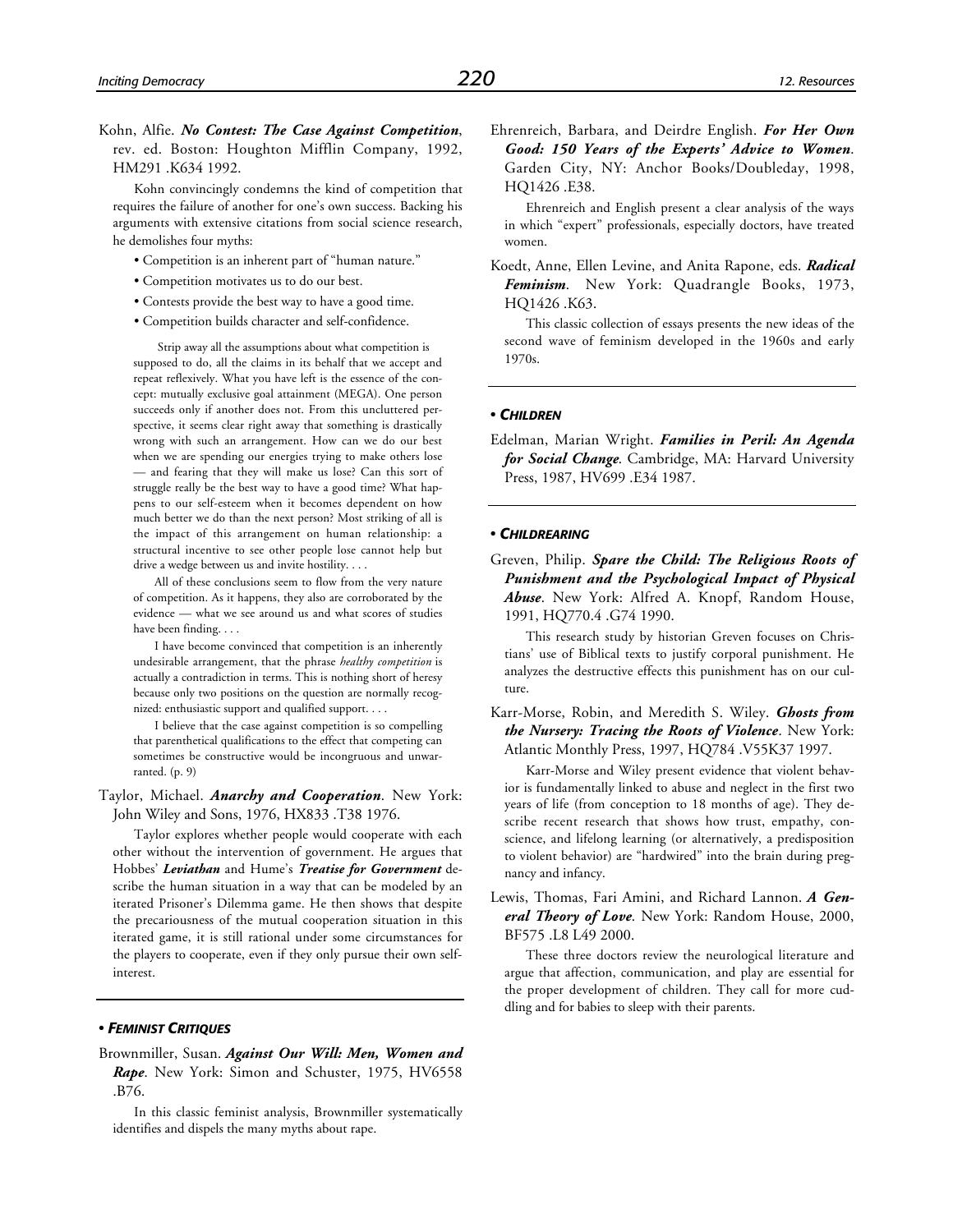Miller, Alice. *For Your Own Good: Hidden Cruelty in Child-Rearing and the Roots of Violence*. Hildegarde and Hunter Hannum, trans. New York: Farrar Straus Giroux, 1983, HQ769 .M531613 1983; originally published in German as *Am Anfang war Erziehung*, 1980. [Chap. 3]

Through analyzing a variety of case studies, German psychotherapist Alice Miller contends that when children's vital needs for love, respect, and protection are frustrated and they are instead exploited, beaten, punished, manipulated, neglected, or deceived — without the intervention of any witness — then their psyches will be severely damaged. If, further, they are prevented from expressing their natural anger, pain, and fear, they will often completely suppress their feelings, repress their memories of the trauma, and sometimes even idealize those who abused them. Later, these intense, repressed feelings are likely to be directed towards others as criminal behavior or against themselves as drug addiction, alcoholism, prostitution, mental illness, or suicide. If these battered children grow up to become parents, they often direct their repressed anger towards their own children.

She explores the cultural and religious ideas used to justify beating, manipulating, or humiliating children that drives the willfulness and joy out of them. She shows how this "poisonous pedagogy" leads to adults who are docile, servile, and unfeeling and thus ripe for exploitation by dictators like Adolph Hitler.

Small, Meredith F. *Our Babies, Ourselves: How Biology and Culture Shape the Way We Parent*. New York: Bantam Books, 1998, RJ61 .S6345 1998.

Anthropologist Meredith Small summarizes a variety of academic studies that examine parenting behavior. She discovers that numerous studies show babies cry less (are more content) when they are (1) attended to immediately when they cry, (2) fed as needed rather than on a schedule, and (3) spend most of their time being held or in body contact with their mothers or other caretakers.

She points out that throughout human history babies have spent most of their time being held in close contact by their mothers in slings and being breastfed whenever they want. Biologically that is what babies require and that is what they get in most of the world. However, babies in the western world spend a tremendous amount of time alone, isolated from their mothers' bodies in chairs, car seats, cribs, and walkers. Most western babies also sleep alone, typically isolated in their own rooms.

#### *• SCHOOLS*

Holt, John. *How Children Fail*. New York: Dell Publishing, 1964, LB1555 .H78.

In this classic book, Holt describes his experience as a young teacher in "above average" schools working with "bright" students. He describes the mind-crippling malaise induced by typical educational methods and offers positive alternatives.

. **How Children Learn.** New York: Dell Publishing, 1967, LB1555 .H79.

Holt describes the way children are hurt and oppressed by the education system and the ways they actually learn in a supportive environment.

- Illich, Ivan. *Deschooling Society*. New York: Harper & Row, 1971, LA210 .I4 1971.
- Kozol, Jonathan. *Savage Inequalities: Children in America's Schools*. New York: HarperPerennial Library, 1992, LC4091 .K69 1992.

Kozol reveals the separate and unequal nature of the public school system in this country. He contrasts the old, crumbling, over-crowded, equipment-starved schools in poor black and Hispanic neighborhoods with the new, well-stocked schools in more affluent white and Asian neighborhoods nearby.

Neill, A. S. *Summerhill: A Radical Approach to Child Rearing*. New York: Hart Publishing, 1960, P499 .N41.

Neill describes the transformation that boys made when they attended an alternative school he operated in England in the 1950s. They changed from being selfish, sullen, and angry to being responsible and cooperative.

Russell, Bertrand. *Education and the Social Order*. New Ed. London: Allen and Unwin, 1967, LB775 .R83 1967.

#### *• OTHER DESTRUCTIVE CULTURAL NORMS*

Eisler, Riane. *The Chalice & The Blade: Our History, Our Future*. San Francisco: Harper & Row, 1987, HQ1075 .E57 1987. [Chap. 2, 4]

Reviewing the archaeology literature, Eisler argues provocatively that for many thousands of years in prehistoric times humans lived in societies that were not violent, hierarchic, or dominated by men. She suggests these gentle and cooperative societies were eventually conquered by violent outsiders. She argues that we could, once again, choose a gentle partnership model of society based on caring, compassion, and nonviolence instead of a dominator model based on competition and war.

Fromm, Erich. *The Sane Society*. New York: Rinehart, 1955. Reprinted New York: Henry Holt, 1990, HM271 .F75 1990. [Chap. 3]

Psychoanalyst Fromm convincingly makes the case that we live in an insane society. He champions communitarian socialism as a healthy alternative.

Grossman, Dave. *On Killing: The Psychological Cost of Learning to Kill in War and Society*. Boston: Little, Brown and Company/Back Bay Books, 1995, U22.3 .G76 1995.

Lieutenant Colonel Grossman describes how modern armies, using Pavlovian and operant conditioning, have developed ways to overcome humans' natural aversion to killing people. He argues this conditioning is responsible for the increase in post-traumatic stress syndrome. He further asserts that contemporary society, especially the media, has replicated the army's conditioning techniques, leading to a more violent society and rising murder rates.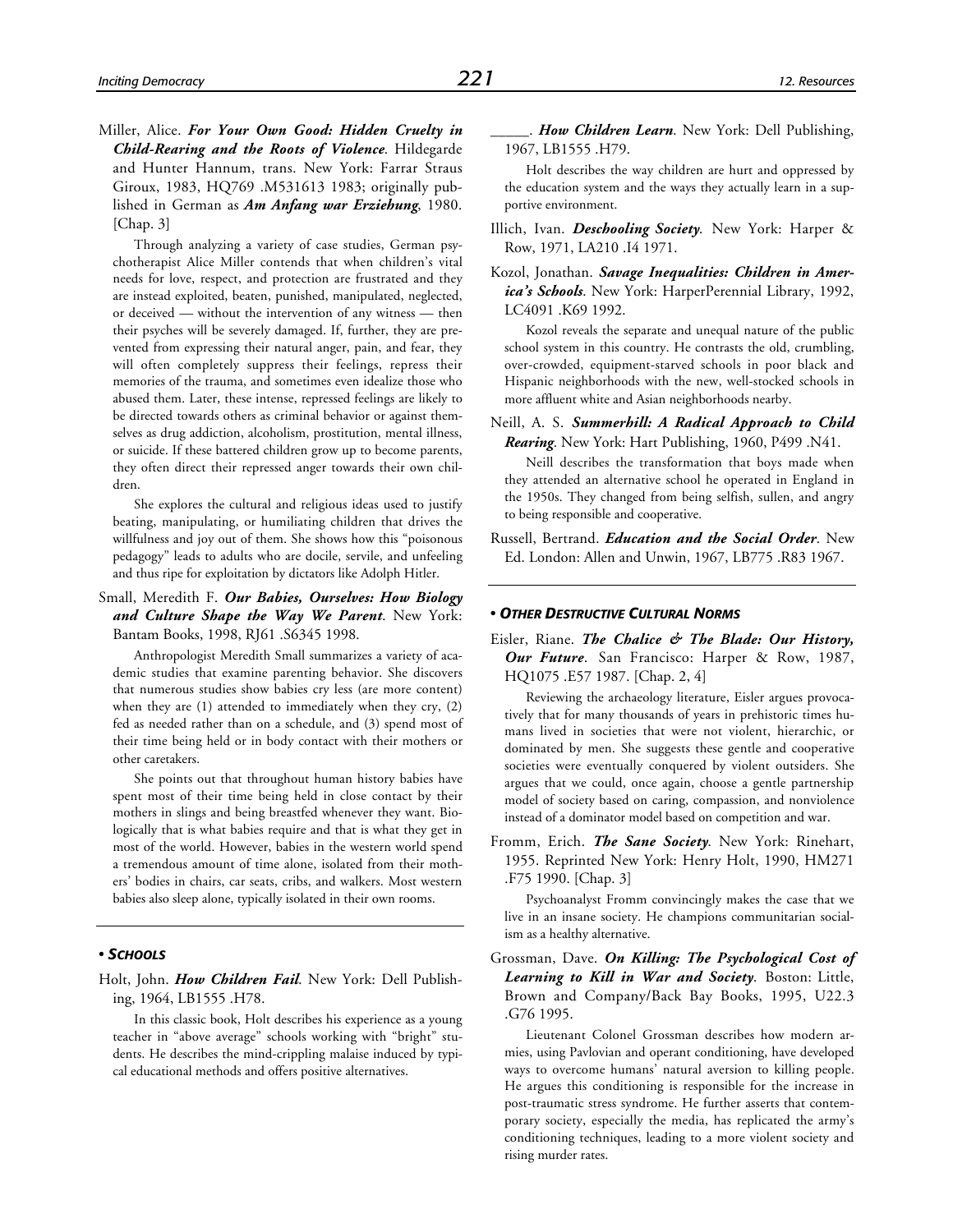Schaef, Anne Wilson. *When Society Becomes an Addict.* San Francisco: Harper & Row, 1987, BF575 .D34S33 1987. [Chap. 3]

Schaef argues that society acts like an addict, exhibiting and promoting such dysfunctional behavior as self-centeredness, repression, dishonesty, shame, greed, obsessions, confusion, denial, perfectionism, judgmentalism, forgetfulness, dependency, zero-sum orientation, negativism, cynicism, defensiveness, tunnel vision, blame, irresponsibility, arrogance, and fear.

Lakoff, George. *Moral Politics: What Conservatives Know that Liberals Don't*. Chicago: University of Chicago Press, 1996, HN90 .M6L35 1996.

Lakoff, a cognitive scientist, offers a groundbreaking analysis of the concepts of "conservative" and "liberal" in our society. He finds they correlate with two very different moral worldviews based on two distinct childrearing philosophies.

He argues that conservative thought is based on Strict Father morality and Authoritarian childrearing which assign high moral value to absolutist ideas, authority, strength, selfdiscipline, reward and punishment, and a moral hierarchy with God above men, men above women, adults above children, and humans above animals and the natural environment. In contrast, liberal thought is based on Nurturant Parent morality and Authoritative or Harmonious childrearing that assign high moral value to empathy, fairness, protection of those who need it, and nurturance.

In exploring these conflicting perspectives, Lakoff finds that Nurturant Parent morality reflects actual reality and is selfcorrecting. In contrast, Strict Father morality makes erroneous assumptions about how humans behave and so often produces faulty analyses and poor results.

#### Putnam, Robert D. *Bowling Alone: The Collapse and Revival of American Community*. New York: Simon & Schuster, 2000, HN65 .P878 2000.

Putnam explores the phenomenon of Americans' reduced engagement in civic and community life. He tracks the decline in participation in public clubs like the Elks and Shriners and social gatherings like family dinners and poker playing. He finds that many religious organizations now tend only to the needs of churchmembers and ignore the larger society. Using statistics and time diaries, he plots various indicators of civic engagement, and finds that it peaked in the early 1960s and then declined.

As civic engagement declines, people have fewer relationships with other people. This means they have fewer people they can rely on for help with simple chores or for more extensive support during hard times.

Putnam finds several causes of the decline in civic engagement: television, the entrance of women into the workforce, high levels of divorce, and urban sprawl.

This book has stimulated a controversy explored in the arti-cles listed here: [<http://www.epn.org/issues/civilsociety.html>](http://www.epn.org/issues/civilsociety.html)

Sale, Kirkpatrick. *Human Scale*. New York: Coward, McCann & Geoghegan, 1980, HC106.7 .S24 1980. [Chap. 11]

Sale argues that our society operates at a level beyond the capacity of humans to understand or control and calls for institutions that are more human-sized.

#### *• GROUPTHINK AND CULTS*

Janis, Irving. *Groupthink: Psychological Studies of Policy Decisions and Fiascoes*. 2nd ed. Boston: Houghton-Mifflin, 1982, E744 .J29 1982. [Chap. 3]

Janis discusses the tendency of insular groups selfrighteously to assume their perspectives are correct, which leads them to make poor decisions. He outlines several means for preventing groupthink.

\_\_\_\_\_. "Groupthink." *Psychology Today* (Nov. 1971): 43–46, 74–76. [Chap. 3]

Hassan, Steven. *Combatting Cult Mind Control*. Rochester, VT: Park Street Press, 1988, BP603 .H375 1988. [<http://www.shassan.com>](http://www.shassan.com) [Chap. 3]

Hassan, a former member of the Moonie cult, describes the methods of mind control used by cults.

# **Social Change History**

#### *• GENERAL*

Bacon, Margaret Hope. *The Quiet Rebels: The Story of the Quakers in America*. New York: Basic Books, 1969, BX7635 .B3; Philadelphia: New Society Publishers, 1985.

Bacon recounts the story of the Society of Friends in the United States, showing that Quakers generally were honest and respectful in their dealings with native Americans, that they refused to participate in war, and they pioneered efforts for penal reform, racial justice, women's rights, and nonviolent action.

Cooney, Robert, and Helen Michalowski, eds. *The Power of the People: Active Nonviolence in the United States*. Rev. ed. Philadelphia: New Society Publishers, 1987, HN64 .P88 1987.

This pictorial encyclopedia of nonviolent action includes over 300 photographs and explanatory text. It covers peace churches and early secular peace organizations, the women's rights movement, the anti-slavery movement, the labor movement, conscientious objectors to war, nuclear pacifism, the Civil Rights movement, the anti-Vietnam war movement, the environmental movement, and women's peace encampments.

#### Diggins, John Patrick. *The Rise and Fall of the American Left*. New York: W.W. Norton & Company, 1992, HN90 .R3D556 1992. [Chap. 4]

Diggins describes the rise of four leftist movements in this century: the Lyrical Left of the First World War years, the Old Left during the Great Depression, the New Left of the 1960s, and the Academic Left of the 1990s.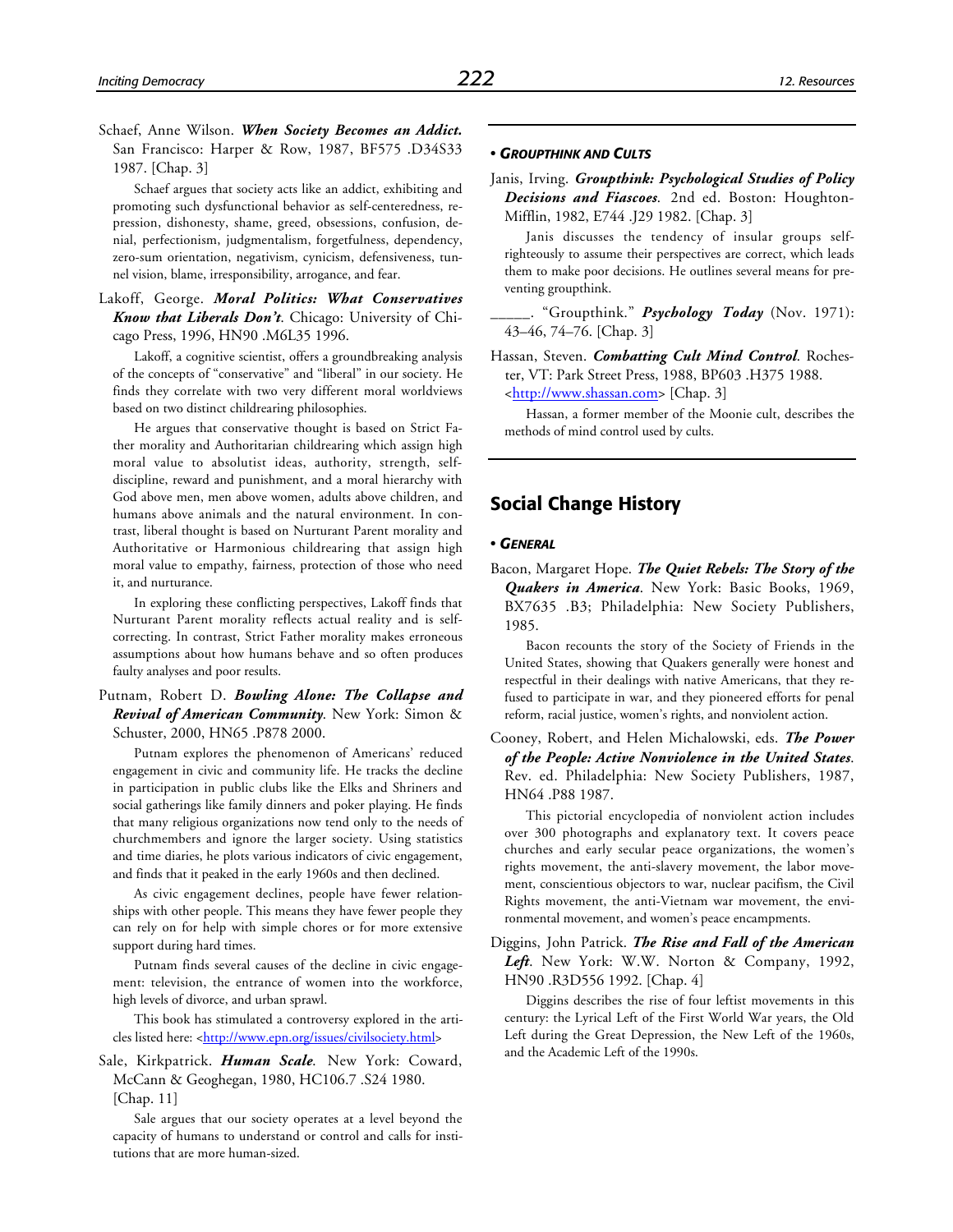Loewen, James W. *Lies My Teacher Told Me: Everything Your American History Textbook Got Wrong.* New York: New Press, 1995, E175.85 .L64 1995.

Loewen relates various fallacies found in U.S. history textbooks, showing how social issues are misreported and ideas are misrepresented.

Zinn, Howard. *A People's History of the United States: 1492 to the Present*. 20th anniversary ed. New York: Harpercollins, 1999 [1979], E178 .Z75 1999.

In this excellent alternative history book, Zinn looks at history from the perspective of those who have been exploited politically or economically.

#### *• THE POPULIST MOVEMENT (1870S–1890S)*

Burns, Stewart. "The Populist Movement and the Cooperative Commonwealth: the Politics of Non-Reformist Reform." Ph.D. Dissertation, University of California, Santa Cruz, 1984.

In this doctoral dissertation, historian Burns investigates the rise and fall of the Populist Movement. He argues that to bring about true reform of society, social change movements in the United States should combine various aspects of grassroots democracy — especially direct action, political education, and the creation of new institutions and ideologies — with traditional forms of electoral-representative democracy.

Goodwyn, Lawrence. *The Populist Moment: A Short History of the Agrarian Revolt in America*. New York: Oxford University Press, 1978, E669 .G672 1978; abridged edition of *The Democratic Promise: The Populist Moment in America*. [Chap. 4, 5, 7]

Goodwyn provides the definitive history of the Populist movement.

#### *• EARLY TWENTIETH CENTURY EFFORTS*

Weinstein, James. *The Decline of Socialism in America: 1912–1925*. New York: Monthly Review Press, 1967; New Brunswick, NJ: Rutgers University Press, 1984, HX83 .W4 1984.

Weinstein describes the history of the Socialist Party during a crucial time when it shrank drastically in size and power.

#### *• THE LABOR MOVEMENT*

Brecher, Jeremy. *Strike!* Rev. ed. Boston: South End Press, 1997, HD5324 .B7 1997.

Brecher narrates the history of the U.S. labor movement from the point of view of rank-and-file workers.

Kornbluh, Joyce L., ed. *Rebel Voices: An IWW Anthology*. New and expanded ed. Chicago: Charles H. Kerr Publishing, 1998, HD8055 .I5 R43 1998.

Renshaw, Patrick. *The Wobblies: The Story of the IWW and Syndicalism in the United States*. Chicago: Ivan R. Dee, 1999, [1967], HD8055 .I4 R46 1999.

Renshaw tells the story of the Industrial Workers of the World (IWW), the revolutionary labor union founded in Chicago in 1905. The IWW sought to organize the American working class — and eventually workers all over the world into one big labor union with a syndicalist philosophy.

#### *• EFFORTS IN THE 1950S*

Isserman, Maurice. *If I Had a Hammer: The Death of the Old Left and the Birth of the New Left*. New York: Basic Books, 1987, HN90 .R3187 1987. [Chap. 6]

Isserman describes the period between World War II and the 1960s when the American Left was at a low point. He shows that — contrary to the common understanding — lessons learned by the Old Left were passed on to the New Left.

Tracy, James. *Direct Action: Radical Pacifism from the Union Eight to the Chicago Seven*. Chicago: University of Chicago Press, 1996, HM278 .T73 1996.

Tracy tells the story of a small group of radical pacifists who were incarcerated during World War II as conscientious objectors and then became major players in the Civil Rights, antiwar, and anti-nuclear movements in the 1950s and 1960s.

#### *• THE 1960S MOVEMENTS*

Burns, Stewart. *Daybreak of Freedom: The Montgomery Bus Boycott*. Chapel Hill, NC: University of North Carolina Press, 1997, F334 .M79N39. [Chap. 5]

\_\_\_\_\_. *Social Movements of the 1960s: Searching for Democracy*. Boston: Twayne Publishers, 1990, HN59 .B86 1990.

Burns explores four main social movements of the 1960s the black freedom movement, the anti-Vietnam War movement, the "counterculture," and the feminist movement — and describes lessons that can be learned for future efforts.

Carson, Clayborne. *In Struggle: SNCC and the Black Awakening of the 1960s*. Cambridge, MA: Harvard University Press, 1981, E185.92 .C37 1981.

Carson recounts the progression of the Student Non-Violent Coordinating Committee (SNCC) from its early days when it was focused on assimilation of Blacks into White society, through its militant period when its leaders demanded more radical change, through its separatist period when "Black Power" was the primary goal, and then back again into conventional politics.

Cluster, Dick, ed. *They Should Have Served that Cup of Coffee: Seven Radicals Remember the '60s*. Boston: South End Press, 1979, HN90 .R3 T47.

This is a very readable collection of essays by and interviews with activists involved in the civil rights, Black Power, women's, and anti-Vietnam War movements.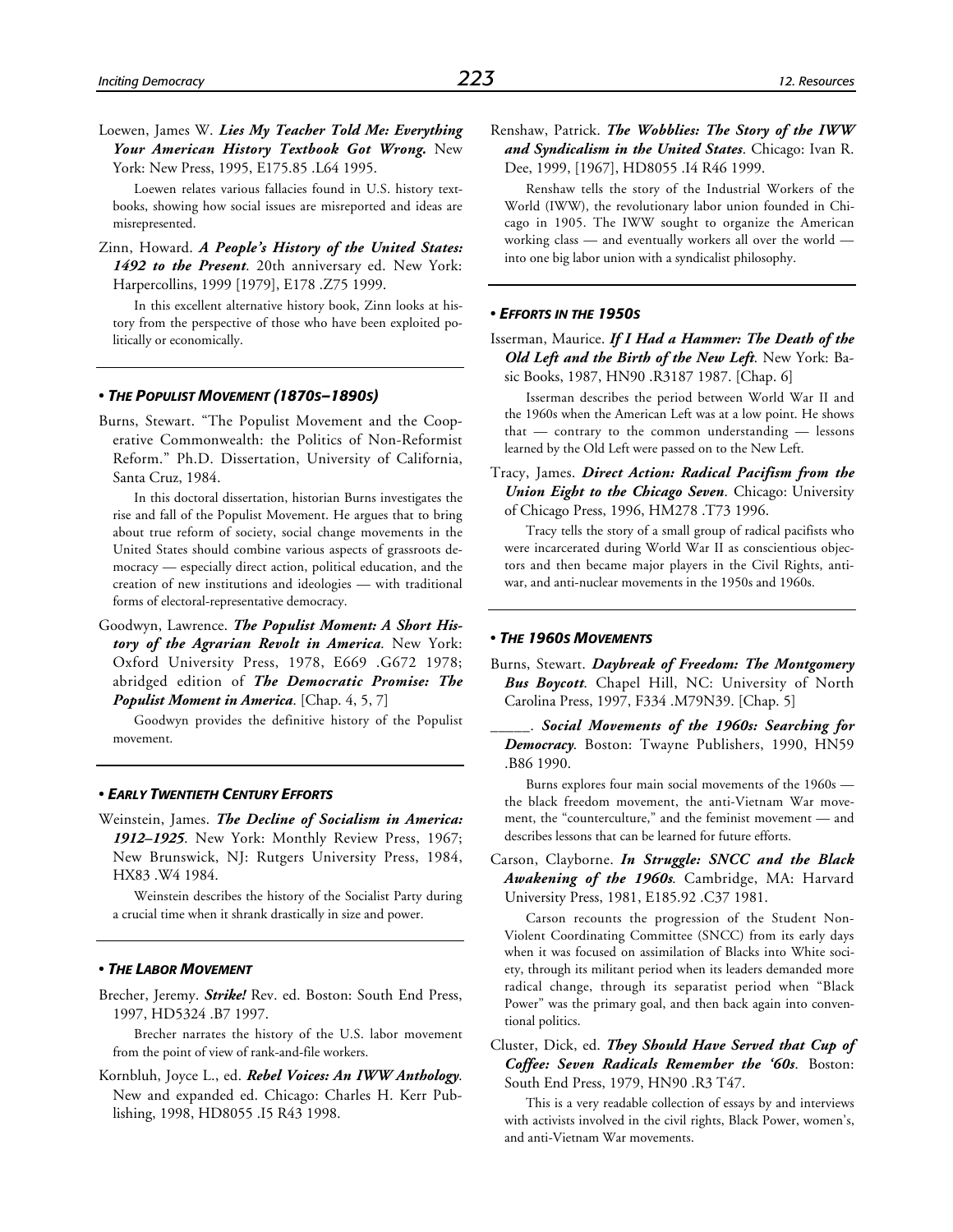Pacifist Dellinger describes his role in the anti-war movement of the 1960s and points out that the movement was much more powerful than its participants knew or its detractors would admit.

Gitlin, Todd. *The Sixties: Years of Hope, Days of Rage*. New York: Bantam Books, 1987, E841 .G57 1987.

Gitlin, an early president of Students for a Democratic Society (SDS), recounts the history of the social movements of the 1960s.

\_\_\_\_\_. *The Whole World is Watching: Mass Media in the Making and Unmaking of the New Left*. Berkeley, CA: University of California Press, 1980, P95.82 .U6 G57.

Gitlin describes how the mass media first ignored the anti-Vietnam War movement of the 1960s, then selected and emphasized aspects of the story in a way that distorted and destroyed it. He shows how the media turned movement leaders into celebrities and inflated revolutionary rhetoric and militancy. He argues that the media do not conspire to disparage social change movements, but editors and reporters assume the social order is legitimate and that demonstrations of political opposition are simply noisy complaints by disaffected whiners. So their reports rely on official interpretations of reality and treat political dissent as either a peculiar oddity or a crime.

- Rexroth, Kenneth. *The Alternative Society: Essays from the Other World*. New York: Herder and Herder, 1970, PS3535 .E923 A16 1970.
- Roszak, Theodore. *The Making of a Counter Culture: Reflections on the Technocratic Society and its Youthful Opposition*. Garden City, NY: Doubleday, 1969, HN17.5 .R6.

Roszak investigates the 1960s protest movements and argues that the rejection of the "technocracy" — the regime of corporate and technological experts that dominate industrial society — spawned both anti-war activism and the development of the counterculture.

Sale, Kirkpatrick. *SDS: Ten Years toward a Revolution*. New York: Random House, 1973, LB3602 .S8363 .S24.

Sale presents a comprehensive history of the national office of Students for a Democratic Society (SDS), the main New Left and anti-Vietnam War organization of the 1960s. [Chap. 9]

Zinn, Howard. *SNCC: The New Abolitionists*. Boston: Beacon Press, 1964, E185.61 .Z49.

#### *• MOVEMENTS IN THE 1970S, 1980S, AND 1990S*

Adams, Tom. *Grass Roots: Ordinary People Changing America*. New York: Carol Publishing Group/Citadel Press, 1991, HN65 .A62 1991.

- Driver, David E. *Defending the Left: An Individual's Guide to Fighting for Social Justice, Individual Rights and the Environment*. Chicago: The Noble Press, 1992, E881 .D75 1992.
- Epstein, Barbara. *Political Protest and Cultural Revolution: Nonviolent Direct Action in the 1970s and 1980s*. Berkeley, CA: University of California Press, 1991, HN90 .R3E67 1991.

As both participant and observer, historian Epstein describes the nonviolent direct action anti-nuclear movement of the late 1970s and early 1980s: the Clamshell Alliance in New England and the Abalone Alliance and Livermore Action Group in California. She focuses particularly on these movements' intersection with religious beliefs — feminist spirituality, Wiccan magic, Quakerism, and radical Catholicism.

Folsom, Franklin, and Connie Fledderjohann. *The Great Peace March: An American Odyssey*. Santa Fe, NM: Ocean Tree Books, 1988, JX1974.7 .F65 1988.

In 1986, 1,200 people began to walk from Los Angeles across the United States to demand an end to the nuclear arms race. The march nearly ended two weeks later in the Mohave Desert with the financial collapse of its sponsoring organization. But the hardiest of the Marchers continued on, organizing themselves and financing the Great Peace March by direct outreach to people in the communities through which they passed.

Folsom and Fledderjohann describe the March, the participants, how they organized themselves, and what it was like to be part of this traveling alternative community.

Starhawk. *Dreaming the Dark: Magic, Sex & Politics*. Boston: Beacon Press, 1982, BF1572 .S4S7 1982.

Starhawk, a practitioner of Wiccan magic, describes working with the Abalone Alliance against nuclear power using nonviolent direct action, consensus decision-making, and magic.

Walls, David. *The Activist's Almanac: The Concerned Citizen's Guide to the Leading Advocacy Organizations in America*. New York: Fireside/ Simon & Shuster, 1993, HN55 .W35 1993.

Walls describes in detail more than one hundred groups working for change — most of them progressive.

# **Methods of Changing Society**

#### *• THEORY AND ANALYSIS*

*— Also see the* Competition *section above.*

Altman, Dennis. *Rehearsals for Change: Politics and Culture in Australia*. Victoria Australia: Fontana/Collins, 1979, JQ4031 .A45. [Preface]

Analyzing the prospects for change in Australia, Altman argues that both grassroots cultural change (new social movements) and political change (working through the Australian Labor Party) are necessary to achieve a more humane, egalitarian, and free society.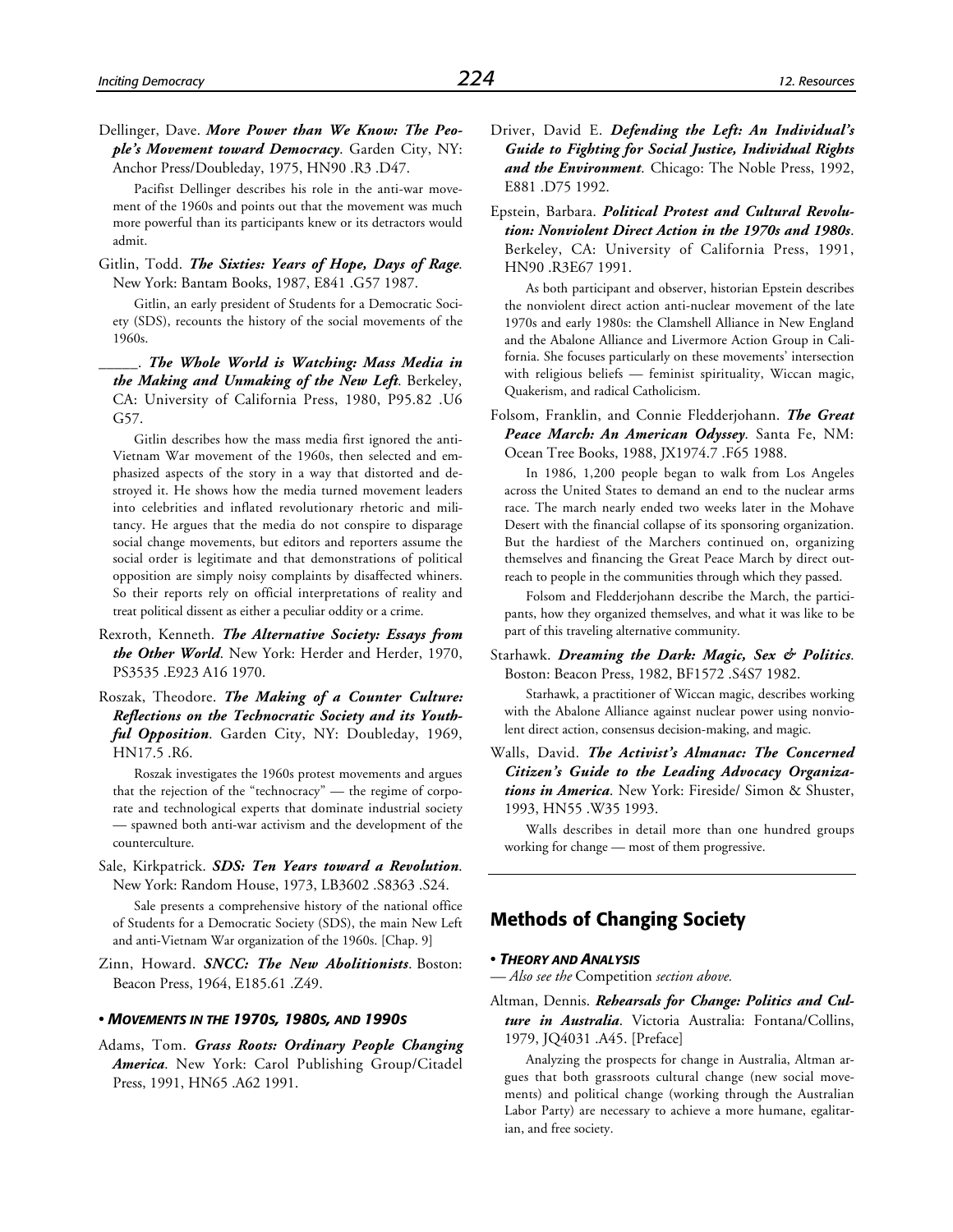Chong, Dennis. *Collective Action and the Civil Rights Movement*. Chicago: University of Chicago Press, 1991, HB846.5 .C48 1991. [Chap. 9]

In this very accessible book, Chong uses the Civil Rights Movement to illustrate the dynamics of public-spirited collective action. Applying rational choice theory, Chong argues that collective action can best be viewed as an assurance game in which activists must coordinate their activity and convince enough people to take action simultaneously.

He emphasizes the crucial role that leaders play in assuring others that an action will take place and will be successful. He also points out that people often feel compelled to engage in public action to maintain their reputations as champions of positive values.

. "Coordinating Demands for Social Change." *Annals of the American Academy of Political and Social Science* 528 (July 1993): 126–141. [Chap. 9]

Cook, Terrence. *The Great Alternatives of Social Thought: Aristocrat, Saint, Capitalist, Socialist*. Savage, MD: Rowland and Littlefield, 1991, HN17.5 .C66 1991.

Cook divides all political philosophers into four camps based on two criteria: whether they identify with the rich or the poor and whether they believe in limiting wants to fit within ecological limitations or they believe in trying to overcome scarcity through technological growth. The four resulting categories are: Capitalists (identify with the rich, expand limits), Socialists (identify with the poor, expand limits), Aristocrats (identify with the rich, fit within limits), and Saints (identify with the poor, fit within limits).

Evans, Sara M., and Harry C. Boyte. *Free Spaces: The Sources of Democratic Change in America*. New York: Harper and Row, 1986, HN57 .E9 1986.

Based on their study of the anti-slavery struggle, the populist movement, the women's movement, the labor movement, and the civil rights movement, Evans and Boyte argue that democratic movements need "free spaces" — public places deeply rooted in the life and traditions of the community where individuals can gain self-confidence and develop a larger sense of the common good. Free spaces are settings between private lives and large-scale institutions where citizens can learn citizenship — a place where they can develop and practice democratic and communitarian skills, values, and aspirations. These spaces are typically voluntary forms of association like religious organizations, clubs, self-help and mutual aid societies, reform groups, neighborhood groups, civic organizations, ethnic groups, and other community associations.

Flacks, Richard. *Making History: The American Left and the American Mind*. New York: Columbia University Press, 1988, JK1764 .F57 1988. [Chap. 3]

Flacks, a founder and early leader of Students for a Democratic Society (SDS) and now a sociologist, looks at the potential for revitalizing the left tradition of grassroots democracy in the United States. He points out that most Americans have a strong "commitment to everyday life" and their participation in politics is usually directed to preserving their rights and their opportunity for self-determination. He hopes for a society in which daily life and making history are integrated.

Gorz, André. *Socialism and Revolution*. Translated by Norman Denny. Garden City, NY: Anchor Press/Doubleday, 1973, HX44 .G613. [Chap. 5]

\_\_\_\_\_. *Strategy for Labor: A Radical Proposal*. Translated by Martin A. Nicolaus and Victoria Ortiz. Boston: Beacon Press, 1967, HD8431 .G613. [Chap. 5, 7]

Gowan, Susanne, George Lakey, William Moyer, and Richard Taylor. *Moving Toward a New Society*. Philadelphia: New Society Press, 1976, HN65 .M65. [Chap. 5]

Originally titled, *Revolution: Quaker Prescription for a Sick Society*, this book uses a medical metaphor to describe the ills of society and how we might heal it through a nonviolent revolution. Written by members of the Philadelphia-based and Quaker-influenced Movement for a New Society (MNS), it critically examines U.S.-Third World relations, U.S. domestic policy, and the environmental crisis.

Schindler, Craig, and Gary Lapid. *The Great Turning: Personal Peace, Global Victory*. Santa Fe, NM: Bear and Company, 1989, HM132 .S3518 1989.

Schindler and Lapid of Project Victory seek to create win/win dialogues for resolving world conflicts. They describe the changes we must go through individually and as a society to become skilled in the art of dialogue.

- Tarrow, Sidney. *Struggle, Politics, and Reform: Collective Action, Social Movements, and Cycles of Protest*, Occasional Paper No. 21. Ithaca, NY: Western Societies Program, Center for International Studies, Cornell University, 1989, HN90 .R3 .T35 1989.
- Wasburn, Philo C. *Political Sociology: Approaches, Concepts, Hypotheses*. Englewood Cliffs, NJ: Prentice-Hall, 1982, JA76 .W36.
- Wood, James L., and Maurice Jackson. *Social Movements: Development, Participation, and Dynamics*. Belmont, CA: Wadsworth Publishing, 1982, HM216 .W66 1982.

#### *• SIMPLE LIVING*

Simple Living Collective, American Friends Service Committee. *Taking Charge: Personal and Political Change Through Simple Living*. New York: Bantam Books, 1977.

The Simple Living Collective shares its practical suggestions for living simply and changing the world.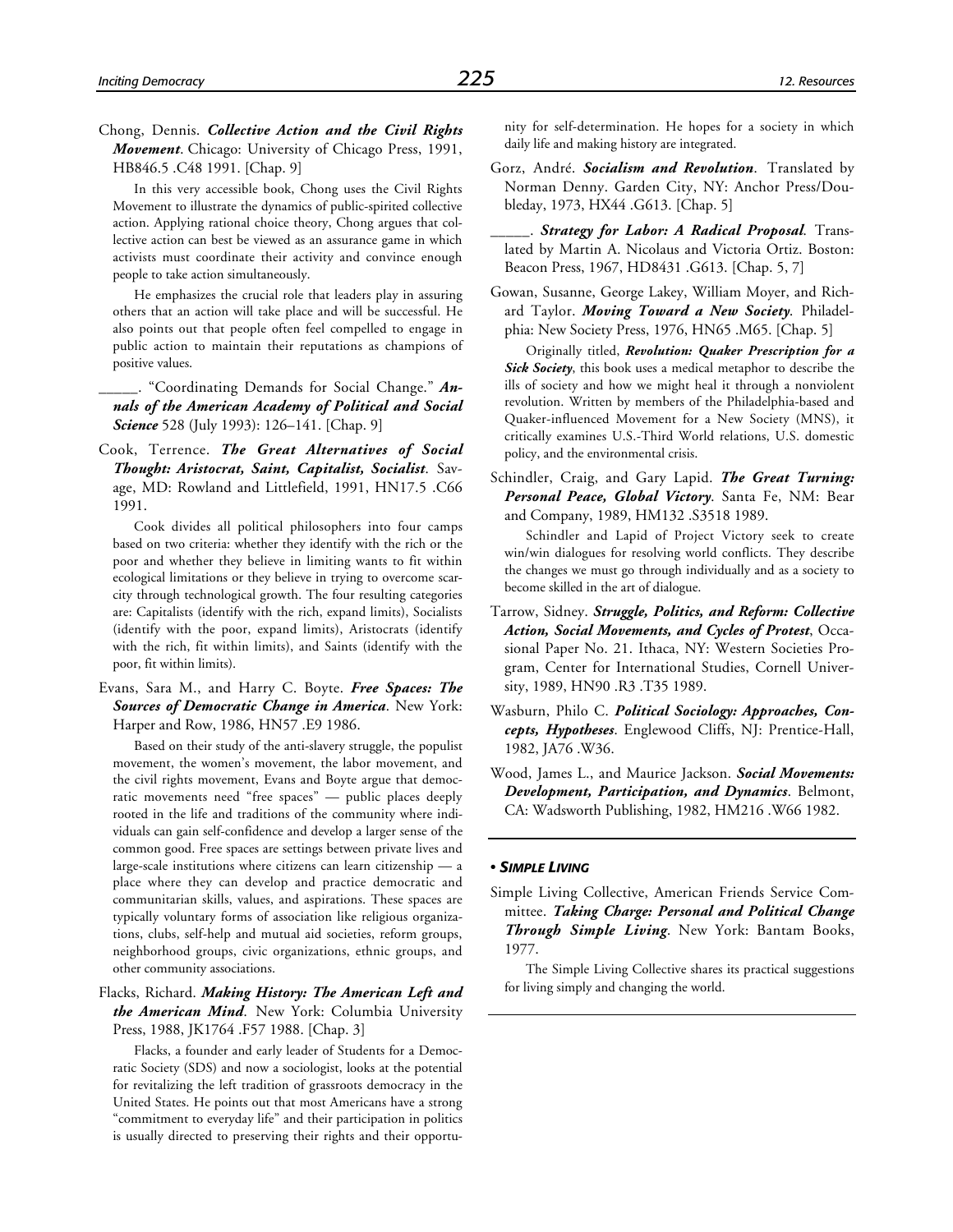#### *• OVERCOMING DESTRUCTIVE CULTURAL NORMS*

Allen, Robert F., with Charlotte Kraft and the staff of the Human Resources Institute. *Beat the System!: A Way to Create More Human Environments*. New York: McGraw-Hill, 1980, HM101 .A574. [Chap. 3, 4]

This book is based on the premise that many of today's pressing societal and personal needs can be met by a systematic, humanistic, people-involving change process, one which focuses on the culture and makes use of the power of the culture to bring about improvement in the human condition. The key hypotheses we present are these:

• The cultures in which we live have an immense impact on each of us as individuals and on our institutions, without our being fully aware of what is happening to us.

• Our cultures are much more changeable, for better or worse, than most of us realize.

• By using a planned, systematic, people-involved strategy for change, we can consciously transform our environments and in that way re-create ourselves. (p. vii)

Eisler, Riane, and David Loye. *The Partnership Way: New Tools for Living and Learning, Healing Our Families, Our Communities, and Our World*. San Francisco: HarperCollins, 1990, HQ1075 .E58 1990.

[<http://www.partnershipway.org>](http://www.partnershipway.org) [Chap. 2]

Eisler and Loye detail a program for shifting to "a partnership way" in which human relations are based on equality, nonviolence, and harmony with nature.

*It's never to late to have a happy childhood.* — Bumpersticker Holt, John. *Escape from Childhood*. New York, E. P. Dutton, 1974, HQ769 .H725.

Holt argues that parents should treat children like real people, not as pets or slaves. In particular, he contends children should have all the rights and responsibilities specified in the U.S. Bill of Rights.

#### *• OVERCOMING DYSFUNCTIONAL EMOTIONAL CONDITIONING*

Berne, Eric. *Games People Play: The Psychology of Human Relationships*. New York: Ballantine Books, 1964, HM291 .B394.

Berne describes 33 dysfunctional games that people often play in what he calls Transactional Analysis and contrasts them with behavior that is free of game playing.

Bradshaw, John. *Creating Love: The Next Great Stage of Growth*. New York: Bantam, 1994.

Bradshaw describes how past experiences create destructive patterns and how we can open ourselves to the soul-building work of real love.

\_\_\_\_\_. *Healing the Shame that Binds You*. Deerfield Beach, FL: Health Communications, 1988, RC455.4 .S53 B73 1988.

Bradshaw describes how toxic shame, typically induced by abusive parents and teachers, produces feelings of deep inadequacy and can lead to a lifetime of compulsions, codependencies, addictions, and the drive to superachieve. He describes the signs of toxic shame and how to overcome it.

#### Gottman, John, with Joan DeClaire. *The Heart of Parenting: How to Raise an Emotionally Intelligent Child*. New York, NY: Fireside/Simon & Schuster, 1997, BF723 .E6G67 1997.

We have studied parents and children in very detailed laboratory studies and followed the children as they developed. After a decade of research in my laboratory my research team encountered a group of parents who did five very simple things with their children when the children were emotional. We call these five things 'Emotion Coaching.' We discovered that the children who had Emotion-Coaching parents were on an entirely different developmental trajectory than the children of other parents.

The Emotion-Coaching parents had children who later became what Daniel Goleman calls "emotionally intelligent" people. These coached children simply had more general abilities in the area of their own emotions than children who were not coached by their parents. (p. 16)

The parents:

1. become aware of the child's emotion;

2. recognize the emotion as an opportunity for intimacy and teaching;

3. listen empathetically, validating the child's feelings;

4. help the child find words to label the emotion he is having; and

5. set limits while exploring strategies to solve the problem at hand. (p. 24)

Harris, Thomas A. *I'm OK, You're OK: A Practical Guide to Transactional Analysis*. New York: Harper & Row, 1969, RC480.5 .H32.

Harris describes the consequences of a person thinking herself to be OK or not OK and thinking that others are OK or not OK.

#### Hendrix, Harville. *Getting the Love You Want: A Guide for Couples*. HarperCollins, 1988, HQ734 .H49 1988b.

Hendrix presents a clear summary of the understanding of humans developed by psychologists over the past century. He also presents sixteen exercises that people can use to help themselves change so that their behavior is conscious and deliberate, rather than reactive and based on unconscious fears and suppressed needs from childhood. The exercises are designed for married couples, but could easily be adapted to any close relationship. They are simple and positive — designed to foster understanding of and love for oneself and one's partner.

Ten Characteristics of a Conscious Marriage (from pp. 90–92):

1. You realize that your love relationship has a hidden purpose — the healing of childhood wounds.

2. You create a more accurate image of your partner.

3. You take responsibility for communicating your needs and desires to your partner.

4. You become more intentional in your interactions.

5. You learn to value your partner's needs and wishes as highly as you value your own.

6. You embrace the dark side of your personality.

7. You learn new techniques to satisfy your basic needs and desires.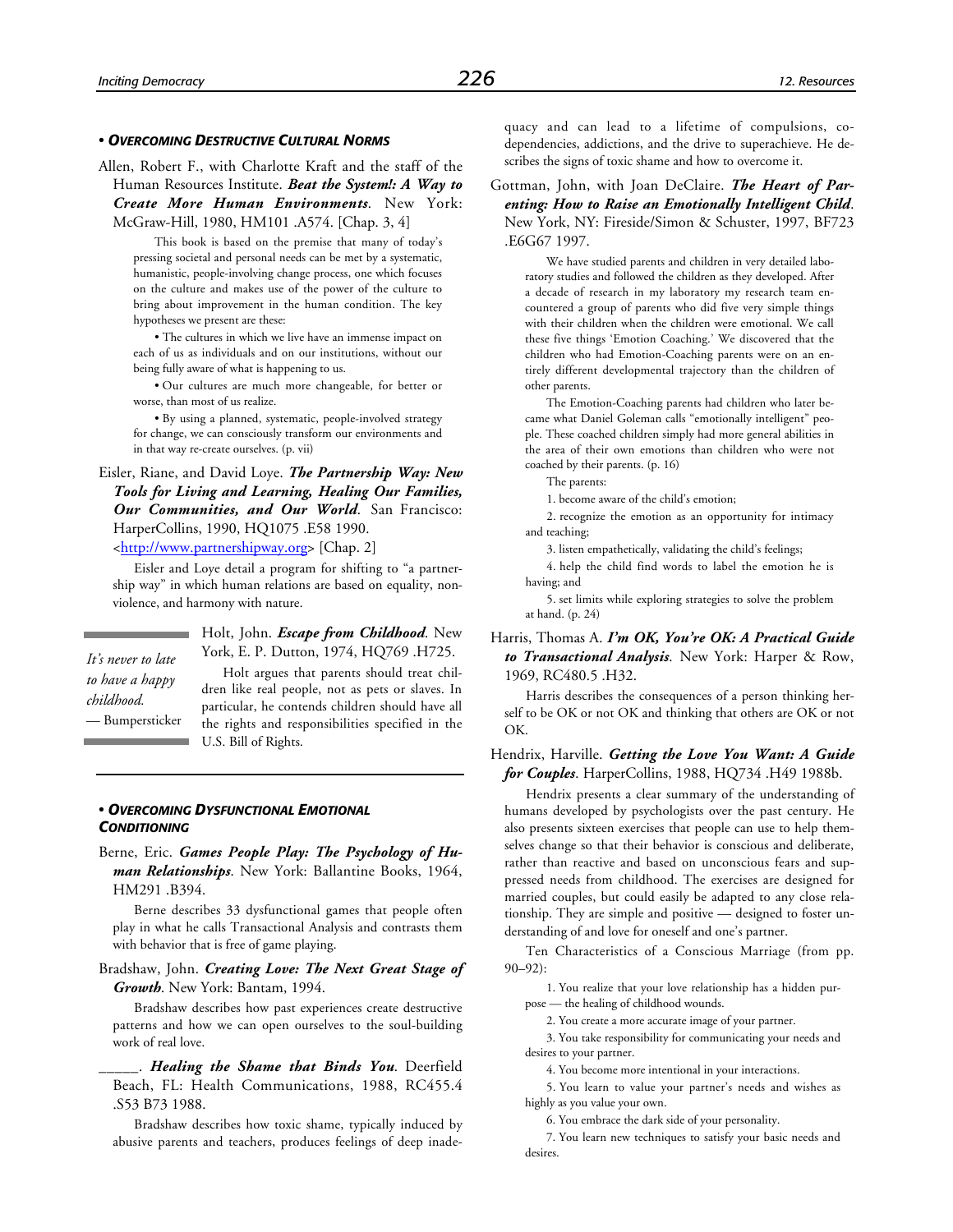8. You search within yourself for the strengths and abilities you are lacking.

9. You become more aware of your drive to be loving and whole and united with the universe.

10. You accept the difficulty of creating a good marriage.

*One of the deep secrets of life is that all that is really worth doing is what we do for others.* — Lewis Carroll

Jackins, Harvey. *The Human Side of Human Beings: The Theory of Re-evaluation Counseling*. Seattle, WA [PO Box 2081, Main Office Station, 98111]: Rational Island Publishers, 1965, BF637 .C6J3.

Jackins, founder and leader of Re-evaluation Counseling, Inc., argues that human beings are naturally smart, strong, loving, cooperative, and zestful, but when hurt, especially as children, they act out dysfunctional behavior. He argues that by providing a safe environment in which people can discharge emotions (by crying, shaking in fear, laughing, and so on), they can recover their full potential.

Gordon, Thomas. *Leader Effectiveness Training, LET: The No-Lose Way to Release the Productive Potential of People*. New York: Wyden Books, 1977, BF637 .L4 .G63.

Based on the ideas he first formulated with Parent Effectiveness Training (PET), Gordon describes positive methods for listening to people (active listening), saying things to change another person using "I-messages," and coming to a win-win solution using a 6-step problem solving method.

#### *• EDUCATION*

Adams, Frank*. Unearthing Seeds of Fire: The Idea of Highlander*. Winston-Salem, NC: John F. Blair, 1975, LD7501 .M82 .A83.

Adams describes the history of the Highlander Folk School in Tennessee. Myles Horton founded it in 1932 to teach adults how to solve problems and conflicts by tapping their own experience and awareness.

Freire, Paulo. *Pedagogy of the Oppressed*. Translated by Myra Berman Ramos. New York: Continuum, 1986 [1970], LB880.F73 P4313 1986.

Freire argues that real education should be liberating and subversive — teaching people to think for themselves. He promotes educational methods that pose the question "Why?" about all aspects of students' lives and their society.

Holt, John. *Freedom and Beyond*. New York: Dell Publishing, 1972, LB885 .H6394 1972.

Holt calls for massive reform of the educational system to make it learner-directed, non-coercive, and focused on interestinspired learning.

Horton, Myles, with Judith and Herbert Kohl. *The Long Haul: An Autobiography*. New York, Doubleday, 1990, LC5301 .M65H69 1990.

Horton's autobiography tells the history of the Highlander Folk School in Tennessee.

- Leonard, George. *Education and Ecstasy*. New York: Delacorte Press, 1968, LA210 .L46.
- Philadelphia Macro-Analysis Collective of the Movement for a New Society. *Organizing Macro-Analysis Seminars: Study and Action for a New Society.* Philadelphia: New Society Publishers, 1981. [Chap. 6]

This book describes how to set up and run a self-run study group. It includes a number of exercises useful for envisioning a good society and examining critical issues.

#### *• PERSUASION AND LOBBYING*

Kawasaki, Guy. *Selling the Dream: How to Promote Your Product, Company, or Ideas — and Make a Difference — Using Everyday Evangelism*. New York: Harper-Collins, 1991, HF5415 .K355 1991.

Based on what he learned as Apple Computer's original software evangelist for the Macintosh, Kawasaki describes how to convince people to believe passionately in a product or project by projecting one's fervor and zeal.

Snyder, Edward F., et al. *Witness in Washington: Fifty Years of Friendly Persuasion*. Richmond, IN: Friends United Press, 1994, BX7748 .C5W58 1996.

Snyder describes the honest and ethical lobbying carried out by the Quaker organization Friends Committee on National Legislation (FCNL) in Washington, DC.

Weimann, Gabriel. *The Influentials: People Who Influence People.* Albany, NY: State University of New York Press, 1994, HM261 .W42 1994.

Some people are influential in shaping the opinions of those around them. Weimann reviews 3,900 studies on these influential people and opinion leaders. He finds that opinion leaders generally are gregarious, socially connected, and knowledgeable.

#### *• BUILDING SOCIAL CHANGE MOVEMENTS*

- Boyte, Harry. *The Backyard Revolution: Understanding the New Citizen Movement*. Philadelphia: Temple University Press, 1980, HN69 .B69.
- Friedland, William H., with Amy Barton, Bruce Dancis, Michael Rotkin, and Michael Spiro. *Revolutionary Theory*. Totowa, NJ: Allanheld, Osmun, 1982, JC491 .F73. [Chap. 5]

Hopper, Rex D. "The Revolutionary Process: A Frame of Reference for the Study of Revolutionary Movements." *Social Forces* 28:3 (March 1950), pp. 270–279. [Ch. 5]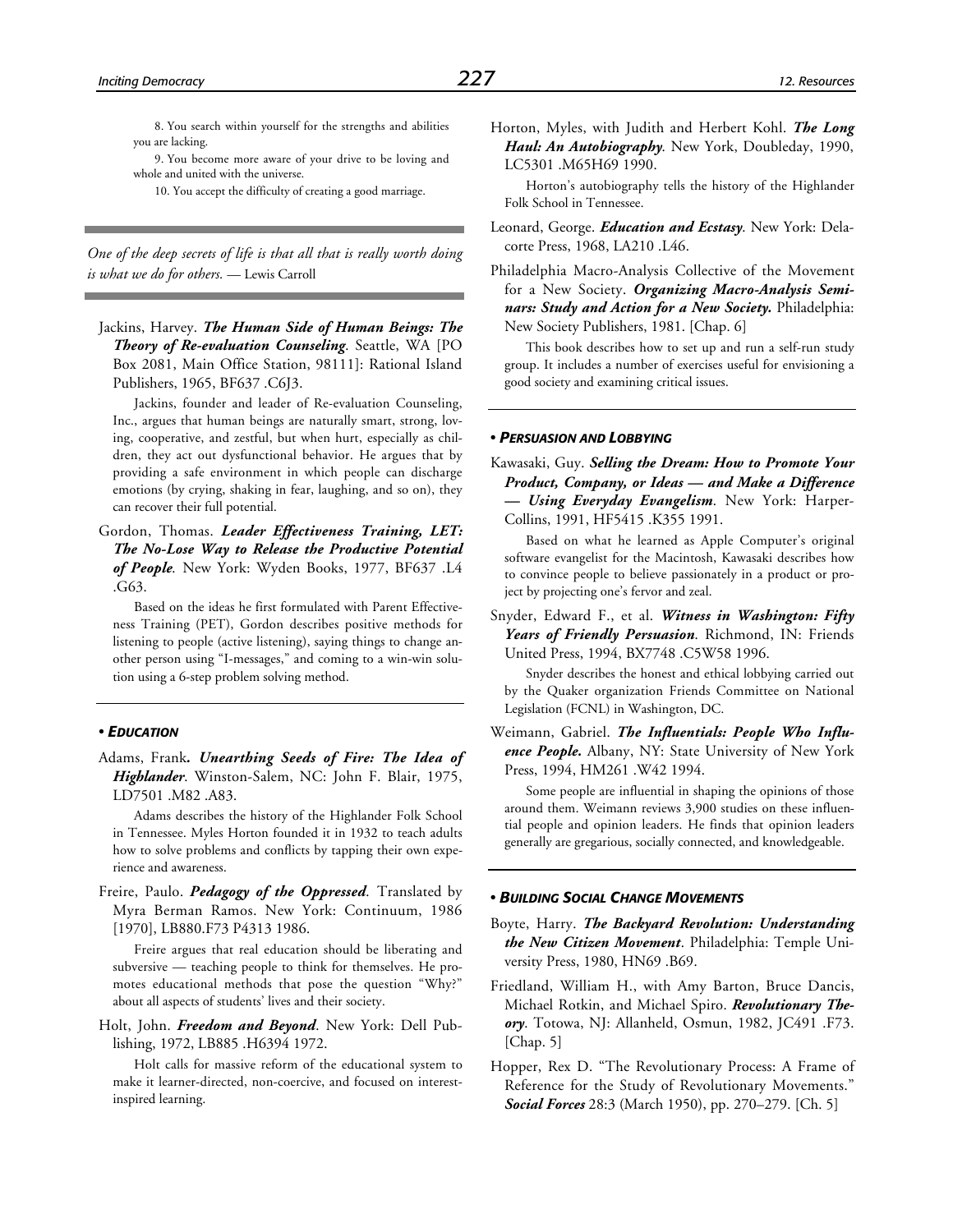- Neuman, W. Russell. *The Paradox of Mass Politics: Knowledge and Opinion in the American Electorate*. Cambridge, MA: Harvard University Press, 1986, JK1967 .N48 1986. [Chap. 3, 6, App. C]
- Olmosk, Kurt E. "Seven Pure Strategies of Change." *The 1972 Annual Handbook for Group Facilitators*: 163–172. [Fig. 7.4]
- Oppenheimer, Martin. *The Urban Guerrilla.* Chicago, Quadrangle Books, 1969, JC491 .O6. [Fig. 7.5]
- Rejai, Mostafa. *The Strategy of Political Revolution.* Garden City, NY: Doubleday, Anchor Press, 1973, JC491 .R381. [Fig. 5.3]
	- Rejai provides an excellent summary of the scholarly literature on revolutionary strategy.
- Rogers, Everett M. *Diffusion of Innovations*, 3rd ed. New York: The Free Press, Macmillan, 1983, HM101 .R57 1983. [Chap. 9]

Rogers summarizes the results of over 3,000 studies that analyze the process of diffusing new ideas and practices throughout society. He describes what is necessary to communicate new ideas to people and various ways to encourage people to adopt them.

#### *• COMMUNITY ORGANIZING*

- Boyte, Harry. *CommonWealth: A Return to Citizen Politics*. New York: Free Press; London: Collier Macmillan, 1989, JK1764 .B694 1989.
- Delgado, Gary. *Organizing the Movement: The Roots and Growth of ACORN*. Philadelphia: Temple University Press, 1986, HN85 .A3D45 1985.
- Piven, Frances Fox, and Richard Cloward. *Poor People's Movements: Why They Succeed, How They Fail*. New York: Vintage, Random House, 1979, HD8076 .P55 1979.

Piven and Cloward study four protest movements in the twentieth century carried out by poor people. They explore the successes and failures of mass defiance and disruption as compared with conventional electoral politics.

#### Stout, Linda. *Bridging the Class Divide and Other Lessons for Grassroots Organizing*. Boston: Beacon Press, 1996, HN65 .S75 1996. [Chap. 7]

Based on her experience organizing the innovative and multi-racial Piedmont Peace Project in a poor, rural area of North Carolina, Stout offers several outstanding ideas about how to build powerful social change organizations. She argues against traditional hierarchical leadership dominated by a single top leader and argues in favor of a shared model in which everyone is encouraged to take leadership. She also promotes ongoing training in diversity and leadership. Furthermore, she urges groups to develop strategic plans, develop budgets and marketing plans, provide good benefits to group staffmembers, find effective ways to work with the news media, and communicate honestly with foundations about the true costs of good organizing.

#### *• ORGANIZING MANUALS AND HANDBOOKS*

- Alinsky, Saul D. *Rules for Radicals: A Practical Primer for Realistic Radicals*. New York: Vintage Books/Random House, 1971, HN65 .A675.
- \_\_\_\_\_. *Reveille for Radicals*. New York: Vintage Books/ Random House, 1969 [1946], HM131.A42 1969.

In these two classic books, Alinsky describes some of the organizing techniques for which he is famous.

Bartlett, John W., ed. *The Future is Ours: A Handbook for Student Activists in the 21st Century*. New York: Henry Holt and Company, 1996, LB3610 .F88 1996.

This organizing manual for students includes essays and many success stories.

Bobo, Kim, Jackie Kendall, and Steve Max. *Organizing for Social Change: A Manual for Activists in the 1990s*. Cabin John, MD: Seven Locks Press, 1991, JC328.3 .B63 1991.

This excellent manual, oriented towards community organizing, is based on the curriculum of the Midwest Academy, a Chicago-based organizing school associated with Citizen Action.

Coover, Virginia, Ellen Deacon, Charles Esser, and Christopher Moore. *Resource Manual for a Living Revolution*. 2nd ed. Philadelphia: New Society Press, 1978, HN65 .R47 1978. [Chap. 6]

This book is an excellent general resource guide for those seeking fundamental social change through nonviolence. It was written by members of Movement for a New Society (MNS) who helped create the nonviolent direct action anti-nuclear power movement of the 1970s. It includes sections on strategizing, group dynamics, meeting facilitation, decision-making, conflict resolution, training, and organizing.

Hedemann, Ed, ed. *War Resisters League Organizer's Manual*. New York: War Resisters League, 1981, HM136 .W34 1981.

This valuable resource manual has four chapters describing different political perspectives (nonviolence, socialism, anarchism, and feminism), fourteen chapters explaining different organizing techniques, eight focusing on different constituencies, five on different methods of literature production, nine on various aspects of nonviolent direct action, and four on more conventional political work (lawsuits, elections, lobbying, and the media).

Isaac, Katherine. *Ralph Nader Presents Civics for Democracy: A Journey for Teachers and Students*. A Project of the Center for Study of Responsive Law and Essential Information. Washington, DC: Essential Books, 1992, JK1764 .I83 1992.

Isaac presents short histories of five social change movements: the civil rights movement, the labor movement, the women's rights movement, the consumer movement, and the environmental movement. Then she describes how to use public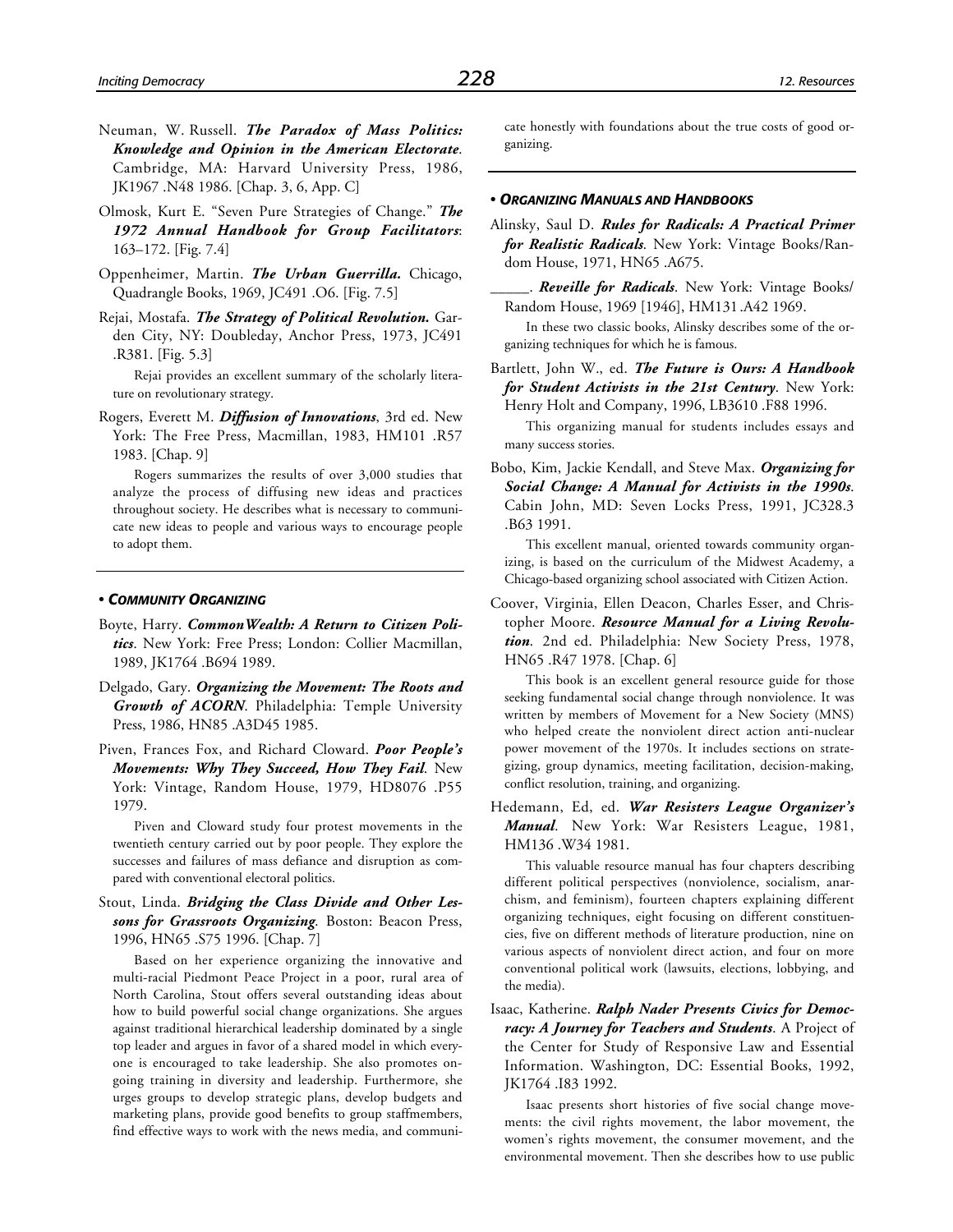education, research, direct action, lobbying, and the courts to bring about positive change. She concludes with activities for students to get involved.

Kahn, Si. *Organizing: A Guide for Grassroots Leaders*. New York: McGraw-Hill, 1982, HM141 .K29.

Kahn covers all facets of community and union organizing.

MacEachern, Diane. *Enough is Enough: The Hellraiser's Guide to Community Activism (How to Organize a Successful Campaign for Change)*. New York: Avon Books, 1994, JS341 .M33.

MacEachern describes most aspects of community organizing, especially fundraising, communications, and lobbying. She provides examples of ordinary people organizing winning campaigns.

Shaw, Randy. *The Activist's Handbook: A Primer for the 1990s and Beyond*. Berkeley, CA: University of California Press, 1996, HN65 .S48 1996.

Shaw, a housing activist in San Francisco, describes various ways to strategize, challenge elected officials, work in coalitions, promote ballot initiatives, work with the media, work with lawyers, and engage in direct action.

Wollman, Neil, ed., *Working for Peace*. San Luis Obispo, CA: Impact Publishers, 1985, JX1963.W72 1985. [Chap. 6]

#### *• Action Handbooks*

- Abalone Alliance, *Diablo Canyon Blockade/Encampment Handbook*. 1980.
- American Peace Test. *Nonviolence Trainers' Manual*. 2nd ed. Las Vegas, NV, January 1987.

Livermore Action Group. *International Day of Nuclear Disarmament Action Handbook*. Berkeley, CA, 1981.

- Pledge of Resistance/Emergency Response Network. *Basta!: No Mandate for War*. San Francisco, CA, 1984.
- South Africa Catalyst Project. *Organize*. Palo Alto, CA, 1978.

#### *• NONVIOLENT STRUGGLE*

Ackerman, Peter, and Christopher Kruegler. *Strategic Nonviolent Conflict: The Dynamics of People Power in the Twentieth Century*. Westport, CT: Praeger, 1994, JC328.3 .A28 1994. [Chap. 5]

Ackerman and Kruegler analyze six twentieth-century nonviolent campaigns and delineate twelve strategic principles that enhance the prospects for success.

Bondurant, Joan V. *Conquest of Violence: The Gandhian Philosophy of Conflict*. Rev. ed. Berkeley, CA: University of California Press, 1965 [1958], HM278 .B6 1965.

Bondurant provides an excellent introduction to Gandhi's political thought and the operation of Satyagraha in specific campaigns.

Burrowes, Robert J. *The Strategy of Nonviolent Defense: A Gandhian Approach*. Albany, NY: State University of New York Press, 1996, HM278 .R85 1995.

Burrowes integrates the strategic theories of military battle developed by Carl von Clausewitz with those of nonviolent struggle developed by Mohandas Gandhi.

Cummings, Allan. *How Nonviolence Works*. Dunedin, New Zealand [20 Gillespie St.]: Nonviolent Action Network, 1985.

In this small book, Cummings explains the dynamics of a nonviolent campaign and how it can effectively bring about positive change.

Deming, Barbara. "On Revolution and Equilibrium." Published as a pamphlet by A.J. Muste Memorial Institute, 339 Lafayette St., New York, NY 10012, and included in Jane Myerding, ed., *We Are All Part of One Another: A Barbara Deming Reader*. Philadelphia: New Society Publishers, 1984, PS3554 .E475 W38 1984; reprinted from *Liberation Magazine* (February 1968): 179. [Chap. 5]

This short essay provides an excellent response to those who assume that powerful, radical struggle must necessarily be violent and maintain that nonviolence is meek, moralistic, or suicidal. Deming argues that nonviolent struggle can be as bold, powerful, and radical as armed struggle.

Irwin, Bob, and Gordon Faison. "Why Nonviolence? Nonviolence Theory and Strategy for the Anti-Nuclear Movement." Movement for a New Society, 4722 Baltimore Avenue, Philadelphia, PA 19143, 1978.

In this short pamphlet, Irwin and Gordon summarize the history, theory, and practice of nonviolent action.

King, Martin Luther, Jr. "Loving Your Enemies" [1957] and "Letter from a Birmingham Jail" [1963] published as a pamphlet by A.J. Muste Memorial Institute, 339 Lafayette Street, New York, NY 10012.

In these classic papers, King explains his philosophy of nonviolent action.

Lakey, George. *Powerful Peacemaking: A Strategy for a Living Revolution.* Philadelphia: New Society Publishers, 1987; revised edition of *Strategy for a Living Revolution*, New York: Grossman Publishers, 1973, HM278 .L32 1973. [Chap. 3, 5]

Lakey proposes a five-stage strategy for nonviolent revolution. His comprehensive approach focuses on social empowerment and grassroots organizations.

Moyer, Bill. *The Movement Action Plan: A Strategic Framework Describing the Eight Stages of Successful Social Movements*. San Francisco: Social Movement Empowerment Project [721 Shrader St., 94117, (415) 387-3361], Spring 1987. [Chap. 5, 9]

Bill Moyer (not to be confused with television journalist Bill Moyers) worked on the staff of the Southern Christian Leadership Conference's Poor People's Campaign and co-founded the Movement for a New Society and its Philadelphia Life Center.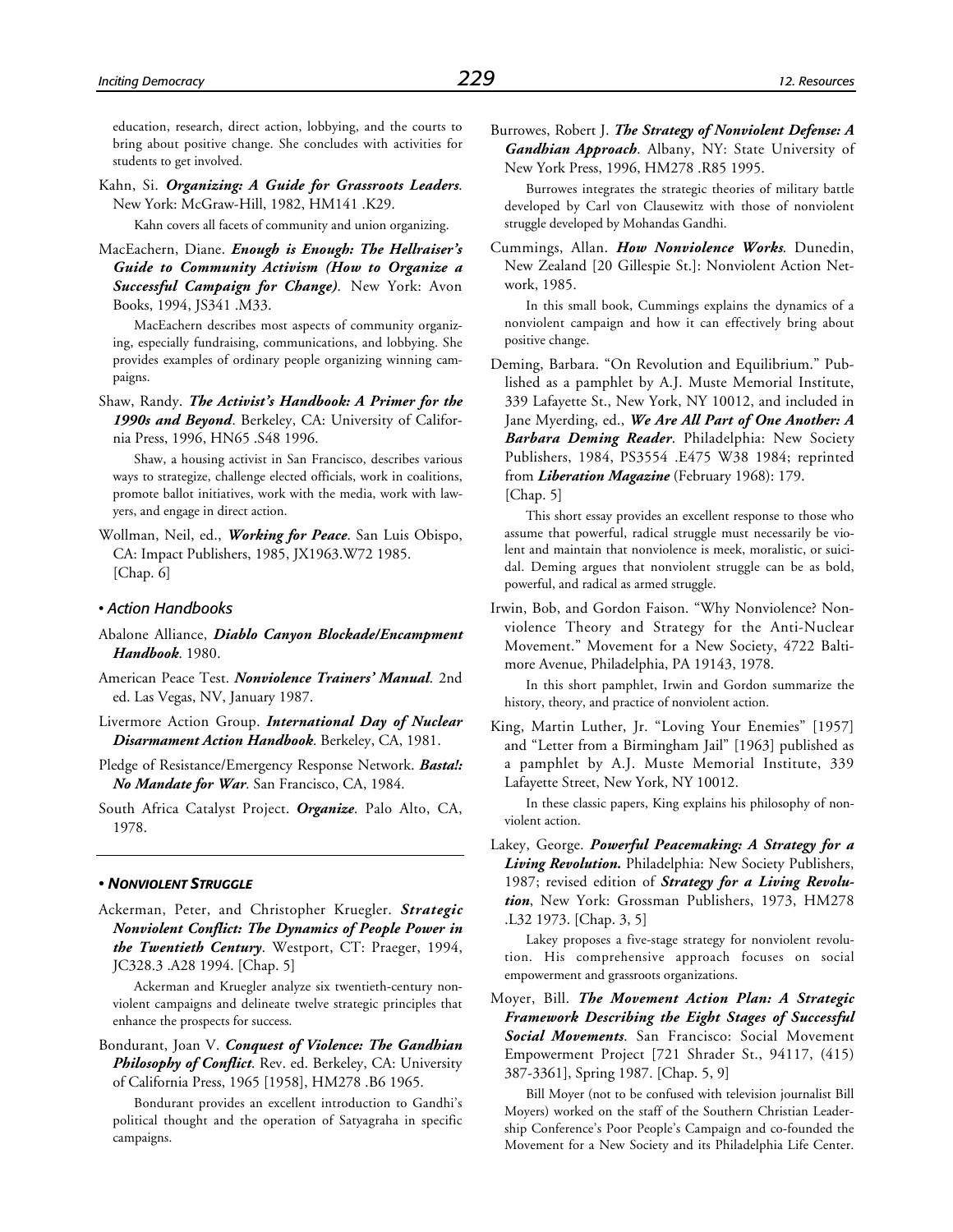He was involved with the movements working against the Vietnam War, against nuclear energy and weapons, for European nuclear disarmament, and against intervention in Central America.

In this pamphlet, Moyer describes the eight stages through which social change movements typically progress. For each stage, he describes the role of change activists, powerholders, and the public, then sketches appropriate goals for activists, and finally describes the pitfalls activists may encounter.

Moyer points out that successful nonviolent campaigns "aim to educate and win over an increasingly larger majority of the public, and to mobilize the majority public into an effective force that brings about social change." When the campaign grows large enough, it severely undercuts support for the powerholders. Without the tacit support of most people in society, powerholders are then forced to make changes or to turn over their authority to those who will.

\_\_\_\_\_. *The Practical Strategist*. Social Movement Empowerment Project, July 1990.

In this pamphlet, Moyer expands his analysis of the Movement Action Plan (MAP). He describes its strategic assumptions and discusses four particular roles of an activist: as a citizen, reformer, rebel, and change agent.

Sharp, Gene. *Gandhi as a Political Strategist*. Boston: Porter Sargent Publishers, 1979, DS481 .G3 .S4769.

Sharp explores the workings of Gandhi's social change efforts and their moral basis.

\_\_\_\_\_. *The Politics of Nonviolent Action*, 3 volumes. Boston: Porter Sargent Publishers, 1973, JC328.3 .S45.

In this classic treatise, Sharp describes a comprehensive theory of nonviolent action. Volume 1 argues that the general public can restrict or sever the power wielded by societal leaders by withdrawing its support of and cooperation with those leaders. Volume 2 describes 198 specific techniques of nonviolent struggle and illustrates each one with examples. Volume 3 examines the dynamics of nonviolent action used against a violent, repressive opponent.

#### *• BUILDING SOCIAL CHANGE ORGANIZATIONS*

*Communities Directory: A Guide to Cooperative Living*. 1995 ed. Ann Langley, WA: Fellowship for Intentional Community, 1995, HX654 .D57.

This directory, published periodically, lists over 600 intentional communities with detailed cross-references. It also includes 31 articles on communitarian issues.

Downton, James, Jr., and Paul Wehr. *The Persistent Activist: How Peace Commitment Develops and Survives*. Boulder, CO: Westview Press/ HarperCollins, 1997, JX1953.3 .D65 1997.

Downton and Wehr interviewed thirty long-term activists in Colorado and identified the factors that led them to continue to work for peace even as others stopped their efforts.

Green, Tova, and Peter Woodrow with Fran Peavey. *Insight and Action: How to Discover and Support a Life* *of Integrity and Commitment to Change*. Philadelphia: New Society Publishers, 1994, HM133 .G7. [Chap. 6]

This valuable book offers three practical means to support friends and colleagues in making difficult decisions and sustaining their commitments. It describes how to provide ongoing, mutual sustenance through support groups, how to assist individuals to make wise decisions using clearness groups, and how to unearth a person's dreams and insight, even when buried beneath fear and helplessness, through the process of strategic questioning.

Lakey, Berit, George Lakey, Rod Napier, and Janice Robinson. *Grassroots and Nonprofit Leadership: A Guide for Organizations in Changing Times*. Philadelphia, PA: New Society Publishers, 1996, HD62.6 .G72 1995.

This book provides a practical toolkit for leaders to deal creatively and concretely with organizational issues including strategy, structure, diversity, meetings, morale, gossip, and conflict.

Shaffer, Carolyn R., and Kristin Annundsen. *Creating Community Anywhere: Finding Support and Connection in a Fragmented World*. Los Angeles: Jeremy P. Tarcher, 1993, HM131 .S437 1993.

Shaffer and Annundsen describe a variety of supportive groups: workplace teams, shared residences, social clubs, ritual groups, support groups, neighborhood associations, intellectual salons, spiritual communities, and electronic networks. They show how to set up these groups and how to make them work well.

Shields, Katrina. *In the Tiger's Mouth: An Empowerment Guide for Social Action*. Philadelphia: New Society Publishers, 1994, HN49 .V64S55 1994.

Shields provides a wide variety of practical methods for sustaining and enjoying social action.

#### *• COOPERATIVE DECISION-MAKING*

#### *• Theory and Analysis*

Barber, Benjamin. *Strong Democracy: Participatory Politics for a New Age*. Berkeley, CA: University of California Press, 1984, JC423 .B243 1984.

Barber argues for a strong, participatory democracy.

#### *• Consensus Decision-Making*

Butler, C. T. Lawrence, and Amy Rothstein, *On Conflict and Consensus: A Handbook on Formal Consensus Decisionmaking*, Cambridge, MA [1430 Massachusetts Avenue, Room 306-35, 02138, (617) 864-8786]: Food Not Bombs Publishing, 1987.

Butler and Rothstein codify "Formal Consensus" — a highly structured procedure based on presenting a proposal and then modifying it in response to concerns. They seek to codify consensus decision-making the same way that Robert's Rules of Order codifies parliamentary procedure.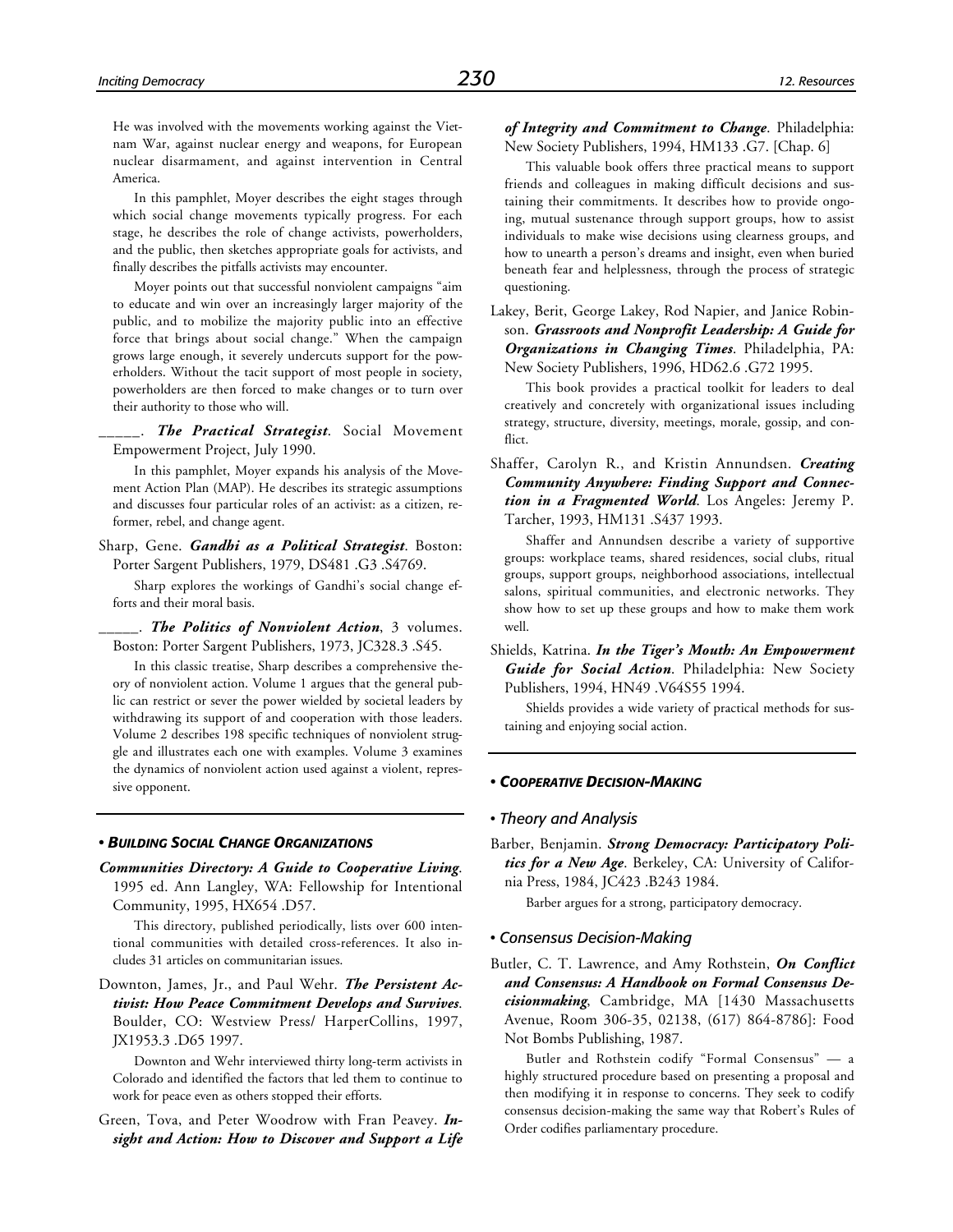Center for Conflict Resolution. *Building United Judgment: A Handbook for Consensus Decision Making*. Philadelphia: New Society Publishers, 1981.

This book reviews a variety of practical methods for making consensus decision-making work.

\_\_\_\_\_. *A Manual for Group Facilitators*. Philadelphia: New Society Publishers, 1977.

This manual provides a variety of ideas about communication, planning, creative problem solving, conflict resolution, and moving groups toward their goals.

Doyle, Michael, and David Straus, *How to Make Meetings Work: The New Interaction Method*. New York: Wyden Books, 1976, HM131 .D68.

Doyle and Straus provide an excellent introduction to win/win decision-making including an adaptation of the consensus process for business groups with a manager who finally approves all decisions. They show how a facilitator, recorder, and a group memory (wall chart) help achieve good decisions, and they explain how to develop agendas, how to arrange meeting rooms, and how to deal with sixteen types of problem people.

Gastil, John. *Democracy in Small Groups: Participation, Decision Making, and Communication*. Philadelphia: New Society Publishers, 1993, HM133 .G28 1993.

Gastil describes the essential elements required for democracy in a small group and spells out when democratic methods should be used.

Institute for Nonviolence Education, Research and Training (INVERT). *Sharing Consensus: A Handbook for Consensus Workshops*. Monroe, ME [P.O. Box 776]: IN-VERT, 1978.

This handbook presents a non-directive approach to teaching consensus decision-making based on exercises that encourage self-initiation and responsibility. It emphasizes problem solving skills and working together.

#### *• Problem Solving*

Adams, James L. *Conceptual Blockbusting: A Guide to Better Ideas*. 3rd ed. Reading, MA: Addison-Wesley, 1986, BF441 .A28 1986.

Adams discusses various impediments to solving problems and presents approaches for overcoming them.

de Bono, Edward. *New Think: The Use of Lateral Thinking in the Generation of New Ideas*. New York: Basic Books, 1968 [1967], BF455 .D38 1968

De Bono contrasts "vertical thinking" (careful, logical analysis and problem solving based on the available data) with "lateral thinking" in which one uses different viewpoints and unusual approaches to come up with fresh ideas. Other books by de Bono describe ways to encourage this creative lateral thinking.

#### *• Conflict Resolution*

Beer, Jennifer E. with Eileen Stief. *The Mediator's Handbook*. 3rd ed. Developed by Friends Conflict Resolution Programs. Gabriola Island, BC: New Society Publishers, 1997, BF637 .N4 B447 1997.

This resource book provides a flexible methodology for conflict resolution. It describes each of the steps of an effective mediation.

Bramson, Robert M. *Coping with Difficult People*. New York: Dell, 1981, HF5548.8 .B683.

Bramson presents a six-step plan for effectively dealing with seven types of difficult people.

Filley, Alan C. *Interpersonal Conflict Resolution*. Glenview, IL: Scott, Foresman, 1975, HM132 .F54.

Filley discusses and integrates various studies on the handling of conflict.

Fisher, Roger, and William Ury. *Getting to Yes: Negotiating Agreement without Giving In*. 2nd ed. New York: Penguin Books, 1991 [1981], BF637 .N4F57 1991.

Fisher and Ury argue against positional bargaining of either the soft type (participants see themselves as friends trying to agree) or hard type (participants see themselves as adversaries trying to win a victory) and argue for a negotiation process in which the participants see themselves as mutual problem solvers. Their method of principled negotiation — negotiating in a fair manner based on the merits of each position — produces good results for both sides. It relies on four techniques: separating the people from the problem; focusing on interests, not positions; inventing options that provide mutual gain; and insisting on using objective criteria.

#### *• BUILDING ACTIVIST FINANCES*

Dominguez, Joe, and Vicki Robin. *Your Money or Your Life: Transforming Your Relationship with Money and Achieving Financial Independence*. New York: Penguin Books, 1992, HG179 .D624 1992.

Dominguez and Robin offer a nine-step program for gaining financial independence by tracking and acknowledging how you spend money, reducing your expenditures for things that provide little satisfaction, increasing your income, and investing your savings in safe long-term, income-producing investments.

Everett, Melissa. *Making a Living While Making a Difference: A Guide to Creating Careers with a Conscience*. New York: Bantam Books, 1995, HF5381 .E853 1995.

Everett provides a ten-step program for finding or creating socially responsible work.

Mogil, Christopher, and Anne Slepian. *We Gave Away a Fortune: Stories of People Who Have Devoted Themselves and their Wealth to Peace, Justice, and a Healthy Environment*. Philadelphia: New Society Publishers, 1992, HV27 .M64 1992.

Mogil and Slepian relate the stories of sixteen wealthy people who have given away much of their material wealth to help create a more livable world. These provocative stories encourage us to reconsider the role of money in our lives, culture, and economy.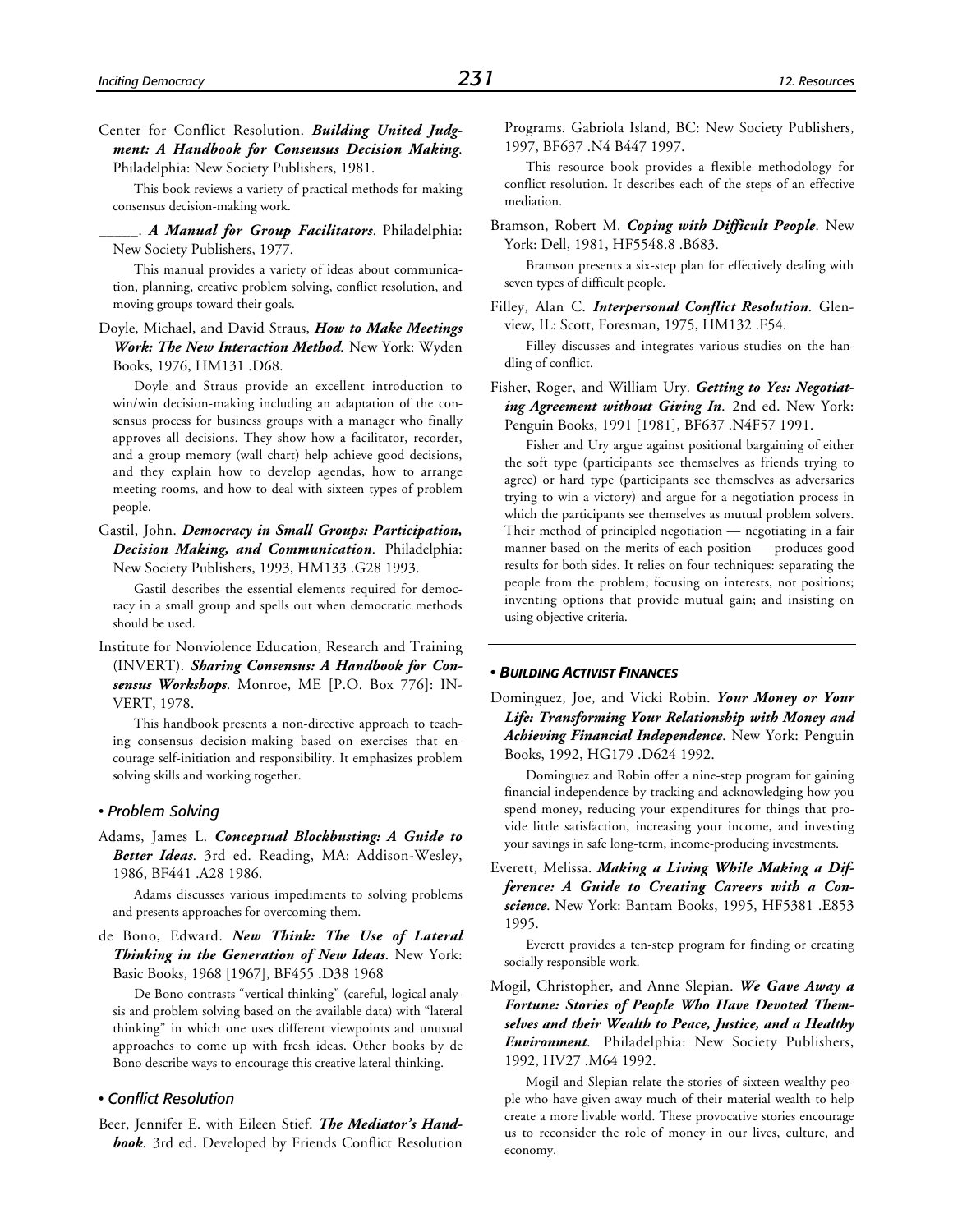#### *OTHER*

Diamond, Sara. *Spiritual Warfare: The Politics of the Christian Right*. Boston: South End Press, 1989, BR1642 .U5D53 1989.

Diamond, Sara. *Not by Politics Alone: The Enduring Influence of the Christian Right*. New York: Guilford Press, 1998, BR1642 .U5D52 1998.

Sociologist Diamond investigated the Christian Right to determine how it has maintained its influence in the United States for more than two decades. She finds it relies on a web of cultural institutions, including evangelical talk radio programs, publishing companies, bookstores, law firms, and music studios, that meet the personal as well as ideological needs of its members.

*Books are the quietest and most constant of friends; they are the most accessible and wisest of counsellors, and the most patient of teachers.* — Charles W. Eliot, educator

## **Other Cited Works**

Albert, Michael. *Why Radicalism?* Lecture recorded at Z Media Institute, Summer 1998, Boston, MA, available from *Z Magazine*. [Chap. 7]

American Academy of Pediatrics. "Policy Statement: Breastfeeding and the Use of Human Milk (RE9729)." *Pediatrics* 100, no. 6 (December 1997): 1035-1039. [<http://www.aap.org/policy/re9729.html>](http://www.aap.org/policy/re9729.html) [Chap. 2]

Anderson, Joseph M. *The Wealth of U.S. Families in 1995* (127 Hesketh Street, Chevy Chase, MD: Capital Research Associates, June 1, 1998).

[<http://www.ml.com/woml/forum/wealth1.htm>](http://www.ml.com/woml/forum/wealth1.htm) [Chap. 3]

- Associated Press. "Special Interests' Spending Disclosed." *San Francisco Chronicle* (23 Sept. 1996): A7. [Ch. 3]
- Atlee, Tom. "How Nonviolent Social Change Movements Develop: An Interview with Bill Moyer." *ThinkPeace* (Oakland, CA), 6, no. 2 (March/April 1990): 3–6. [Chap. 7]
- Bailey, Stephen K. *Congress Makes a Law*. New York: Columbia University Press, 1950. [Chap. 3]
- "Beautiful Dreamer: Is Phil Gramm Right About 1950?" *Too Much* (Summer 1995): 2. Council on International and Public Affairs, Suite 3C, 777 United Nations Plaza, New York 10017. [Chap. 3]
- Beitchman, Joseph H., Kenneth J. Zucker, Jane E. Hood, Granville A. daCosta, Donna Akman, and Erika Cassavia. "A Review of the Long-term Effects of Child Sexual Abuse." *Child Abuse & Neglect* 16 (1992): 101–118. [Chap. 3]
- Benn, Stanley. "The Problematic Rationality of Political Participation." In Peter Laslett and James Fishkin, eds. *Philosophy, Politics and Society*. 5th series. New Haven: Yale University Press, 1979, JA71 .L27. [Chap. 7]
- Bleifuss, Joel. "Sacred Cow, Or Bull? Questioning the Tenets of Political Organizing." *In These Times* 21, no. 25–26 (November 23, 1997): 16–17. [Chap. 6]
- Bluestone, Barry, and Stephen Rose. "Overworked and Underemployed: Unraveling an Economic Enigma," *The American Prospect*, no. 31 (March-April 1997).

[<http://www.prospect.org/archives/31/31bluefs.html>](http://www.prospect.org/archives/31/31bluefs.html) [Ch. 2]

Blum, William. "A Brief History of U.S. Interventions: 1945 to the Present." *Z Magazine* 12, no. 6 (June 1999): 25–30. [Chap. 3]

\_\_\_\_\_. *Killing Hope: US Military and CIA Interventions Since World War II*. Monroe, ME: Common Courage Press, 1995, JK468 .I6B59 1995.

[<http://members.aol.com/bblum6/American\\_holocaust.htm>](http://members.aol.com/bblum6/American_holocaust.htm) [Chap. 3]

Bonczar, Thomas P., and Allen J. Beck. "Lifetime Likelihood of Going to State or Federal Prison." U.S. Department of Justice, Bureau of Justice Statistics, Report Number NCJ-160092, March 1997.

[<http://www.ojp.usdoj.gov:80/bjs/pub/pdf/llgsfp.pdf>](http://www.ojp.usdoj.gov:80/bjs/pub/pdf/llgsfp.pdf) [Ch. 2]

BP Amoco. *BP Amoco Statistical Review of World Energy, 1999*.

[<http://www.bp.com/worldenergy/pdf/oil.pdf>](http://www.bp.com/worldenergy/pdf/oil.pdf) [Chap. 2]

- Bradsher, Keith. "Gap in Wealth in U.S. Called Widest in West." *New York Times* (17 April 1995): p. A1. [Chap. 3]
- Browne, Angela, and David Finkelhor. "Impact of Child Sexual Abuse: A Review of the Research." *Psychological Bulletin* 99, no. 1 (1986), 66–77. [Chap. 3]
- Burnstein, Paul, Rachel L. Einwohner, and Jocelyn A. Hollander. "The Success of Political Movements: A Bargaining Perspective." In J. Craig Jenkins and Bert Klandermans, eds. *The Politics of Social Protest: Comparative Perspectives on States and Social Movements*. Minneapolis: University of Minnesota Press, 1995, JA76 .P6235 1995. [Fig. 7.6]
- Burt, Martha, Laudan Aron, Toby Douglas, Jesse Valente, Edgar Lee, Britta Iwen. *Homelessness: Programs and the People They Serve — Findings of the National Survey of Homeless Assistance Providers and Clients*. Urban Institute. Prepared for the Federal Interagency Council on the Homeless. 7 December 1999.

[<http://www.urban.org/housing/homeless/homeless.html>](http://www.urban.org/housing/homeless/homeless.html) [<http://www.urban.org/housing/homeless/homelessness.pdf>](http://www.urban.org/housing/homeless/homelessness.pdf) [Chap. 2]

- Center for a New American Dream. "New Poll Shows Marketing to Kids Taking its Toll on Parents, Families," 6930 Carroll Ave., Suite 900, Takoma Park, MD 20912, July 1999. [<http://www.newdream.org/campaign/kids/press-release.html>](http://www.newdream.org/campaign/kids/press-release.html) [Chap. 2]
- Center for Defense Information. "World Military Expenditures." Website accessed 14 October 2000. [<http://www.cdi.org/issues/wme/>](http://www.cdi.org/issues/wme/) [Chap. 2]
- Center for Third World Organizing. "Training Centers & Organizing Networks." *Third Force*, Special Section published in conjunction with *The Neighborhood Works* 5, no. 1 (March/April 1997): 32. [Chap. 6]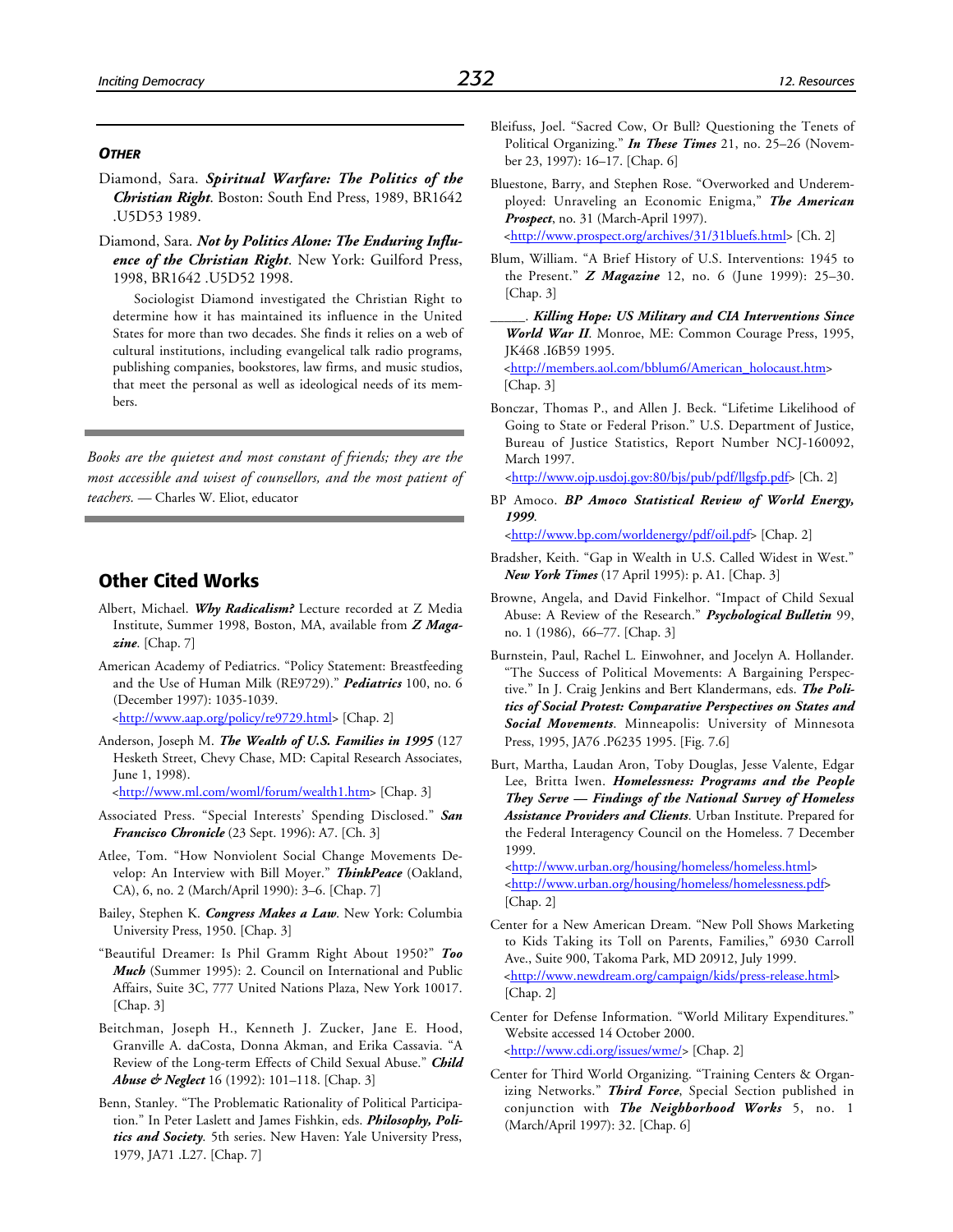- Centers for Disease Control and Prevention. "Rates of Homicide, Suicide, and Firearm-Related Death Among Children — 26 Industrialized Countries." *Morbidity and Mortality Weekly Report* 46, no. 5 (7 February 1997): 101–105. [Chap. 2]
- \_\_\_\_\_. "Suicide in the United States." National Center for Injury Prevention and Control, Division of Violence Prevention. Web page revised January 28, 2000. [<http://www.cdc.gov/ncipc/factsheets/suifacts.htm>](http://www.cdc.gov/ncipc/factsheets/suifacts.htm) [Chap. 2]
- Cohen, Jeff. "Propaganda from the Middle of the Road: The Centrist Ideology of the News Media." *Extra!* 2, no. 4 (October/ November 1989). [Chap. 3]
- Cook, Philip J., and Jens Ludwig. *Guns in America: Results of a Comprehensive National Survey on Firearms Ownership and Use*. Washington, DC: Police Foundation, 1997). [Chap. 2]
- Derber, Charles. *The Wilding of America: How Greed and Violence Are Eroding Our Nation's Character.* New York: St. Martin's Press, 1996, HN90 .V5D47 1996. [Chap. 2]
- Dugger, Ronnie. "Real Populists Please Stand Up: A Call to Citizens." *The Nation* (August 14/21, 1995): 159. [<http://www.thealliancefordemocracy.org/misc/dugger.htm>](http://www.thealliancefordemocracy.org/misc/dugger.htm) [App. A]
- Durning, Alan. "Asking How Much is Enough." *State of the World, 1991: A Worldwatch Institute Report on Progress toward a Sustainable Society*. Lester R. Brown, Project Director. New York: Norton, 1991, HC59 .S733 1991. [Chap. 3]
- Earle, Ralph B. *Helping To Prevent Child Abuse and Future Criminal Consequences: Hawai'i Healthy Start*. U.S. Department of Justice, Office of Justice Programs, National Institute of Justice, NCJ Report Number 156216, October 1995. [<http://www.ncjrs.org/txtfiles/hawaiihs.txt>](http://www.ncjrs.org/txtfiles/hawaiihs.txt) [<http://www.ncjrs.org/pdffiles/hawaiihs.pdf>](http://www.ncjrs.org/pdffiles/hawaiihs.pdf) [App. A]
- Easterbrook, Gregg. "Apocryphal Now: The Myth of the Hollow Military." *The New Republic* (11 September 2000). [<http://www.tnr.com/091100/easterbrook091100\\_print.html>](http://www.tnr.com/091100/easterbrook091100_print.html) [Chap. 2]
- Economic Policy Institute. "European Vacations." Economic Snapshots web page, May 10, 2000 (Washington, DC: Economic Policy Institute, 2000). [<http://www.epinet.org/webfeatures/snapshots/archive/2000/05](http://www.epinet.org/webfeatures/snapshots/archive/2000/05) 1000/snapshots051000.html> [Chap. 2]
- Fellner, Kim. "Is Nothing Sacred?!" *The Ark*. Newsletter of the National Organizers Alliance 10 (January 1998): 12–16. [Chap. 6]
- Flournoy, Craig, and Randy Lee Loftis. "Toxic Neighbors: Residents of Projects Find Common Problem: Pollution." *Dallas Morning News* (1 October 2000): 1A. [Chap. 2]
- Friends Committee on National Legislation (FCNL). "A Glut of Military Spending." *FCNL Washington Newsletter* 641 (March 2000): 1. [Chap. 2]
- Fullerton, Michael, ed. *What Happened to the Berkeley Co-op?: A Collection of Opinions*. Davis, CA: Center for Cooperatives, University of California, 1992. [Chap. 4]
- Gelles, Richard J., and John W. Harrop. "The Nature and Consequences of the Psychological Abuse of Children: Evidence from the Second National Family Violence Survey." Paper presented at the Eighth National Conference on Child Abuse and Neglect, Salt Lake City, Utah. October 24, 1989. [Chap. 3]
- Geoghegan, Vincent. *Utopianism and Marxism*. London: Methuen, 1987, HX806 .G46 1987. [Chap. 12]
- Handgun Control, Inc. (HCI), Washington, DC. [<http://www.handguncontrol.org/research/progun/firefacts.asp>](http://www.handguncontrol.org/research/progun/firefacts.asp) [Chap. 2]
- Hartung, William D. *Welfare for Weapons Dealers: The Hidden Costs of the Arms Trade, 1996*. New York, NY: World Policy Institute, Arms Trade Resource Center. [<http://worldpolicy.org/projects/arms/reports/hcrep.html#uncle](http://worldpolicy.org/projects/arms/reports/hcrep.html#uncle)

 $\frac{\text{sam}}{\text{ռ}}$  [Chap. 2]

- Hodgkinson, Virginia A., and Murray S. Weitzman. *Giving and Volunteering in the United States*, *1996*. Washington, DC [1200 Eighteenth Street, NW, Suite 200, 20036]: Independent Sector, 1996. [<http://www.indepsec.org>](http://www.indepsec.org) [Chap. 1]
- Holhut, Randolph T. "A Horrible Year for Journalism." Opinion column, *San Francisco Bay Guardian* (6 January 1999): 11. [Chap. 3]
- Human Rights Watch. *World Report 2001*. "USA Overview." [<http://www.hrw.org/wr2k1/usa/index.html>](http://www.hrw.org/wr2k1/usa/index.html) [Chap. 2]
- Jackins, Harvey. *The Enjoyment of Leadership*. Seattle: Rational Island Publishers, 1987. [Chap. 6]
- Kay, Jane Holtz. *Asphalt Nation: How the Automobile Took Over America and How We Can Take It Back*. Berkeley, CA: University of California Press, 1998, HE5623 .K36 1998. [Chap. 2]
- Kilpatrick, Dean, and Benjamin Saunders. "The Prevalence and Consequences of Child Victimization." U.S. Department of Justice, Office of Justice Programs, National Institute of Justice, NIJ Research Preview, Report Number FS 000179, April 1997. [<http://www.ncjrs.org/pdffiles/fs000179.pdf>](http://www.ncjrs.org/pdffiles/fs000179.pdf) [Chap. 3]
- Kirsch, Irwin S., Ann Jungeblut, Lynn Jenkins, and Andrew Kolstad. *Adult Literacy in America: A First Look at the Findings of the National Adult Literacy Survey*. Washington, DC: National Center for Education Statistics, Office of Educational Research and Improvement, U.S. Dept. of Education, 1993, LC5251 .A6437 1993.

[<http://nces.ed.gov/nadlits/naal92/>](http://nces.ed.gov/nadlits/naal92/) [Chap. 3]

- Levitas, Ruth. *The Concept of Utopia*. New York: np, 1990. [Chap. 12]
- Margolis, Howard. *Selfishness, Altruism and Rationality: A Theory of Social Choice.* New York: Cambridge University Press, 1982, HB846.8 .M37. [Chap. 7]
- Maxfield, Michael G., and Cathy Spatz Widom. "The Cycle of Violence Revisited 6 Years Later." *Archives of Pediatric and Adolescent Medicine* 150 (April 1996): 390–395. [Chap. 3]
- McGinn, Anne Platt. "Rocking the Boat: Conserving Fisheries and Protecting Jobs." *WorldWatch Paper 142*. Washington, DC: WorldWatch Institute, 1995.

[<http://www.worldwatch.org/pubs/paper/142.html>](http://www.worldwatch.org/pubs/paper/142.html) [Chap. 2]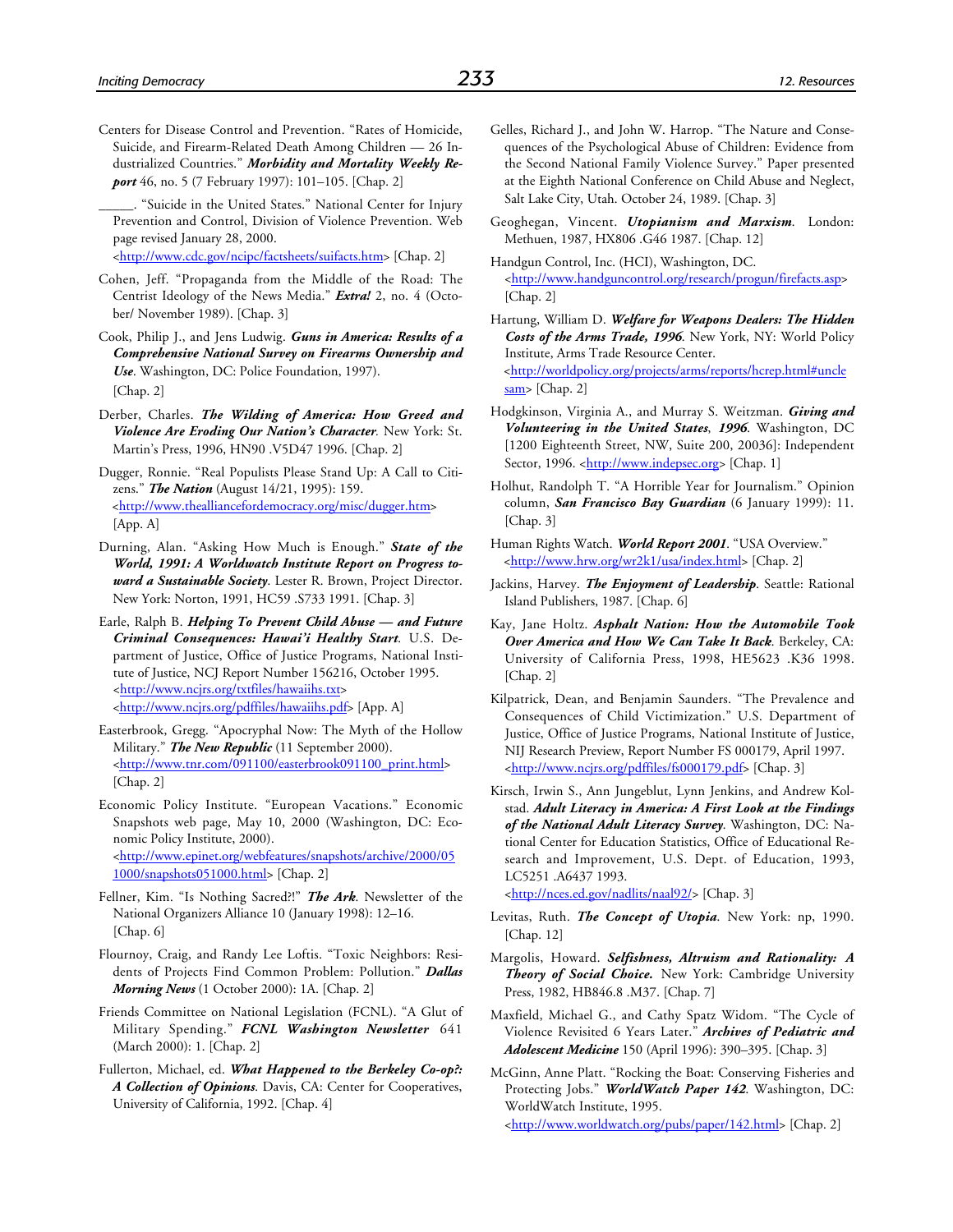- Morris, David. "Why is Local Self Reliance Important? A Conversation with David Morris." Interview by Michael Closson, Center for Economic Conversion. *Positive Alternatives* 8, no. 3 (Spring 1998): 7-9. [App. A]
- Morris, William. *Political Writings of William Morris*. A.L. Morton, ed. London: Lawrence and Wishart, 1984, HX246 .M72 1984. [Chap. 1]
- Mumford, Lewis. *The Transformations of Man*. 1956; reprint New York: Harper & Row, Torchbooks, 1972, CB53 .M82 1956. [Chap. 3]
- Muste, A. J. *The Essays of A. J. Muste*. Nat Hentoff, ed. Indianapolis: Bobbs-Merrill Co., 1967, JX1963 .M8455. [Chap. 6]
- Nader, Ralph *The Concord Principles: An Agenda for a New Initiatory Democracy*. Pamphlet. 1 February 1992. [<http://www.greenparties.org/articles/concord.html>](http://www.greenparties.org/articles/concord.html) [App. A]
- National Opinion Research Center, The University of Chicago. *1997-1998 National Gun Policy Survey*. September 1998. [Chap. 2]
- Nelson, Portia. "Autobiography in Five Short Chapters." In *There's a Hole in my Sidewalk: The Romance of Self-Discovery.* Hillsboro, OR: Beyond Words Publishing, 1993, BF637 .S4N45 1993. [Chap. 4]
- Nussbaum, Martha, and Jonathan Glover, eds. *Women, Culture, and Development: A Study of Human Capabilities*. Cambridge: Clarendon Press, 1995, HQ1236 .W6377 1994. [Ch. 2]

This study, prepared for the World Institute for Development Economics Research (WIDER) of the United Nations University, looks at current approaches to development policy from a philosophical and economic perspective.

- Oliver, Pamela E. "Formal Models of Collective Action." *Annual Review of Sociology* 19 (1993): 271-300. [Chap. 7]
- Olson, Mancur. *The Logic of Collective Action: Public Goods and the Theory of Groups*. 1965; rev. ed. New York: Schocken Books, 1971, HM131 .O55 1971. [Chap. 7]

Olson explores the factors that encourage and prevent people from working together and describes the "free rider" problem in which non-contributors have little incentive to work collectively with others because they receive the same benefits from public works as do hard-working contributors.

Ornstein, Norman, Andrew Kohut, and Larry McCarthy. *The People, the Press, & Politics: The Times Mirror Study of the American Electorate, Conducted by The Gallup Organization*. Reading, MA: Addison-Wesley, Times Mirror, 1988, HN90 .P8076 1988. [App. C]

Based on an extensive in-person survey of 4,244 people in September 1987 that asked 348 questions, this study categorized the public into eleven distinct groups based on their voting inclinations, values, and attitudes.

- Orum, Anthony M. *Introduction to Political Sociology: The Social Anatomy of the Body Politic*, 2nd ed. Englewood Cliffs, NJ: Prentice-Hall, 1983, JA76 .O78 1983. [Fig. 5.3]
- Osborn, Barbara Bliss. "If It Bleeds, It Leads… If It Votes, It Don't: A Survey of L.A.'s Local 'News' Shows." *Extra* 7, no. 5 (Sept./Oct. 1994): 15. [Chap. 1]

PEN, the People's Education Network. [<http://www.penpress.org>](http://www.penpress.org) [Chap. 1, 2]

Rand, Michael. *Criminal Victimization 1997: Changes 1996-97 with Trends 1993-97*. National Crime Victimization Survey, Bureau of Justice Statistics, U.S. Department of Justice, Report NCJ 173385, December 1998, p. 3.

[<http://www.ojp.usdoj.gov/bjs/pub/pdf/cv97.pdf>](http://www.ojp.usdoj.gov/bjs/pub/pdf/cv97.pdf) [Chap. 3]

- Reiss, Albert, Jr., and Jeffrey A. Roth, eds. *Understanding and Preventing Violence: Panel on the Understanding and Control of Violent Behavior*. Washington, DC: National Academy Press, 1993, HN90 .V5U53 1993. [<http://books.nap.edu/books/0309054761/html/index.ht](http://books.nap.edu/books/0309054761/html/index.ht)  $m$  [App. A]
- Renner, Michael. "Rethinking the Role of the Automobile." *Worldwatch Paper 84*. Washington, DC: Worldwatch Institute, June 1988, HE5611 .R46 1988. [Chap. 2]
- Rogers, Joel. "Turning to the Cities: A Metropolitan Agenda." *In These Times* 22, no. 22 (Oct. 14, 1998): 14–17. [App. A]
- Schor, Juliet. *The Overworked American: The Unexpected Decline in Leisure*. New York: Basic Books, 1991, HD4904.6 .S36 1991. [Chap. 2]
- Schumaker, Paul D. "Policy Responsiveness to Protest-Group Demands." *Journal of Politics* 37 (May 1975): 494–495. [Fig. 7.6]
- Scitovsky, Tibor. *The Joyless Economy: An Inquiry into Human Satisfaction and Consumer Dissatisfaction*. New York: Oxford University Press, 1976, HB801 .S35. [Chap. 7]
- The Sentencing Project. "Facts about Prisons and Prisoners." April 2000. [<http://www.sentencingproject.org/brief/facts-pp.pdf>](http://www.sentencingproject.org/brief/facts-pp.pdf) [Chap. 2]
- Sherman, Lawrence W., Denise C. Gottfredson, Doris L. MacKenzie, John Eck, Peter Reuter, and Shawn D. Bushway. *Preventing Crime: What Works, What Doesn't, What's Promising*. NIJ Research in Brief Series, U.S. Department of Justice, Office of Justice Programs, National Institute of Justice, Report Number 171676, July 1998. [<http://www.ncjrs.org/txtfiles/171676.txt>](http://www.ncjrs.org/txtfiles/171676.txt)

[<http://www.ncjrs.org/pdffiles/171676.pdf>](http://www.ncjrs.org/pdffiles/171676.pdf) [App. A]

- Sklar, Holly. "Economics for Everyone." *Z Magazine* 8, no. 7/8 (July/August 1995): 44. [App. A]
- Taylor, Michael. *Community, Anarchy, and Liberty*. New York: Cambridge University Press, 1982, HX833 .T39 1982. [Ch. 7]
- \_\_\_\_\_, ed. *Rationality and Revolution*. New York: Cambridge University Press, 1988, HX550 .R48R37 1988. [Chap. 7]
- Taylor, Michael, and Sara Singleton. "The Communal Resource: Transaction Costs and the Solution of Collective Action Problems." *Politics & Society* 21, no. 2 (June 1993): 195–214. [Chap. 7]
- Tjaden, Patricia, and Nancy Thoennes. *Prevalence, Incidence, and Consequences of Violence Against Women: Findings From the National Violence Against Women Survey*, NIJ Research in Brief Series, U. S. Department of Justice, Office of Justice Programs, National Institute of Justice, Report Number 172837, November 1998.

[<http://ncjrs.org/pdffiles/172837.pdf>](http://ncjrs.org/pdffiles/172837.pdf) [Ch. 2, 3]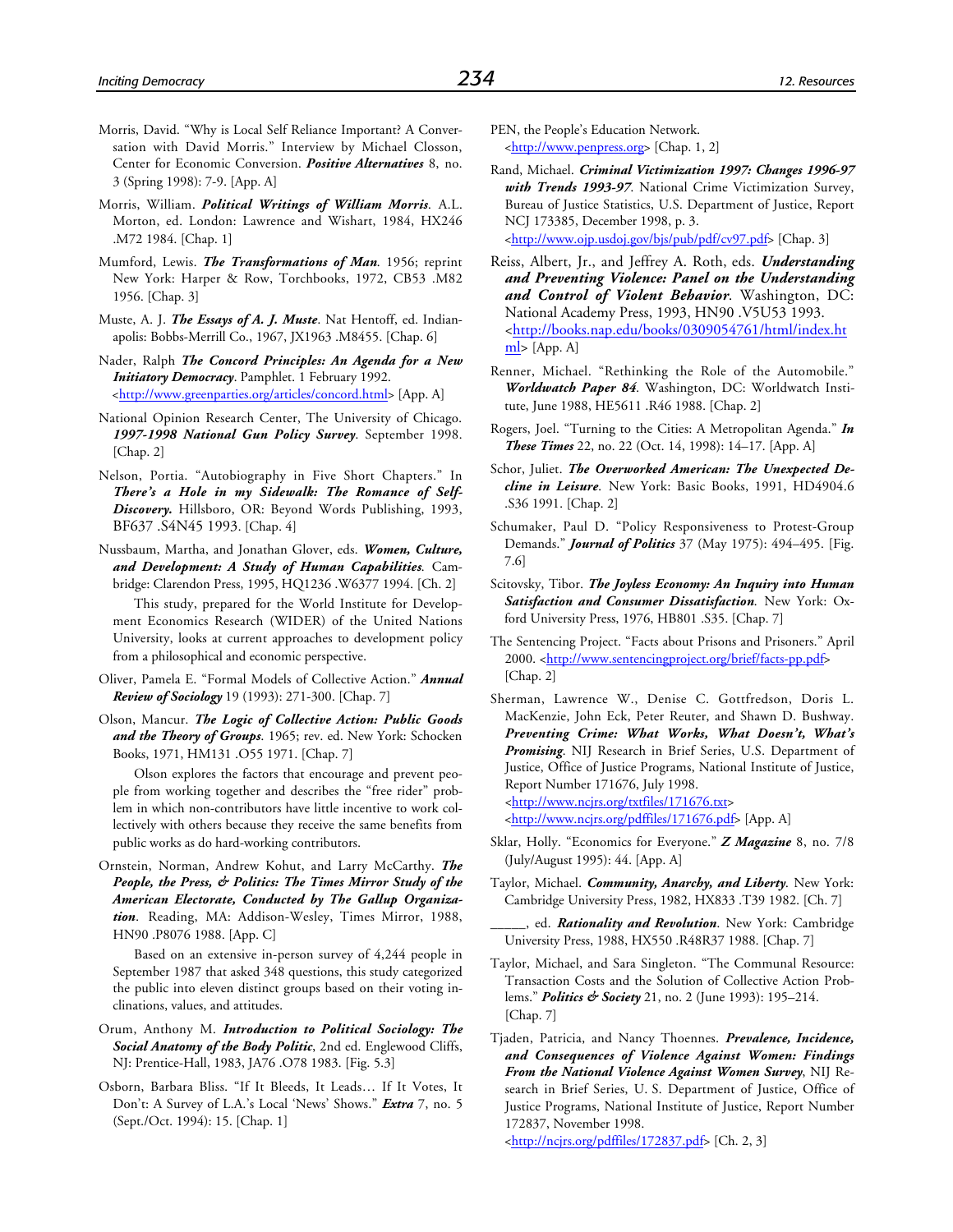- 20/20 Vision. *1998-99 Biennial Report.* 1828 Jefferson Place, NW, Washington, DC: 2000. [Chap. 2]
- United Nations Children's Fund (UNICEF), *The State of the World's Children, 1999*. [<http://www.unicef.org/sowc99/feature3.htm>](http://www.unicef.org/sowc99/feature3.htm)

[<http://www.unicef.org/sowc99/facts3.htm>](http://www.unicef.org/sowc99/facts3.htm) [Chap. 2]

United Nations General Assembly. *Universal Declaration of Human Rights.* [<http://www.un.org/Overview/rights.html>](http://www.un.org/Overview/rights.html) [<http://www.hrw.org/universal.html>](http://www.hrw.org/universal.html) [Chap. 2]

United Nations Development Programme. *Human Development Report 1994*. New York: Oxford University Press, 1994, HD72 .H85 1994. [<http://www.undp.org/hdro>](http://www.undp.org/hdro) [Chap. 2]

\_\_\_\_\_. *Human Development Report 1998*. New York: Oxford University Press, 1998, HD72 .H852 1998. [<http://www.undp.org/hdro>](http://www.undp.org/hdro) [Chap. 1]

\_\_\_\_\_. *Human Development Report 1999*. New York: Oxford University Press, 1999, HD72 .H85 1999. [<http://www.undp.org/hdro>](http://www.undp.org/hdro) [Chap. 2, 3, App. A]

Urban Institute. "America's Homeless II: Populations and Services." Slideshow released 1 February 2000 based on work by researchers Martha Burt and Laudan Aron. [<http://www.urban.org/housing/homeless/numbers/sld002.htm>](http://www.urban.org/housing/homeless/numbers/sld002.htm) [Chap. 2]

U.S. Census Bureau. *Health Insurance Coverage: 1999 (P60- 211)*. March 2000 Current Population Surveys. [<http://www.census.gov/Press-Release/www/2000/cb00-](http://www.census.gov/Press-Release/www/2000/cb00-) 160.html>, [<http://www.census.gov/hhes/www/hlthin99.html>](http://www.census.gov/hhes/www/hlthin99.html) [Chap. 2]

\_\_\_\_\_. *Poverty in the United States: 1999 (P60-210)*. March 2000 Current Population Surveys. [<http://www.census.gov/Press-Release/www/2000/cb00-](http://www.census.gov/Press-Release/www/2000/cb00-) 158.html>,

[<http://www.census.gov/hhes/www/povty99.html>](http://www.census.gov/hhes/www/povty99.html) [Chap. 2]

# \_\_\_\_\_. *Statistical Abstract of the United States*.

[<http://www.census.gov:80/statab/www/index.html>](http://www.census.gov:80/statab/www/index.html)

[Chap. 1, 2, 3]

U.S. Department of Defense. *Annual Defense Report 2000*. [<http://www.dtic.mil/execsec/adr2000/adr2000.pdf>](http://www.dtic.mil/execsec/adr2000/adr2000.pdf) [Chap. 2]

\_\_\_\_\_. *Introduction to the United States Department of Defense*. Website updated 3 July 2000. [<http://www.defenselink.mil/pubs/dod101/busiest.html>](http://www.defenselink.mil/pubs/dod101/busiest.html) [Chap. 2]

\_\_\_\_\_. Defense Security Cooperation Agency. International Military Education and Training (IMET) Program website. [<http://www.dsca.osd.mil/programs/imet/imet2.htm>](http://www.dsca.osd.mil/programs/imet/imet2.htm) [<http://129.48.104.198/introsa98/sld016.htm>](http://129.48.104.198/introsa98/sld016.htm) [Chap. 2]

\_\_\_\_\_. Washington Headquarters Services. Directorate for Information Operations and Reports. *Active Duty Military Personnel Strengths by Regional Area and by Country (309A)*. 31 March 2000.

[<http://web1.whs.osd.mil/mmid/m05/hst0300.pdf>](http://web1.whs.osd.mil/mmid/m05/hst0300.pdf) [Chap. 2]

\_\_\_\_\_. Washington Headquarters Services. Directorate for Information Operations and Reports. *Selected Manpower Statistics, Fiscal Year 1999*. 30 September 1999.

[<http://web1.whs.osd.mil/mmid/m01/fy99/m01fy99.pdf>](http://web1.whs.osd.mil/mmid/m01/fy99/m01fy99.pdf) [Chap. 2]

U.S. Department of Health and Human Services. "A Nation's Shame: Fatal Child Abuse and Neglect in the United States — A Report of the U.S. Advisory Board on Child Abuse and Neglect." Administration for Children and Families. April 1995. HE23 .1002:AB 9. [Chap. 3]

U.S. Department of State. Bureau of Arms Control. *World Military Expenditures and Arms Transfers 1998*. [<http://www.state.gov/www/global/arms/bureau\\_vc/wmeat98vc](http://www.state.gov/www/global/arms/bureau_vc/wmeat98vc) .html> [<http://www.state.gov/www/global/arms/bureau\\_vc/wmeat98fs.](http://www.state.gov/www/global/arms/bureau_vc/wmeat98fs)  $\frac{html}{m}$ [Chap. 2]

U.S. Environmental Protection Agency. Office of Water. *National Water Quality Inventory: 1998 Report to Congress* (EPA 841-R-00-001).

[<http://www.epa.gov/305b/98report/98summary.html>](http://www.epa.gov/305b/98report/98summary.html) [Ch. 2]

- U.S. General Accounting Office. "Department Of Defense: Financial Audits Highlight Continuing Challenges to Correct Serious Financial Management Problems." Statement of Gene L. Dodaro, Assistant Comptroller General, Accounting and Information Management Division. GAO/T-AIMD/NSIAD-98-158. 16 April 1998. [Chap. 2]
- U.S. National Science Foundation. Division of Science Resources Studies. *Science and Engineering Indicators 1998*. [<http://www.nsf.gov/sbe/srs/seind98>](http://www.nsf.gov/sbe/srs/seind98) [Chap. 2]

Verba, Sidney, Kay Lehman Schlozman, and Henry E. Brady. *Voice and Equality: Civic Voluntarism in American Politics*. Cambridge, MA: Harvard University Press, 1995, JK1764 .V475 1995. [App. C]

Based on a telephone survey of 15,053 people and 2,517 long personal interviews, the authors analyze citizen participation in politics. They show that both the motivation and the capacity to take part in politics are rooted in the non-political institutions of their lives — family and school in the early years and then affiliations on the job, in non-political organizations, and in religious organizations. Their model of the participatory process — the Civic Voluntarism Model — shows how some of the factors that foster political activity (like money, education, and civic skills) are stockpiled over the course of a lifetime, frequently conferring additional advantage on those already privileged.

Their study reports on the factors that foster three kinds of political activity: voting, time-based activities (like working on a political campaign, lobbying public officials, serving on a community board, attending protest demonstrations, and working with an informal community group), and monetary contributions to political campaigns. They find that voting is most strongly fostered by people's strong interest in politics, high levels of knowledge about political ideas, strong support for a particular political party, and to a lesser extent, high levels of church attendance. The factors that foster time-based activities are a high level of civic skill and strong interest in politics. Factors that have some effect are high levels of education, large amounts of free time, strong interest in politics, and strong be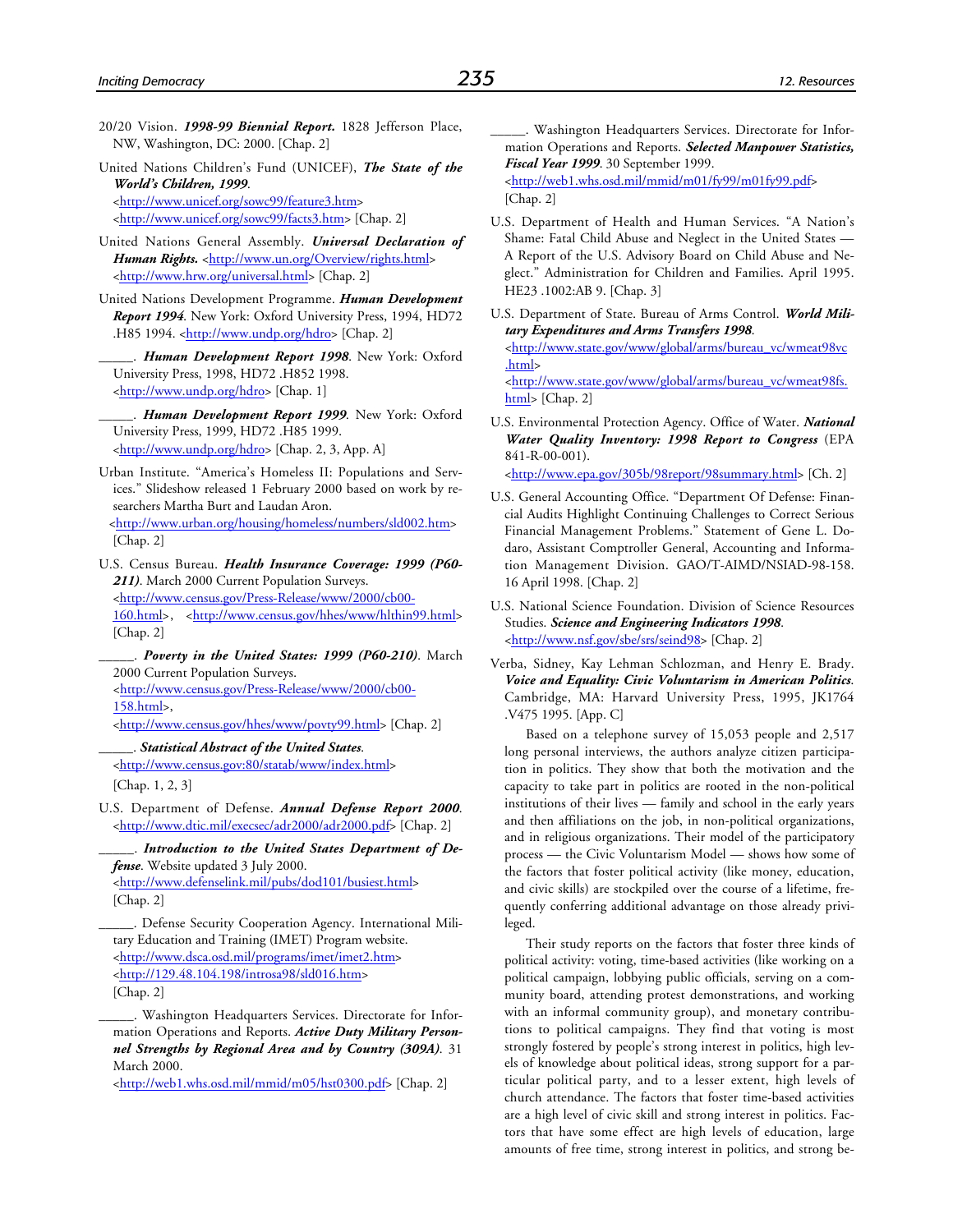liefs in the effectiveness of their efforts. The factor that fosters money contributions most strongly is a high family income. A strong interest in politics also has some effect.

- Vissing, Yvonne M., Murray A. Straus, Richard J. Gelles, and John W. Harrop. "Verbal Aggression by Parents and Psychosocial Problems of Children." *Child Abuse & Neglect* 15, no. 3 (1991): 223–238. [Chap. 3]
- Weeks, Robin, and Cathy Spatz Widom. *Early Childhood Victimization Among Incarcerated Adult Male Felons*. NIJ Research Preview, U.S. Department of Justice, Office of Justice Programs, National Institute of Justice, Report Number FS 000204, April 1998. [<http://www.ncjrs.org/txtfiles/fs000204.txt>](http://www.ncjrs.org/txtfiles/fs000204.txt) [Chap. 3]

\_\_\_\_\_. "Self-Reports of Early Childhood Victimization Among Incarcerated Adult Male Felons." *Journal of Interpersonal Violence* 13, no. 3 (June 1998): 346–361. [Chap. 3]

- Whyte, William Hollingsworth. *The Organization Man*. New York: Simon and Schuster, 1956, BF697 .W47. [Chap. 9]
- Widom, Cathy Spatz. "Does Violence Beget Violence?: A Critical Examination of the Literature." *Psychological Bulletin* 106, no. 1 (1989): 3–28. [Chap. 3]
- \_\_\_\_\_. *Victims of Childhood Sexual Abuse Later Criminal Consequences*. NIJ Research in Brief Series, U.S. Department of Justice, Office of Justice Programs, National Institute of Justice, Report Number NCJ 151525, March 1995. [<http://www.ncjrs.org/pdffiles/abuse.pdf>](http://www.ncjrs.org/pdffiles/abuse.pdf) [Chap. 3]
- Washington Post Wire Service. "House Takes Up Lobbying Reform Bill." *San Francisco Chronicle* (25 November 1995). [Chap. 3]
- \_\_\_\_\_. "Senate OKs Tighter Rules for Lobbyists." *San Jose Mercury News* (7 May 1993). [Chap. 3]
- Wolff, Edward N. "Recent Trends in the Size Distribution of Household Wealth." *Journal of Economic Perspectives* 12, no. 3 (Summer 1998). [Chap. 3]
- World Health Organization. "World Health Organization Assesses the World's Health Systems." Press release describing *The World Health Report 2000 — Health Systems: Improving Performance*. Geneva, Switzerland: WHO, June 2000. [<http://www.who.int/whr/2000/en/press\\_release.htm>](http://www.who.int/whr/2000/en/press_release.htm) [Ch. 2]
- Young, Iris. *Justice and Politics of Difference*. Princeton, NJ: Princeton University Press, 1990, JC578. Y68 1990. [Chap. 2]
- Young, Michal Ann, M.D. "Press Statement on American Academy of Pediatrics Breastfeeding Recommendations." 17 December 1997.

[<http://www.aap.org/advocacy/washing/brfeed.htm>](http://www.aap.org/advocacy/washing/brfeed.htm) [Chap. 2]

Zero to Three: National Center for Infants, Toddlers and Families, "Year 2000 Parent & Public Survey," (734 15th St., NW, Suite 1000, Washington, D.C. 20005, 202-638-1144), October 2000.

[<http://www.zerotothree.org/2000poll-results.html>](http://www.zerotothree.org/2000poll-results.html) [Chap. 9]

# *BOOK PUBLISHERS*

The books and magazines produced by these progressive publishers provide up-to-date critiques of society as well as reports on the efforts to bring about progressive change.

#### *SOUTH END PRESS*

7 Brookline Street, Suite 1, Cambridge, MA 02139, (617) 547-4002, (800) 533-8478, southend@igc.org [<http://www.lbbs.org/sep/sep.htm>](http://www.lbbs.org/sep/sep.htm)

#### *COMMON COURAGE PRESS*

Box 702, Monroe, Maine 04951, (800) 497-3207, comcour1@agate.net, [<http://www.commoncouragepress.com>.](http://www.commoncouragepress.com)

#### *SEVEN STORIES PRESS*

140 Watts Street, New York, NY, 10013, infor@sevenstories.com, [<http://www.sevenstories.com/>](http://www.sevenstories.com/)

#### *NEW SOCIETY PUBLISHERS*

P. O Box 189, Gabriola Island, BC, Canada V0R 1X0, (250) 247-9737, (800) 567-6772, info@newsociety.com [<http://www.newsociety.com/index.html>](http://www.newsociety.com/index.html)

#### *THE APEX PRESS/BOOTSTRAP PRESS*

Council on International and Public Affairs, 777 United Nations Plaza, Suite 3C, New York, NY 10017 or P.O. Box 337, Croton-on-Hudson, NY 10520 (800) 316-2739, [<http://www.cipa-apex.org/>](http://www.cipa-apex.org/)

#### *VERSO PRESS*

180 Varick Street, New York, NY 10014-4606, (212) 807-9680, Versoinc@aol.com, [<http://www.versobooks.com/>](http://www.versobooks.com/)

#### *MONTHLY REVIEW PRESS*

112 West 27th St., New York, NY 10001, (800) 670- 9499, mreview@igc.org., [<http://www.monthlyreview.org/mrpress.htm>](http://www.monthlyreview.org/mrpress.htm)

#### *ZED PRESS*

7 Cynthia Street, London N1 9JF, +44 (0)207 837 4014, [<http://www.zedbooks.demon.co.uk/>](http://www.zedbooks.demon.co.uk/)

#### *BLACK ROSE BOOKS*

[<http://www.web.net/~blakrose/index.htm>](http://www.web.net/~blakrose/index.htm)

*If there is a book you really want to read but it hasn't been written yet, then you must write it.*

— Toni Morrison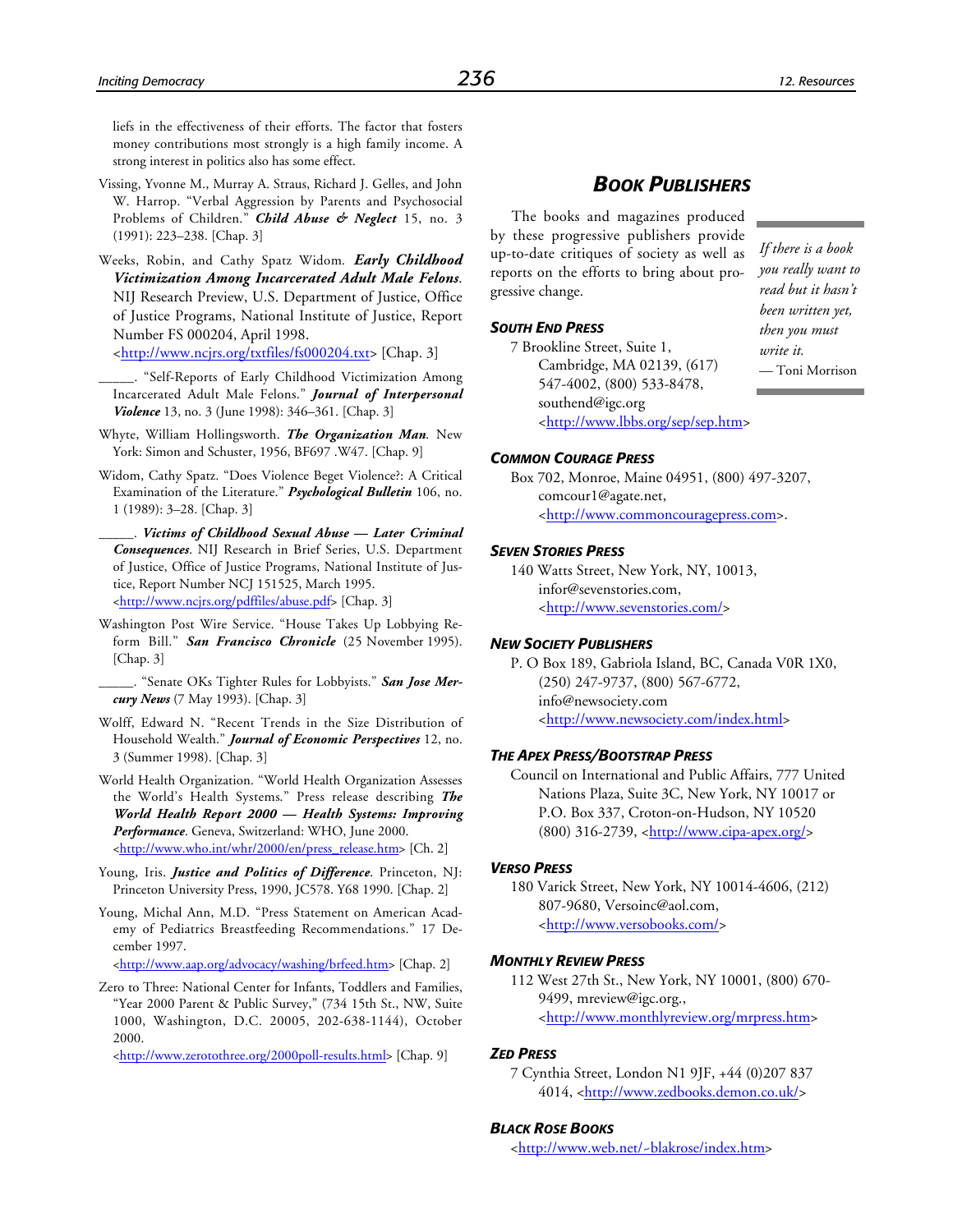# *MAGAZINES*

Here are a few general interest magazines:

#### *THE NATION*

72 Fifth Avenue New York, New York 10011, (212) 242-8400, [<http://www.TheNation.com/>](http://www.TheNation.com/)

Founded: 1865. Published: 47 times per year.

This is the oldest progressive magazine in the United States. It has articles, columns, investigatory articles, and book reviews.

#### *IN THESE TIMES*

2040 N. Milwaukee Ave., Chicago, IL 60647, (773)

772-0100, itt@igc.org,

[<http://www.inthesetimes.com>](http://www.inthesetimes.com)

Founded: 1976. Published: 24 times per year.

 "Independent News and Views." This magazine has regular columns on labor, African-Americans, media, and political campaigns as well as in-depth articles on general topics, investigatory articles, and book reviews.

#### *Z MAGAZINE*

18 Millfield St., Woods Hole, MA 02543, (508) 548-9063, Lydia.Sargent@zmag.org, [<http://www.zmag.org>](http://www.zmag.org)

Founded: 1987. Published: 11 times per year.

This magazine covers political, cultural, social, and economic life in the U.S. and activist efforts to create a better future. It has regular articles by Noam Chomsky, Edward S. Herman, Brian Tokar, Lydia Sargent, and several others as well as articles on general topics and book reviews.

#### *THE PROGRESSIVE*

409 E. Main St., Madison, WI 53703, (608) 257-4626, editorial@progressive.org or circ@progressive.org [<http://www.progressive.org>](http://www.progressive.org)

Founded: 1909. Published: 12 times per year. This magazine has articles, interviews, columns, poems, art, and political humor about peace and social justice in America.

#### *MOTHER JONES*

The Foundation for National Progress, 731 Market Street, Suite 600, San Francisco, CA 94103, (415) 665-6637, [<http://www.motherjones.com>](http://www.motherjones.com)

Founded: 1976. Published: 6 times per year.

This colorful magazine includes general and investigatory articles on a variety of progressive issues.

#### *EXTRA!*

Fairness and Accuracy in Reporting (FAIR), 130 West 25th Street, New York, NY 10001, (212) 633- 6700, [<http://www.fair.org>](http://www.fair.org)

Founded: 1986. Published: 6 times per year.

FAIR is a national media watch group that offers welldocumented criticism of media bias and censorship.

#### *LABOR NOTES*

Labor Notes, 7435 Michigan Ave., Detroit, MI 48210, (313) 842-6262, labornotes@labornotes.org,

#### [<http://www.labornotes.org/>](http://www.labornotes.org/)

Founded: 1979. Published: 12 times per year.

This magazines offers the voices of union activists who want to "put the movement back in the labor movement" through rank and file democracy. It covers important labor news from a progressive perspective.

#### *DOLLARS AND SENSE: WHAT'S LEFT IN ECONOMICS*

The Economic Affairs Bureau, Inc., 740 Cambridge Street, Cambridge, MA 02141-1401, (617) 876- 2434, dollars@igc.org,

[<http://www.dollarsandsense.org>](http://www.dollarsandsense.org)

Founded: 1974. Published: 6 times per year.

Published by a collective, this magazine provides "left perspectives on current economic affairs" with articles by journalists, activists, and scholars on a broad range of topics including the economy, housing, union reform, government regulation, unemployment, the environment, urban conflict and activism.

#### *THE NONVIOLENT ACTIVIST*

War Resisters League (WRL), 339 Lafayette Ave., New York, New York 10012, (212) 228-0450, wrl@igc.org,

[<http://www.nonviolence.org/wrl/nva.htm>.](http://www.nonviolence.org/wrl/nva.htm)

Founded: 1983. Published: 6 times per year.

Articles about the WRL and its national and local pacifist organizing as well as articles on nonviolent change and general topics.

#### *PEACEWORK*

The New England Regional Office of the American Friends Service Committee (AFSC), 2161

Massachusetts Avenue, Cambridge, MA 02140,

(617) 661-6130, pwork@igc.org,

[<http://www.afsc.org/peacewrk.htm>](http://www.afsc.org/peacewrk.htm)

Founded: 1972. Published: 11 times per year.

Serves the movements for nonviolent social change, particularly in the Northeast, by covering social justice and peace issues and linking grassroots work with national and international perspectives.

#### *YES! A JOURNAL OF POSITIVE FUTURES*

Positive Futures Network, P. O. Box 10818, Bainbridge Island, WA 98110, (206) 842-0216,

yes@futurenet.org, [<http://www.futurenet.org>](http://www.futurenet.org)

Founded: 1996. Published: 4 times per year.

Combines analysis of important problems with news about actions people are taking in the United States and around the world to create a more positive future.